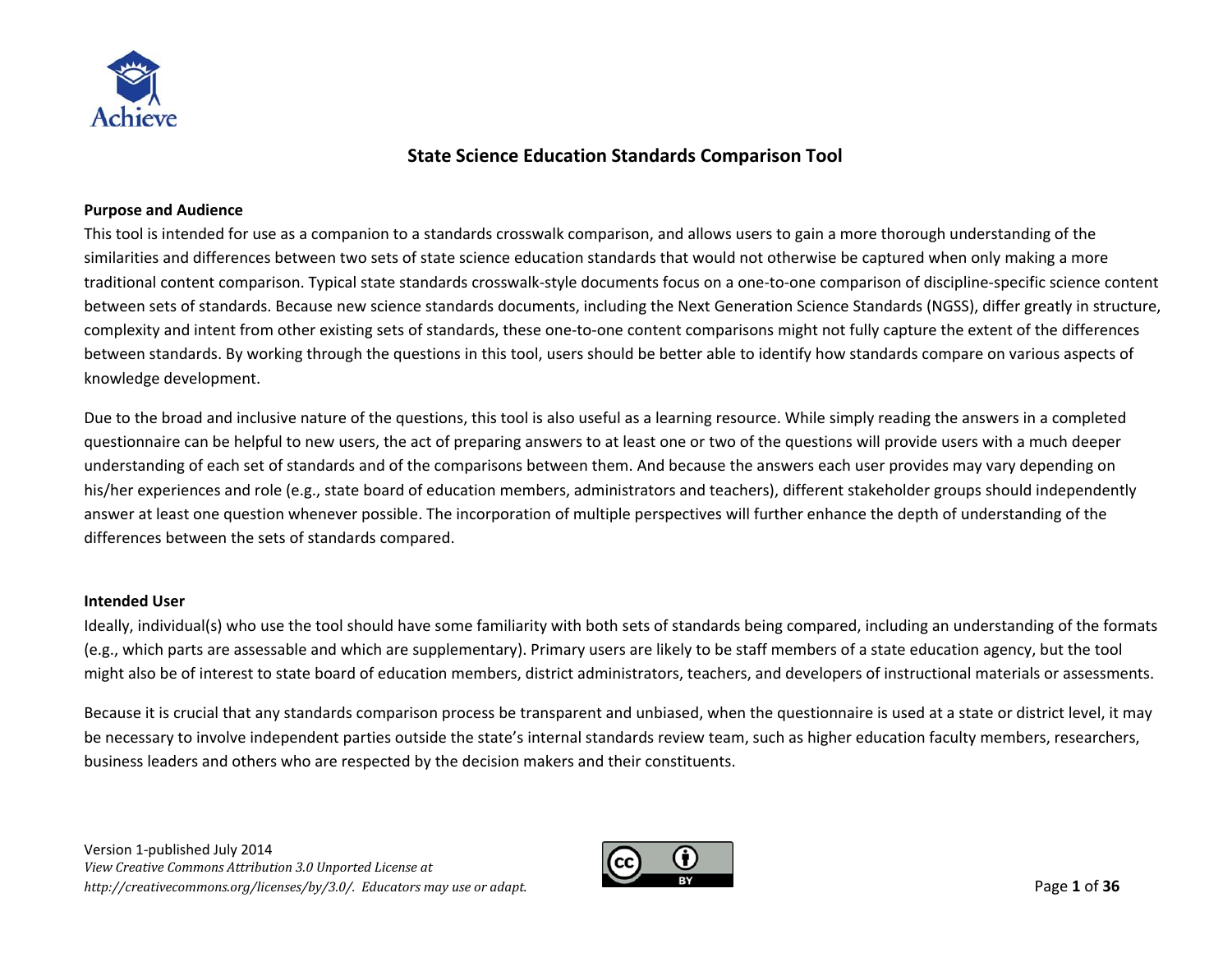#### **Usage and Language**

This comparison tool is intended to produce evidence for discussion regarding similarities and differences between sets of standards and the presentation of these standards to various audiences. This tool and the answers produced should not be relied upon to serve as the primary means of information delivery to the intended audience (e.g., board of education, school committee, etc.). Once the comparison is complete and all users have had <sup>a</sup> chance to provide answers to the questions, this tool could then inform <sup>a</sup> more formal report or presentation that details the significant findings.

When developing <sup>a</sup> comparison and presentation for decision makers, keep in mind the connotations of language choices. As much as possible, language used should be nontechnical, neutral with regard to any particular set of standards, and applicable to both sets of standards in the comparison. The focus should be on <sup>a</sup> comparison of the components in each set of standards — not on the particular words used to describe the components.

Due to the differences between this tool's comparisons and <sup>a</sup> typical crosswalk document, avoid using the term *crosswalk* when describing the results of this tool. Some states have successfully used the terms *comparison*, *alignment,* or *analysis* in presentations.

#### **Structure**

The tools is designed as <sup>a</sup> table with rows containing suggested categories for comparison and columns listing the standards to be compared. For each set of standards, there is one column for <sup>a</sup> description of how those standards address the question in each row and <sup>a</sup> second column to cite the location of evidence from those standards that supports that description.

|         |                 | <b>STANDARDS A:</b>                      |                                        | <b>STANDARDS B:Next Generation Science Standards (2013)</b><br><b>Next Generation Science Standards (2013)</b> |                                        |
|---------|-----------------|------------------------------------------|----------------------------------------|----------------------------------------------------------------------------------------------------------------|----------------------------------------|
| Categor | <b>Question</b> | How Do Standards A Address the Question? | Evidence from<br><b>Standards A to</b> | How Do Standards B Address the Question?                                                                       | Evidence from<br><b>Standards B to</b> |
|         |                 |                                          | Support the<br><b>Answer</b>           |                                                                                                                | Support the<br><b>Answer</b>           |

When considering <sup>a</sup> question, users should give details of exactly how the information in the standards answers the question and then list specifically where in the standards documents this information can be found. This design is intended to help users make broad, conceptual comparisons about the intent of each of two sets of standards, particularly in places where <sup>a</sup> focused, detailed one‐to‐one comparison would fall short. The focus on documenting evidence for each answer also will help users gather evidence to support adoption and implementation decisions regarding state science education

Version 1‐published July 2014 *View Creative Commons Attribution 3.0 Unported License at http://creativecommons.org/licenses/by/3.0/. Educators may use or adapt.* Page **2** of **36**

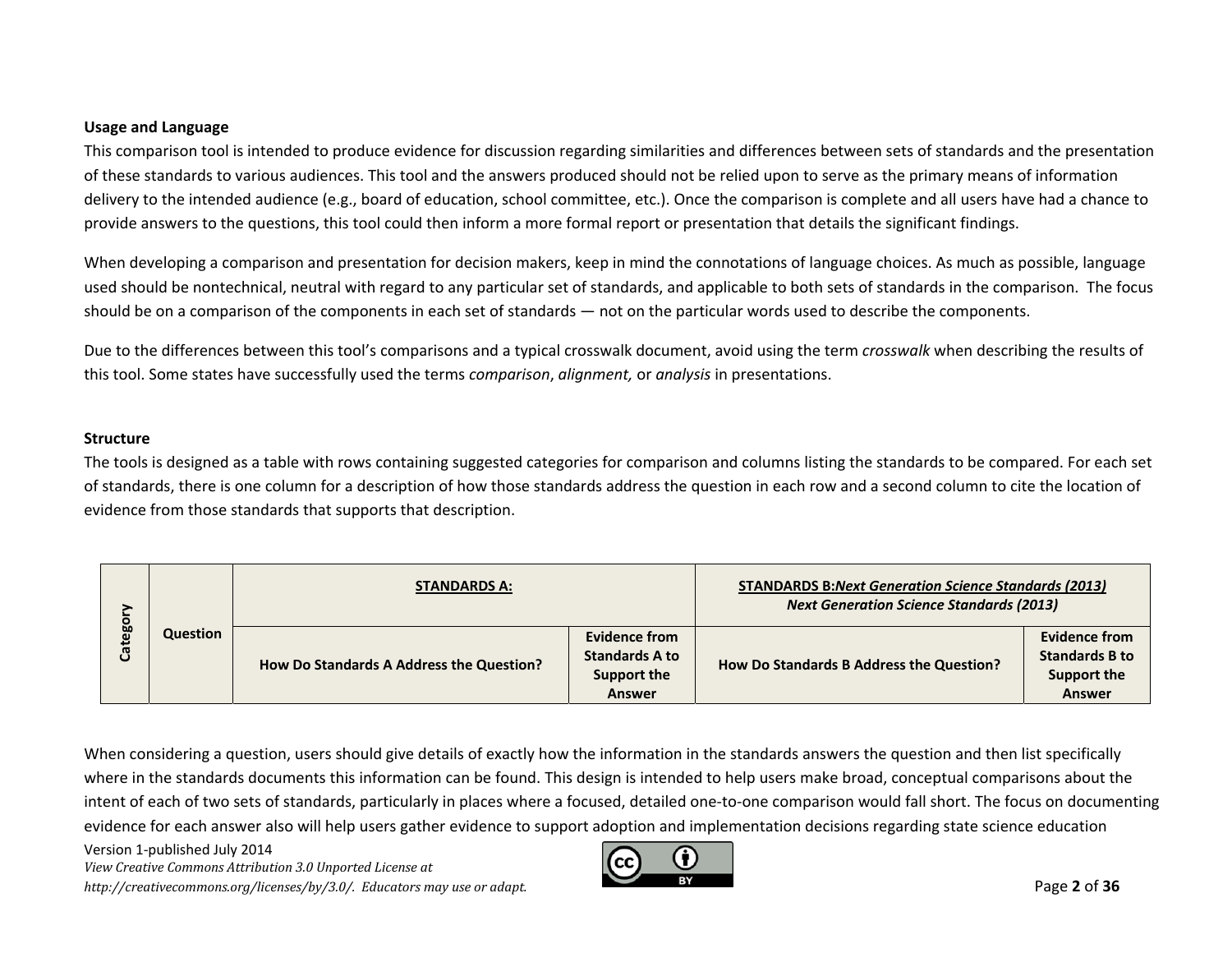standards.

The structure of the tool can be customized for <sup>a</sup> particular situation or context. For example, rows can be expanded to include greater detail in areas of particular state importance (e.g., the inclusion of engineering design). In addition, "Standards A" and "Standards B" can represent any two sets of science standards — the prepopulated NGSS columns can be replaced with other sets of standards when appropriate.

## **Identifying Opportunities for Direct Comparison Between Sets of Standards**

There are many different ways to compare different sets of standards. As <sup>a</sup> companion to traditional content crosswalks, this tool is intended to focus on conceptual comparisons between sets of state standards. In addition, there are some instances where <sup>a</sup> direct comparison of individual standards is useful. These direct comparisons resemble the one‐to‐one content comparisons of more traditional crosswalk documents, but have <sup>a</sup> different purpose. Direct comparisons of standards with similar components in this case are meant to highlight similarities and differences in the specificity and demands of different sets of standards.

Direct comparison between standards of similar content but different structure or design can be challenging, especially with standards that have <sup>a</sup> multidimensional design (e.g., the NGSS). A direct comparison

| Kansas 2007 Science Education Standards, Grades 8-11, | NGSS Life Sciences Grades 9-12,                |
|-------------------------------------------------------|------------------------------------------------|
| Biology, HS.3.3.4                                     | $HS$ -LS3-3                                    |
| "The student understands organisms vary widely within | "Apply concepts of statistics and probability" |
| and between populations."                             | to explain the variation and distribution of   |
|                                                       | expressed traits in a population."             |

can be done, for example, by comparing the verbs used in each statement. Above is <sup>a</sup> sample comparison between <sup>a</sup> learning outcome from Kansas' previous Science Education Standards (Kansas adopted the NGSS as their new state science education standards in June 2013) and <sup>a</sup> related NGSS performance expectation.

Comparing the verbs in two statements of similar content helps illustrate the different level of student synthesis and depth of knowledge required, as well as the differences in the specificity of standards with respect to what it means to "meet" each standard. Such <sup>a</sup> comparison also can help highlight similarities and differences in equity and issues of access as well as other qualitative differences between the standards. These specific comparisons should be chosen based on relevance to the state's education needs and decision makers' priorities.

Other methods of direct comparison between standards include but are not limited to the following: (a) mapping aligned assessment or instructional items to one another or to the other set of standards; (b) comparing <sup>a</sup> standard in one set to the "nearest neighbor" in the other standards document; and (c) if <sup>a</sup> nearest neighbor does not exist, writing <sup>a</sup> comparable standard modeled after the verbs and architecture found in the standard of interest. These direct comparisons between standards can be used together with the results of this questionnaire and with <sup>a</sup> content crosswalk to get <sup>a</sup> full view of the differences between two sets of standards.

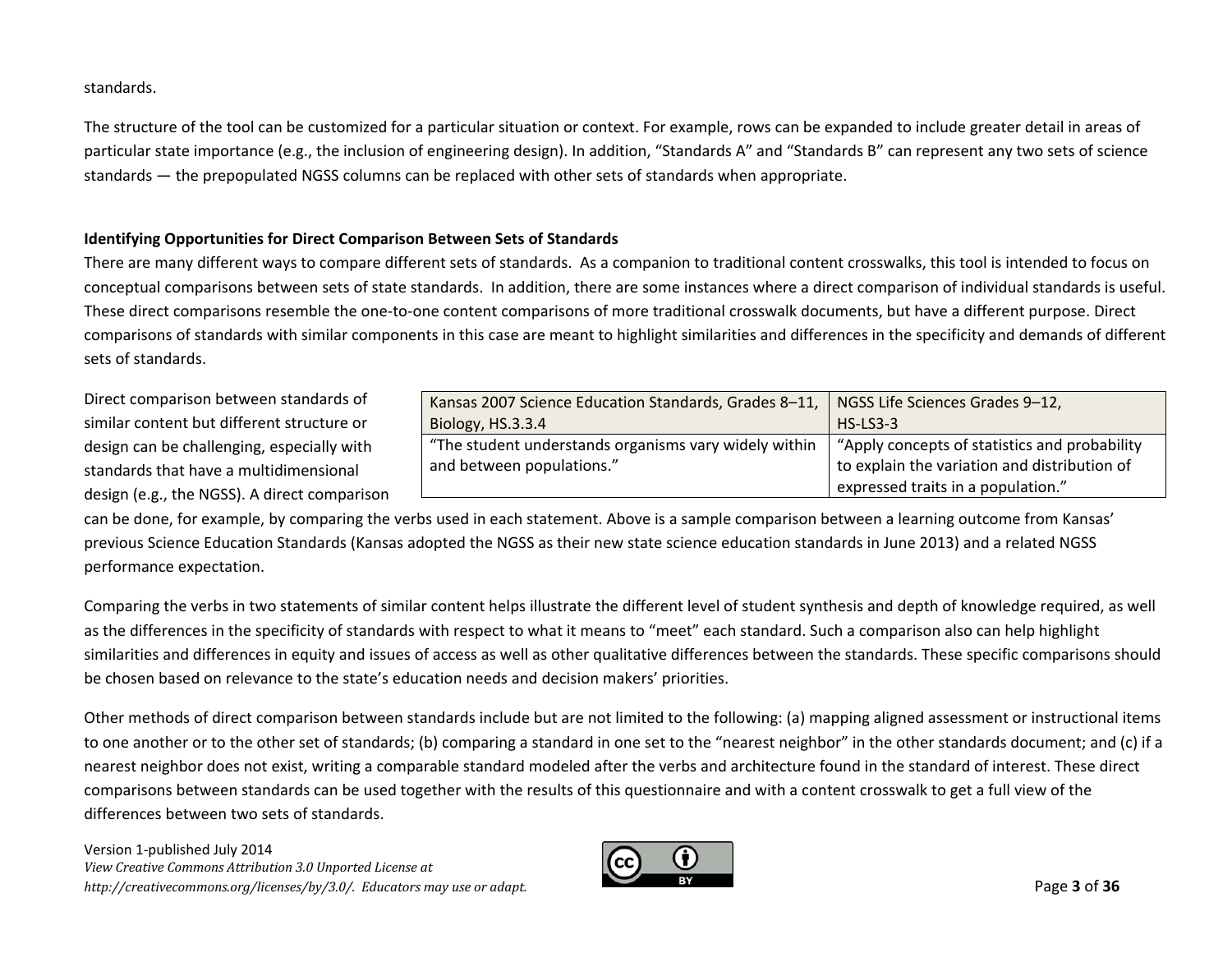## **Development Process and Acknowledgements**

The state science standards comparison tool was conceptualized and drafted by <sup>a</sup> team of experts in science education and state education standards, including:

**Rachel Aazzerah**, Science Assessment Specialist, Oregon Department of Education **Francis Eberle**, Acting Deputy Executive Director, National Association of State Boards of Education **David Evans**, Executive Director, National Science Teachers Association **Michael Heinz**, Science Coordinator, New Jersey Department of Education **Susan Codere Kelly**, Science Standards Coordinator, Michigan Department of Education **Matt Krehbiel**, Science Program Consultant, Kansas Department of Education **Mary Lord**, State Board Member, District of Columbia **Peter McLaren**, Science Specialist, Rhode Island Department of Education **William Penuel**, Professor of Learning Sciences, University of Colorado Boulder

The draft tool was submitted to states for pilot testing and feedback. Revisions were then made to the tool based on the pilot test results and user feedback.

This work was made possible by the generous support of the Carnegie Corporation of New York.

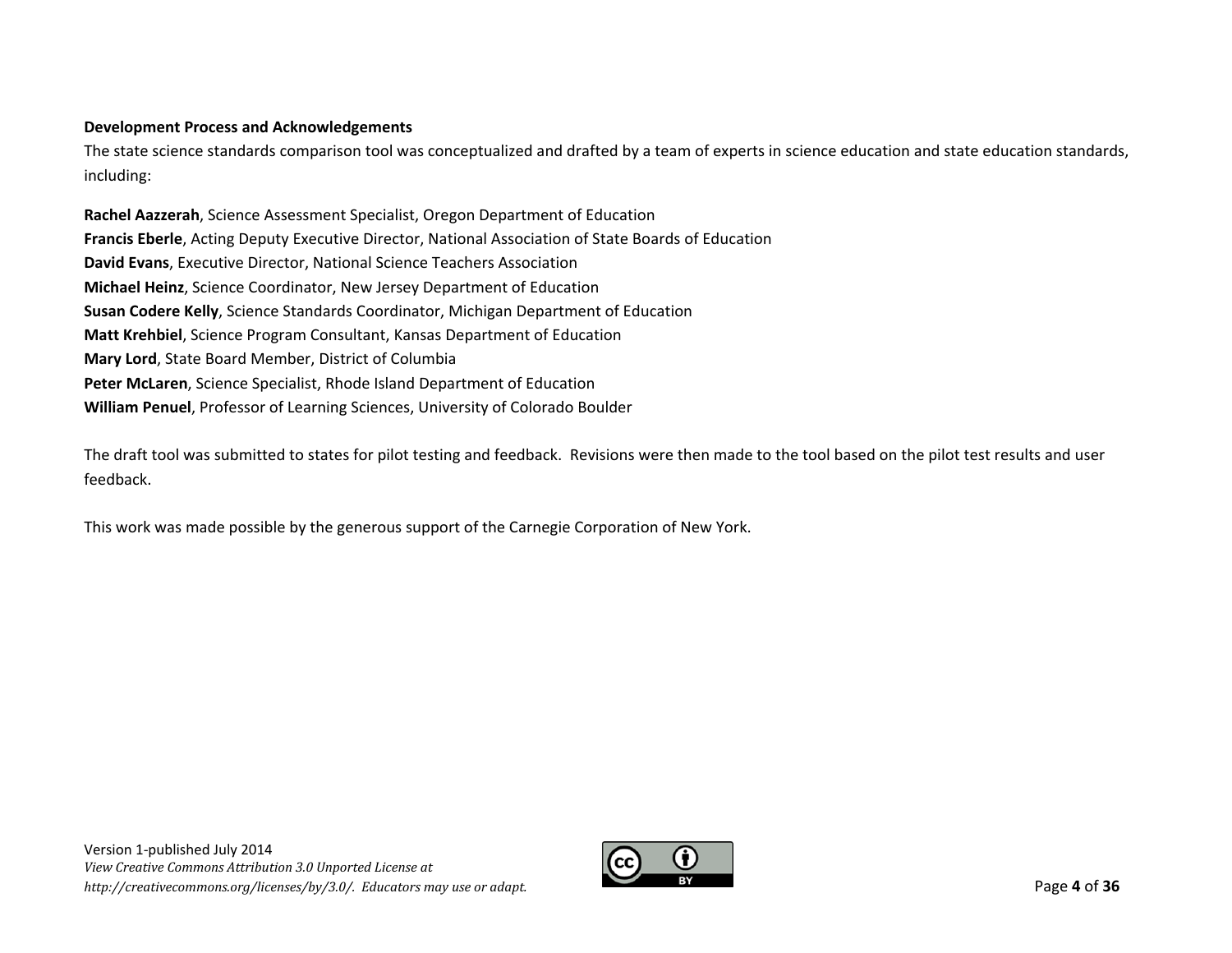# **General Information on Standards Development and Design**

The development and use of standards in education typically follow an education model where the standards are statements of what students are supposed to have learned and be able to do by the end of their instructional experience, and these statements are used to guide the development of all components of the education system (Resnick and Zurawsky, 2005).

Standards can be used to guide the development of curriculum plans, instructional units and assessment, with assessment measuring whether curriculum and instruction are producing the measured achievement stated in the standards (Clune, 2001; NRC, 2006; Resnick and Zurawsky, 2005). Standards are designed to apply to all learners and set a high bar for student achievement, and all students are expected to meet the standards. It is recommended that multiple instructional and assessment strategies be developed to meet the needs of each student, allowing every student to achieve the standards.

|                                  | <b>Question</b>  | <b>STANDARDS A:</b>                                       |                                            | <b>STANDARDS B:</b><br><b>Next Generation Science Standards (2013)</b> |                                            |
|----------------------------------|------------------|-----------------------------------------------------------|--------------------------------------------|------------------------------------------------------------------------|--------------------------------------------|
| Design                           |                  | <b>How Do Standards A Address the</b><br><b>Question?</b> | <b>Evidence from</b><br><b>Standards A</b> | How Do Standards B Address the Question?                               | <b>Evidence from</b><br><b>Standards B</b> |
| <b>Standards Development and</b> | What process     |                                                           |                                            | The NGSS were developed in a state-led process.                        | <b>NGSS Introduction</b>                   |
|                                  | was used to      |                                                           |                                            | Twenty-six states signed on to be Lead State                           | (NGSS Lead States,                         |
|                                  | develop the      |                                                           |                                            | Partners. The states provided guidance and                             | 2013, Vol. I, p. xvi),                     |
|                                  | standards,       |                                                           |                                            | direction in the development of the NGSS to the                        | www.nextgenscience.                        |
|                                  | including what   |                                                           |                                            | 41-member writing team, composed of K-20                               | org/lead-state-                            |
|                                  | research and     |                                                           |                                            | educators and experts in both science and                              | partners,                                  |
|                                  | background       |                                                           |                                            | engineering. In addition to six reviews by the lead                    | www.nextgenscience.                        |
|                                  | materials (NSES, |                                                           |                                            | states and their committees, the NGSS were                             | org/writing-team,                          |
|                                  | etc.) are the    |                                                           |                                            | reviewed during development by hundreds of                             | www.nextgenscience.                        |
| 5                                | standards        |                                                           |                                            | experts during confidential review periods and by                      | org/critical-                              |
|                                  | documents based  |                                                           |                                            | tens of thousands of members of the general                            | stakeholders,                              |
|                                  | on?              |                                                           |                                            | public during two public review periods.                               | <b>National Research</b>                   |
|                                  |                  |                                                           |                                            | The NGSS content and structure are based on                            | Council Review of the                      |
| Information                      |                  |                                                           |                                            | the National Research Council's Framework for                          | <b>Next Generation</b>                     |
|                                  |                  |                                                           |                                            | K-12 Science Education (2012a), and an NRC                             | <b>Science Standards</b>                   |
|                                  |                  |                                                           |                                            | review found that the NGSS were faithful to the                        | (NGSS Lead States,                         |
| General                          |                  |                                                           |                                            | NRC Framework. Both the Framework and the                              | 2013, Vol. I, p. v),                       |
|                                  |                  |                                                           |                                            | NGSS were also based on Achieve's International                        | <b>International Science</b>               |
|                                  |                  |                                                           |                                            | Science Benchmarking work, which compared                              | <b>Benchmarking Report</b>                 |
|                                  |                  |                                                           |                                            | the standards of 10 countries.                                         | (Achieve, 2010)                            |

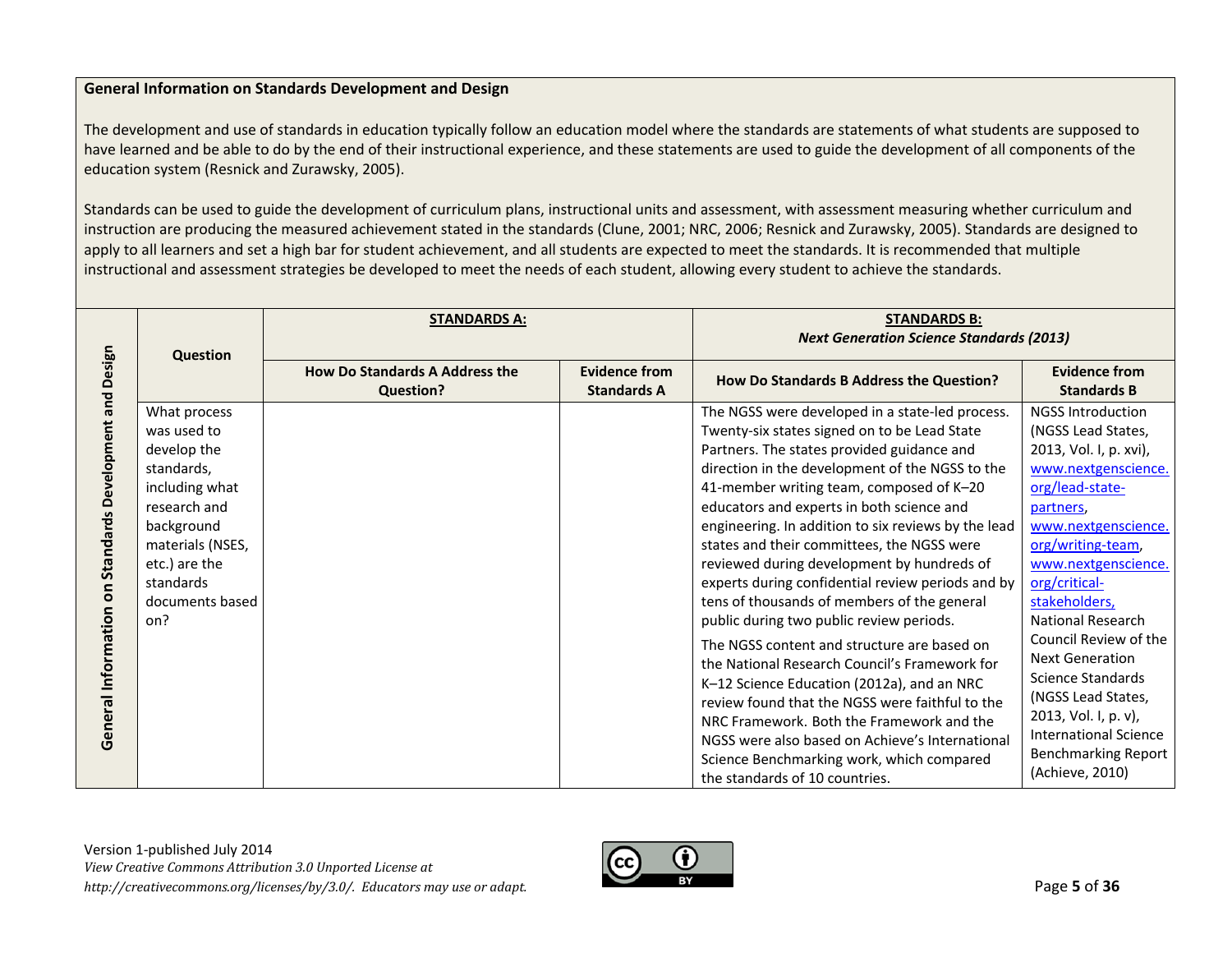|                                                         |                                                                                                                                                                                              | <b>STANDARDS A:</b>                      |                                            | <b>STANDARDS B:</b>                                                                                                                                                                                                                                                                                                                                                                                                                                                                                                                                                                                                                                                                                                                                                                                                                                                                            |                                                                                                                                                                                                         |
|---------------------------------------------------------|----------------------------------------------------------------------------------------------------------------------------------------------------------------------------------------------|------------------------------------------|--------------------------------------------|------------------------------------------------------------------------------------------------------------------------------------------------------------------------------------------------------------------------------------------------------------------------------------------------------------------------------------------------------------------------------------------------------------------------------------------------------------------------------------------------------------------------------------------------------------------------------------------------------------------------------------------------------------------------------------------------------------------------------------------------------------------------------------------------------------------------------------------------------------------------------------------------|---------------------------------------------------------------------------------------------------------------------------------------------------------------------------------------------------------|
|                                                         | <b>Question</b>                                                                                                                                                                              |                                          |                                            | <b>Next Generation Science Standards (2013)</b>                                                                                                                                                                                                                                                                                                                                                                                                                                                                                                                                                                                                                                                                                                                                                                                                                                                |                                                                                                                                                                                                         |
|                                                         |                                                                                                                                                                                              | How Do Standards A Address the Question? | <b>Evidence from</b><br><b>Standards A</b> | How Do Standards B Address the Question?                                                                                                                                                                                                                                                                                                                                                                                                                                                                                                                                                                                                                                                                                                                                                                                                                                                       | <b>Evidence from</b><br><b>Standards B</b>                                                                                                                                                              |
| General Information on Standards Development and Design | What part(s) of<br>the science<br>standards is<br>required of all<br>high school<br>students, and to<br>what extent do<br>these fit the time<br>restrictions of a<br>typical school<br>year? |                                          |                                            | The NGSS focus on a limited number of core ideas<br>in science and engineering that build coherently<br>over time throughout K-12 in an effort to foster a<br>greater depth of understanding of a few<br>fundamental concepts within the constraints of<br>the typical school year (Vol. II, pp. 40, 113-115).<br>These standards are expected of all students,<br>including at the high school level, with<br>opportunity for accelerated students to continue<br>past the requirement of the standards (Vol. II, pp.<br>25, 31, 114). However, having expectations for all<br>students does not mean that all students will take<br>the same courses in high school. There are many<br>different ways to structure different courses (e.g.<br>CTE courses, integrated science, senior project,<br>etc.) that could help different students reach and<br>exceed proficiency on the standards. | Appendix D (NGSS<br>Lead States, 2013,<br>Vol. II, pp. 25-39),<br>Appendix E (NGSS<br>Lead States, 2013,<br>Vol. II, pp. 40-47),<br>Appendix K (NGSS<br>Lead States, 2013,<br>Vol. II, pp. 113-<br>136) |
|                                                         |                                                                                                                                                                                              |                                          |                                            |                                                                                                                                                                                                                                                                                                                                                                                                                                                                                                                                                                                                                                                                                                                                                                                                                                                                                                |                                                                                                                                                                                                         |

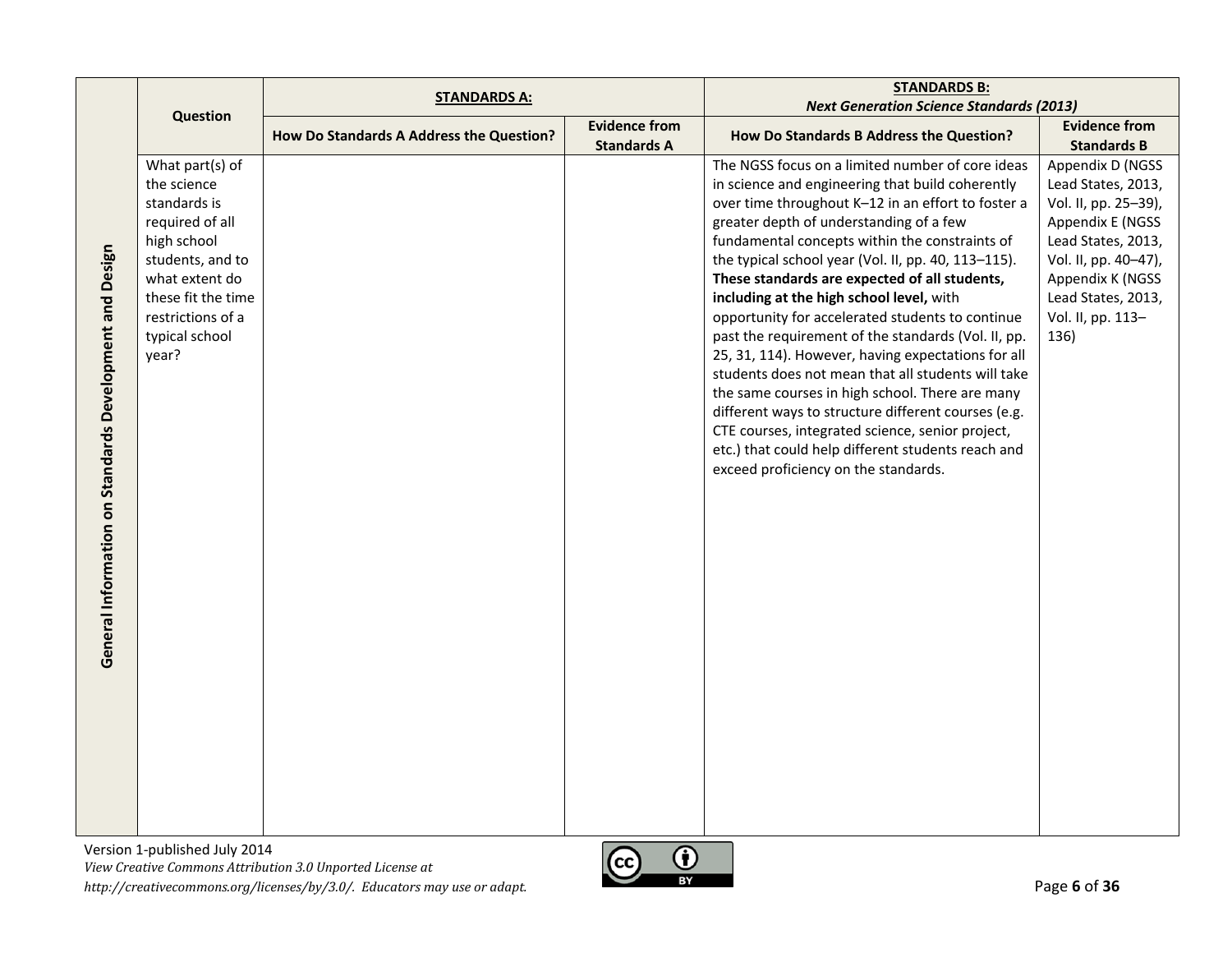### **Research on the Nature of Science and Methods of Inquiry in Science**

Learning about science involves more than just learning facts and concepts; it involves learning about how scientists view the world (e.g., habits of mind and modes of thought), how scientific knowledge is developed (e.g., processes of questioning, investigation, data collection and data analysis), and how the different scientific disciplines are connected in describing the natural world (AAAS, 1989, pp. 1–12; Lederman, 1992; McComas et al., 1998). Aspects of the nature of science, including components of scientific inquiry, could be explicitly integrated with science content in the standards to give students <sup>a</sup> deeper appreciation for how scientific knowledge is developed, which enhances the depth of content learning (Clough, 1998; Khisfe and Lederman, 2006; Lederman and Lederman, 2004; McComas and Olson, 1998; McDonald, 2010; NRC, 1996, pp. 105, 107, Table 6.7; NRC, 2002a, pp. 18–20, Tables 2.2, 2.3; Schwartz et al., 2004; Songer and Linn, 1991). Also, highlighting in the standards important overarching themes of science that apply to all scientific disciplines (e.g. systems, models, consistency and change, scale, etc.) and more content‐specific core concepts shared by more than one discipline helps students to develop <sup>a</sup> greater depth of understanding by allowing them to consider a single, fundamental scientific theme/concept in different disciplinary contexts (AAAS, 1989, pp. 165–181; Georghiades; 2000; Helfand, 2004; Hestenes, 2013; Ivanitskaya et al., 2002; Jacobson and Wilensky, 2006; Jordan, 1989; Mathison and Freeman, 1998; NRC, 1996, p. 104; NRC, 2012a, pp. 83–101; Parsons and Beauchamp, 2012, pp. 157–173).

Components of scientific inquiry can specifically be incorporated with the content in the standards by including student expectations such as understanding and using subject‐specific vocabulary; individual and collaborative investigation; building models, sketches and diagrams; critical analysis of <sup>a</sup> text or an argument; evidence‐based argumentation and explanation; making predictions; developing and testing hypotheses; computation; using tables and graphs to interpret and present data; and communicating scientific findings and ideas in multiple forms (AAAS, 1989, pp. 1–12; Anderson, 2002; Haury, 1993; Llewellyn, 2006, p. 27; Minner et al., 2010; NRC, 1996, p. 105, Table 6.1; NRC, 2002a, pp. 18–20, 115–120, Tables 2.2, 2.3; NRC, 2005, pp. 397–415).

Students will have the greatest potential to develop deep understanding of science content and of the nature of science when they can engage in the material covered by the standards through <sup>a</sup> variety of learning avenues (Magnusson et al., 1999, Table II, p. 101; Minner et al., 2010; NRC, 1996, p. 105; NRC, 2002a, pp. 115–124; Zirbel, 2006). Providing room for such flexibility of learning in the standards gives students opportunities to encounter or apply science content in different, typically novel settings (i.e., learning transfer) and benefits all students because the content can be tailored to students with different learning styles, motivations and cultural backgrounds (Felder and Brent, 2005; Felder and Silverman, 1988; Georghiades, 2000; NRC, 1999, pp. 62–68; NRC, 2002a, pp. 119–120, 126; Tanner and Allen, 2004).

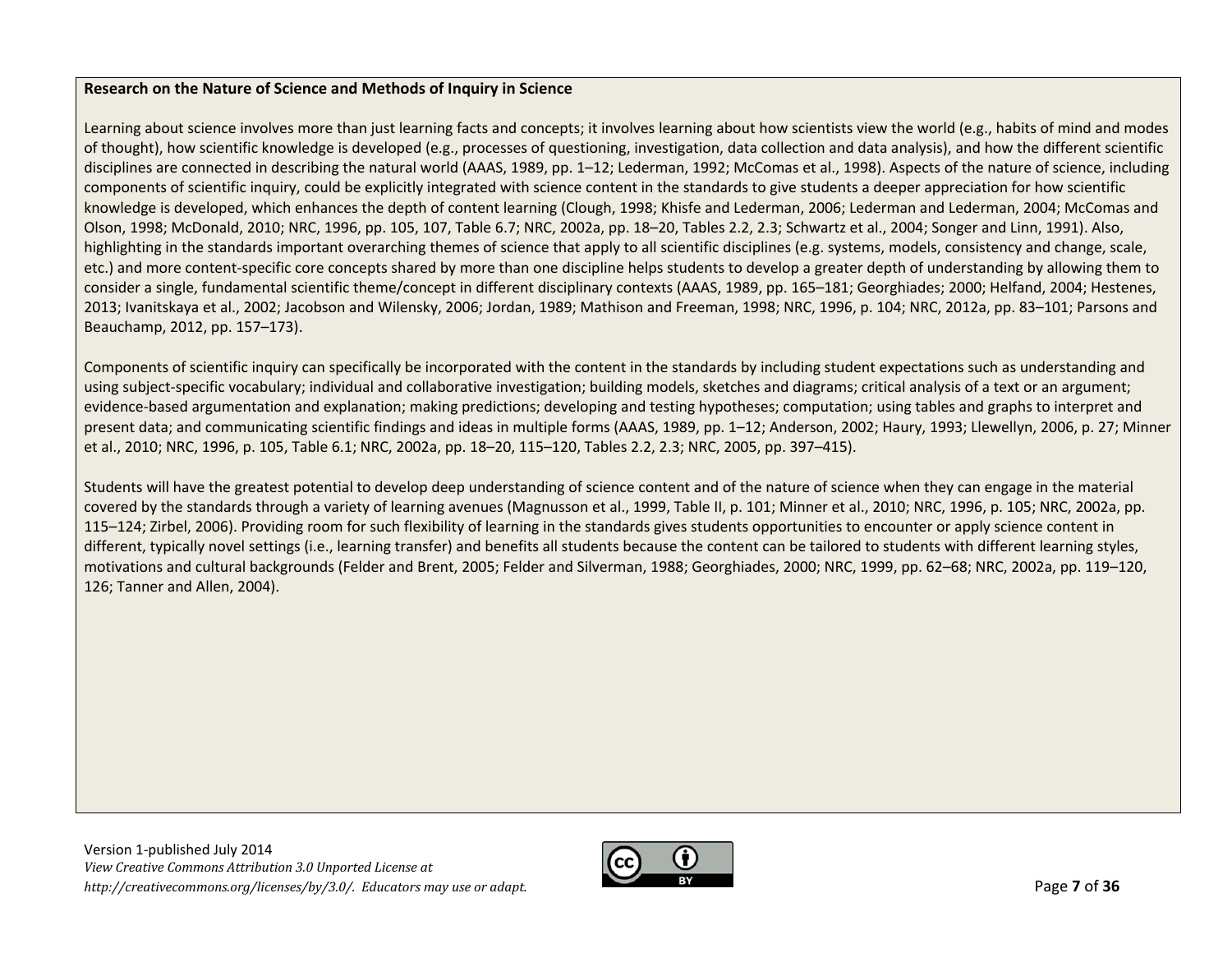|                                                     |                                                                     | <b>STANDARDS A:</b>                      |                                            | <b>STANDARDS B:</b>                                                                                                                                                                                                                                                                                                                                                                                                                                                                                                                                                                                                                                                                                             |                                                                |
|-----------------------------------------------------|---------------------------------------------------------------------|------------------------------------------|--------------------------------------------|-----------------------------------------------------------------------------------------------------------------------------------------------------------------------------------------------------------------------------------------------------------------------------------------------------------------------------------------------------------------------------------------------------------------------------------------------------------------------------------------------------------------------------------------------------------------------------------------------------------------------------------------------------------------------------------------------------------------|----------------------------------------------------------------|
|                                                     | <b>Question</b>                                                     |                                          |                                            | <b>Next Generation Science Standards (2013)</b>                                                                                                                                                                                                                                                                                                                                                                                                                                                                                                                                                                                                                                                                 |                                                                |
|                                                     |                                                                     | How Do Standards A Address the Question? | <b>Evidence from</b><br><b>Standards A</b> | How Do Standards B Address the Question?                                                                                                                                                                                                                                                                                                                                                                                                                                                                                                                                                                                                                                                                        | <b>Evidence from</b><br><b>Standards B</b>                     |
| Nature of Science and Methods of Inquiry in Science | How is the<br>nature of science<br>represented in<br>the standards? |                                          |                                            | The NGSS include eight student "Understandings<br>about the Nature of Science" (Vol. II, p. 97) in<br>each K-12 grade band. These are described in<br>detail in Appendix H (Vol. II, pp. 96-102) and are<br>incorporated in the practices and crosscutting<br>concepts foundation boxes throughout the<br>standards wherever they are used in the student<br>performance expectations; for an example, see<br>HS-ESS1 (Vol. I, p. 121). The first four nature of<br>science themes describe student experiences<br>within the scientific and engineering practices<br>dimension, and the next four themes describe<br>student understanding within the crosscutting<br>concepts dimension (Vol. II, pp. 97-99). | Appendix H (NGSS<br>Lead States, 2013,<br>Vol. II, pp. 96-102) |

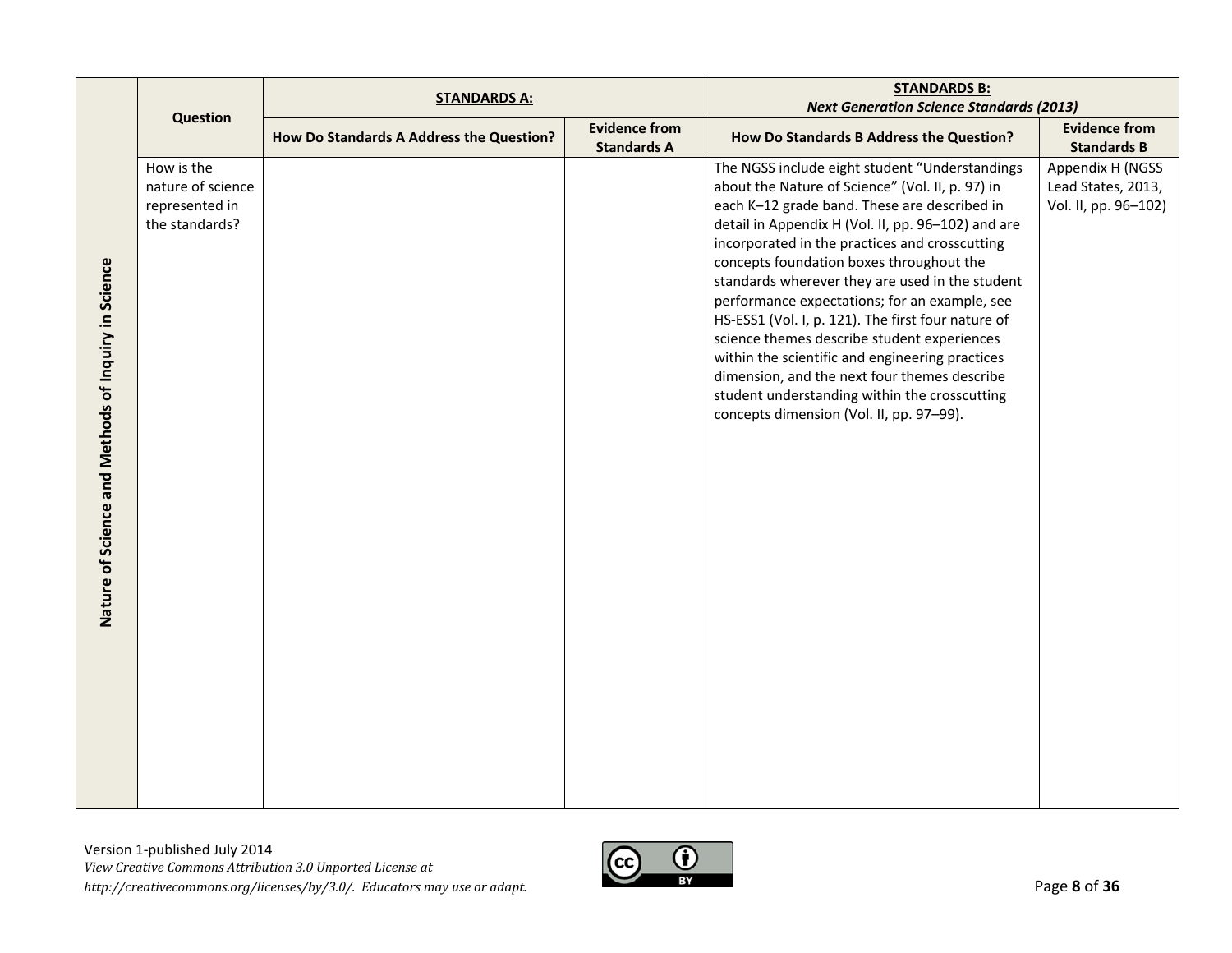|                                                     |                                                                                                                                                                                                              | <b>STANDARDS A:</b>                      |                                            | <b>STANDARDS B:</b>                                                                                                                                                                                                                                                                                                                                                                                                                                                                                                                                                                                                                                                                                                                                                                                                                                                                                                                                                                                      |                                                               |
|-----------------------------------------------------|--------------------------------------------------------------------------------------------------------------------------------------------------------------------------------------------------------------|------------------------------------------|--------------------------------------------|----------------------------------------------------------------------------------------------------------------------------------------------------------------------------------------------------------------------------------------------------------------------------------------------------------------------------------------------------------------------------------------------------------------------------------------------------------------------------------------------------------------------------------------------------------------------------------------------------------------------------------------------------------------------------------------------------------------------------------------------------------------------------------------------------------------------------------------------------------------------------------------------------------------------------------------------------------------------------------------------------------|---------------------------------------------------------------|
|                                                     | Question                                                                                                                                                                                                     |                                          |                                            | <b>Next Generation Science Standards (2013)</b>                                                                                                                                                                                                                                                                                                                                                                                                                                                                                                                                                                                                                                                                                                                                                                                                                                                                                                                                                          |                                                               |
|                                                     |                                                                                                                                                                                                              | How Do Standards A Address the Question? | <b>Evidence from</b><br><b>Standards A</b> | How Do Standards B Address the Question?                                                                                                                                                                                                                                                                                                                                                                                                                                                                                                                                                                                                                                                                                                                                                                                                                                                                                                                                                                 | <b>Evidence from</b><br><b>Standards B</b>                    |
| Nature of Science and Methods of Inquiry in Science | What aspects of<br>scientific inquiry<br>and processes<br>(e.g., skills and<br>habits of mind)<br>are expressed in<br>the standards,<br>and how are they<br>related to or<br>integrated with<br>the content? |                                          |                                            | The NGSS are written as performance<br>expectations built from the three dimensions<br>described in the NRC Framework (2012a),<br>including science practices (Vol. II, p. 48). These<br>eight practices are the behaviors that scientists<br>engage in as they investigate and build models<br>and theories about the natural world: asking<br>questions; developing and using models; planning<br>and carrying out investigations; analyzing and<br>interpreting data; using mathematics and<br>computational thinking; constructing<br>explanations; engaging in argument from<br>evidence; and obtaining, evaluating, and<br>communicating information. The practices are<br>integrated with the disciplinary core ideas and<br>crosscutting concepts in every NGSS performance<br>expectation; students are expected to<br>demonstrate their understanding of the core<br>ideas and crosscutting concepts in the context of<br>the practices. For an example, see HS-ESS1 (Vol. I,<br>pp. 119-121). | Appendix F (NGSS<br>Lead States, 2013,<br>Vol. II, pp. 48-78) |

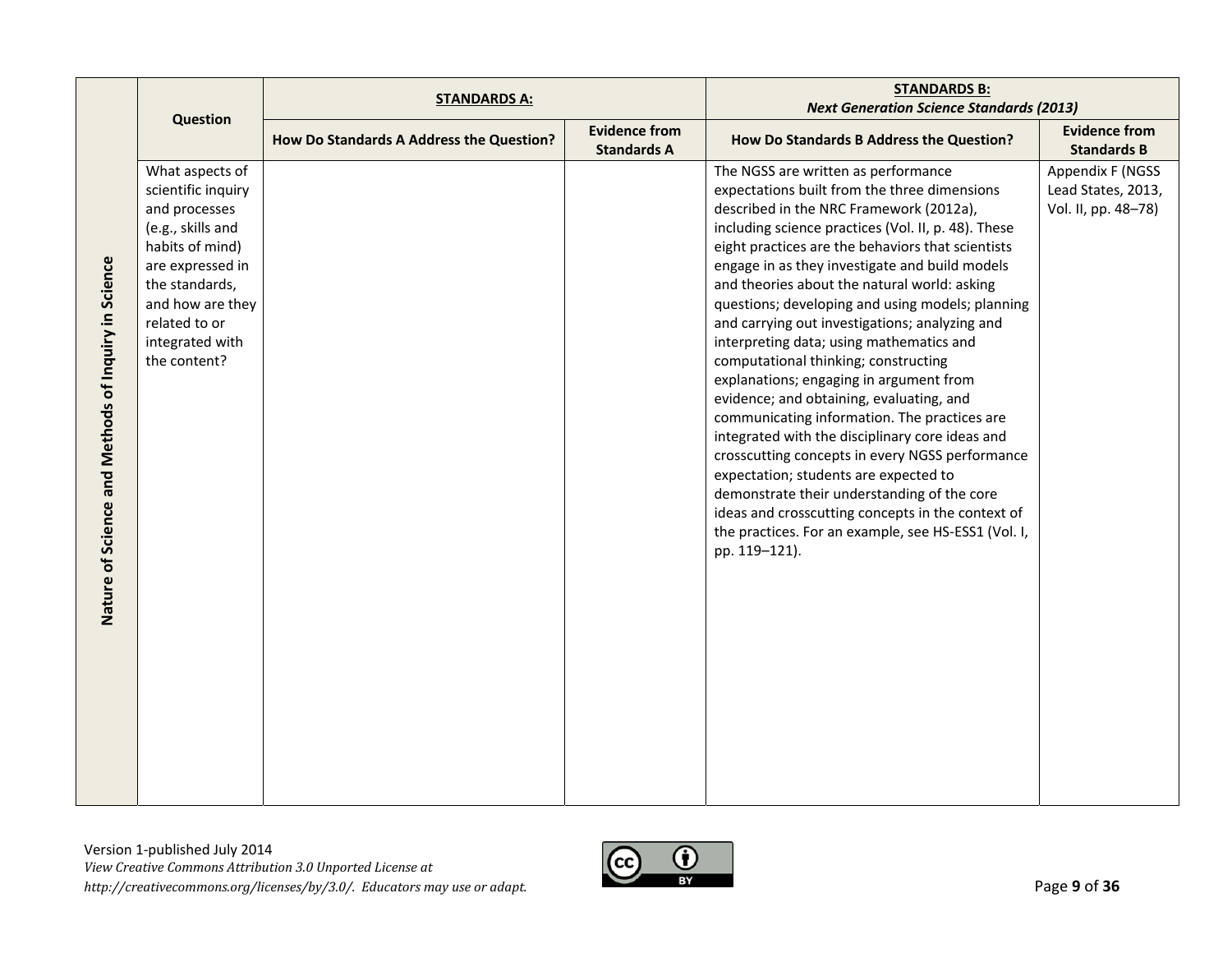|                                                     |                                                                                                                                                                                                                                      | <b>STANDARDS A:</b>                      |                                            | <b>STANDARDS B:</b>                                                                                                                                                                                                                                                                                                                                                                                                                                                                                                                                                                                                                                                                                                                                                                                                                                                                                                                                                                                                                                                                                                                                                                                                                                                                                                                                                                                                              |                                                               |
|-----------------------------------------------------|--------------------------------------------------------------------------------------------------------------------------------------------------------------------------------------------------------------------------------------|------------------------------------------|--------------------------------------------|----------------------------------------------------------------------------------------------------------------------------------------------------------------------------------------------------------------------------------------------------------------------------------------------------------------------------------------------------------------------------------------------------------------------------------------------------------------------------------------------------------------------------------------------------------------------------------------------------------------------------------------------------------------------------------------------------------------------------------------------------------------------------------------------------------------------------------------------------------------------------------------------------------------------------------------------------------------------------------------------------------------------------------------------------------------------------------------------------------------------------------------------------------------------------------------------------------------------------------------------------------------------------------------------------------------------------------------------------------------------------------------------------------------------------------|---------------------------------------------------------------|
|                                                     | <b>Question</b>                                                                                                                                                                                                                      |                                          |                                            | <b>Next Generation Science Standards (2013)</b>                                                                                                                                                                                                                                                                                                                                                                                                                                                                                                                                                                                                                                                                                                                                                                                                                                                                                                                                                                                                                                                                                                                                                                                                                                                                                                                                                                                  |                                                               |
|                                                     |                                                                                                                                                                                                                                      | How Do Standards A Address the Question? | <b>Evidence from</b><br><b>Standards A</b> | How Do Standards B Address the Question?                                                                                                                                                                                                                                                                                                                                                                                                                                                                                                                                                                                                                                                                                                                                                                                                                                                                                                                                                                                                                                                                                                                                                                                                                                                                                                                                                                                         | <b>Evidence from</b><br><b>Standards B</b>                    |
| Nature of Science and Methods of Inquiry in Science | How are the<br>interconnections<br>in scientific<br>content among<br>individual<br>scientific<br>disciplines (e.g.,<br>chemistry, life<br>sciences, physical<br>sciences, earth<br>sciences, etc.)<br>expressed in the<br>standards? |                                          |                                            | The NGSS express interconnections among<br>scientific disciplines in two distinct ways. First,<br>crosscutting concepts are one of the three NRC<br>Framework (2012a) dimensions from which the<br>NGSS performance expectations were developed.<br>Crosscutting concepts are ideas that have<br>applicability across all science disciplines and that<br>serve to deepen student understanding of each<br>discipline (Vol. II, p. 79). They are integrated into<br>each performance expectation so students<br>demonstrate their understanding of the<br>disciplinary core ideas and practices in the<br>context of the crosscutting concepts. For an<br>example, see HS-ESS1 (Vol. I, pp. 119-121). The<br>progression in expectations of student<br>performance on the crosscutting concepts<br>through the grade levels is also described in detail<br>in Appendix G (Vol. II, pp. 79-95).<br>The NGSS also express interconnections in<br>another way. "Connection boxes" are present<br>with each set of student performance<br>expectations, providing suggestions for<br>interdisciplinary connections that could be made<br>when implementing the NGSS. For example,<br>teachers could help students connect the topic of<br>gravity in physical sciences (HS-PS2-4 and HS-<br>PS2.B, Vol. I, pp. 94-96, 155) to similar topics in<br>earth and space sciences (HS-ESS1-4 and HS-<br>ESS1.B, Vol. I, pp. 119-121, 160). | Appendix G (NGSS<br>Lead States, 2013,<br>Vol. II, pp. 79-95) |

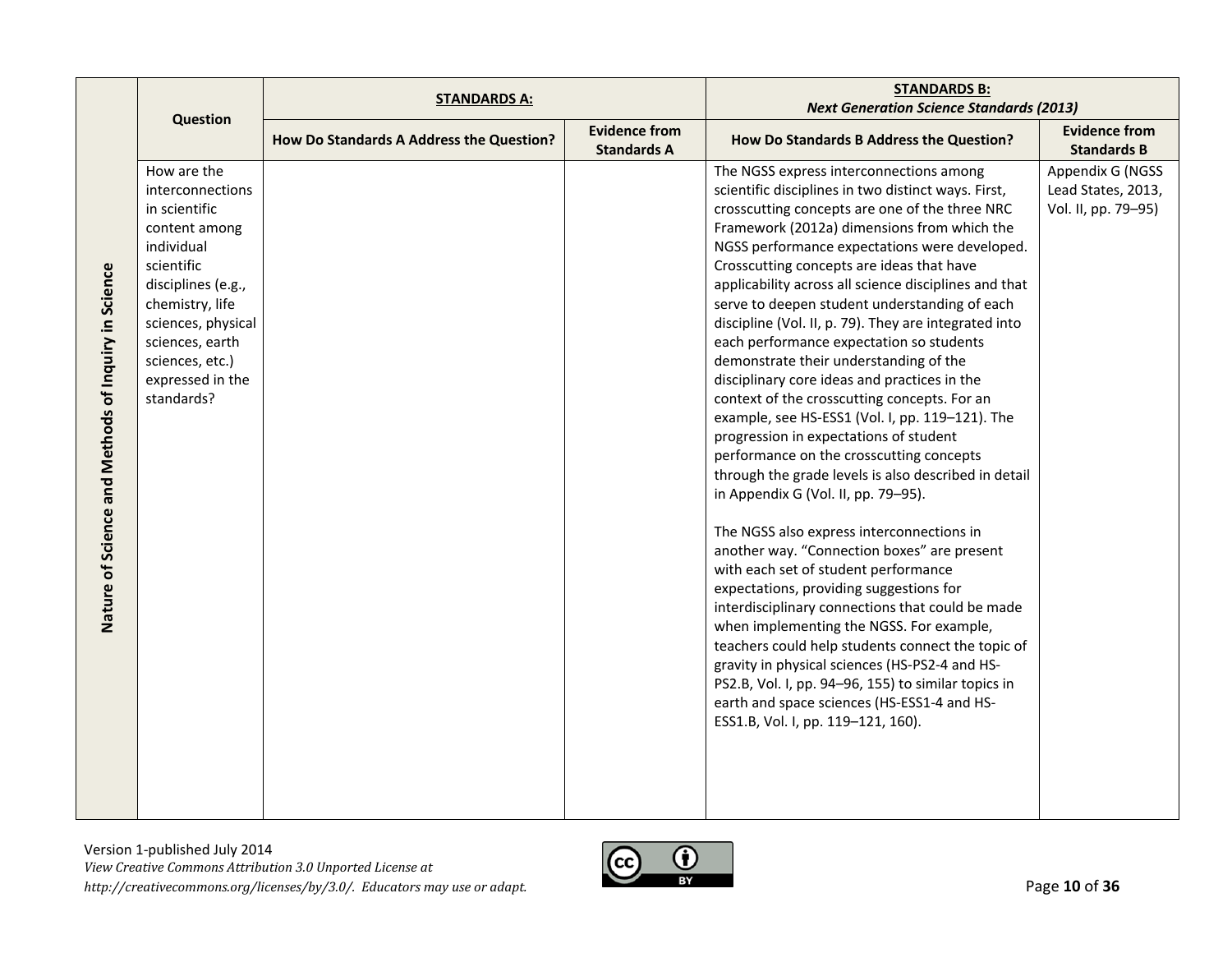|                                                     |                                                                                                                                                                                                                                             | <b>STANDARDS A:</b>                      |                                            | <b>STANDARDS B:</b><br><b>Next Generation Science Standards (2013)</b>                                                                                                                                                                                                                                                                                                                                                                                                                                                                                                                                                                                                                                                                                                                                                                                                                                                                                              |                                                                                                                                 |
|-----------------------------------------------------|---------------------------------------------------------------------------------------------------------------------------------------------------------------------------------------------------------------------------------------------|------------------------------------------|--------------------------------------------|---------------------------------------------------------------------------------------------------------------------------------------------------------------------------------------------------------------------------------------------------------------------------------------------------------------------------------------------------------------------------------------------------------------------------------------------------------------------------------------------------------------------------------------------------------------------------------------------------------------------------------------------------------------------------------------------------------------------------------------------------------------------------------------------------------------------------------------------------------------------------------------------------------------------------------------------------------------------|---------------------------------------------------------------------------------------------------------------------------------|
|                                                     | Question                                                                                                                                                                                                                                    | How Do Standards A Address the Question? | <b>Evidence from</b><br><b>Standards A</b> | How Do Standards B Address the Question?                                                                                                                                                                                                                                                                                                                                                                                                                                                                                                                                                                                                                                                                                                                                                                                                                                                                                                                            | <b>Evidence from</b><br><b>Standards B</b>                                                                                      |
| Nature of Science and Methods of Inquiry in Science | In what ways do<br>the standards<br>encourage<br>students to use<br>multiple avenues<br>of learning (e.g.,<br>learning by<br>doing, direct<br>instruction,<br>reading, etc.)<br>and to apply<br>content material<br>in novel<br>situations? |                                          |                                            | The performance expectations are not a<br>curriculum and do not dictate methods of<br>instruction. Instead, they are statements of what<br>students should know and be able to do at the<br>end of each grade band (in middle and high<br>school) and each grade level (in elementary<br>school) (Vol. I, p. xxiii). The performance<br>expectations can and should be met through a<br>number of different means (e.g., Vol. II, p. 101),<br>allowing for multiple avenues of learning for<br>diverse student groups (Vol. II, p. 35) as well as<br>encouraging innovation and creativity in<br>instruction. Importantly, the integration of<br>science and engineering practices into the<br>performance expectations in the NGSS ensures<br>that students will be expected to demonstrate<br>proficiency in many different kinds of skills,<br>thereby increasing the likelihood that instruction<br>will incorporate many different kinds of learning<br>modes. | Appendix D (NGSS<br>Lead States, 2013,<br>Vol. II, pp. 25-39),<br>Appendix F (NGSS<br>Lead States, 2013,<br>Vol. II, pp. 49-50) |

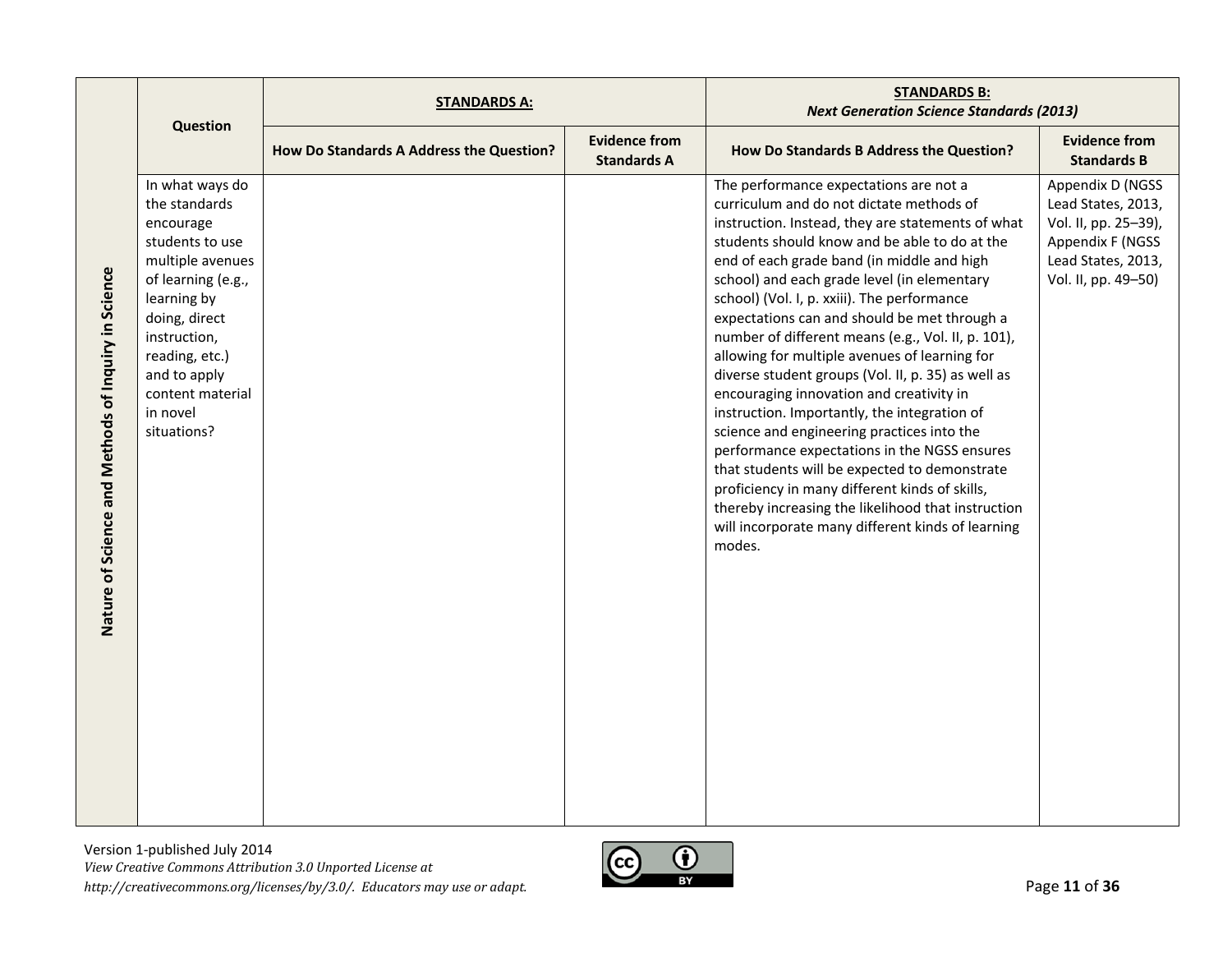#### **Research on Connections/Relationships Among Standards at Different Grade Levels**

Research on the retention and depth of understanding of science content indicates that learning is enhanced through repeated and varied engagement with the content (NRC, 1999, pp. 20, 51–78; NRC, 2001, pp. 84–88; NRC, 2007, pp. 211–249). The coverage of <sup>a</sup> greater number of concepts that are sequentially introduced from grade level to grade level leads to <sup>a</sup> shallow understanding of each of those concepts, whereas the repetition of fewer concepts that are considered fundamental and that increase in sophistication with grade level leads to <sup>a</sup> deeper understanding of those concepts (e.g., learning progressions; Corcoran et al., 2009; Duschl et al., 2011; Kesidou and Roseman, 2002; NRC, 2007, pp. 211–216; NRC, 2008, pp. 59–85; Schmidt et al., 2005; Smith et al., 2006). By focusing on fewer concepts, there is the opportunity to investigate those concepts with methodology consistent with current scientific inquiry and processes, which also leads to greater knowledge transfer (Grabinger and Dunlap, 1995; Lavonen and Laaksonen, 2009).

In instances where the science standards are coherent, with science concepts introduced gradually and then deliberately built upon from grade level to grade level (i.e., curriculum coherence), there are quantified increases in learning (e.g., higher test scores and increased performance at the college level; Bao et al., 2009; NRC, 2007, p. 216; Schmidt et al., 2005; Schwartz et al., 2008; Valverde and Schmidt, 2000). Because the progressive building of <sup>a</sup> few fundamental concepts over time leads to <sup>a</sup> deeper understanding of those concepts, every standard at every grade level that addresses <sup>a</sup> concept is essential to understanding the learning goals in subsequent years.

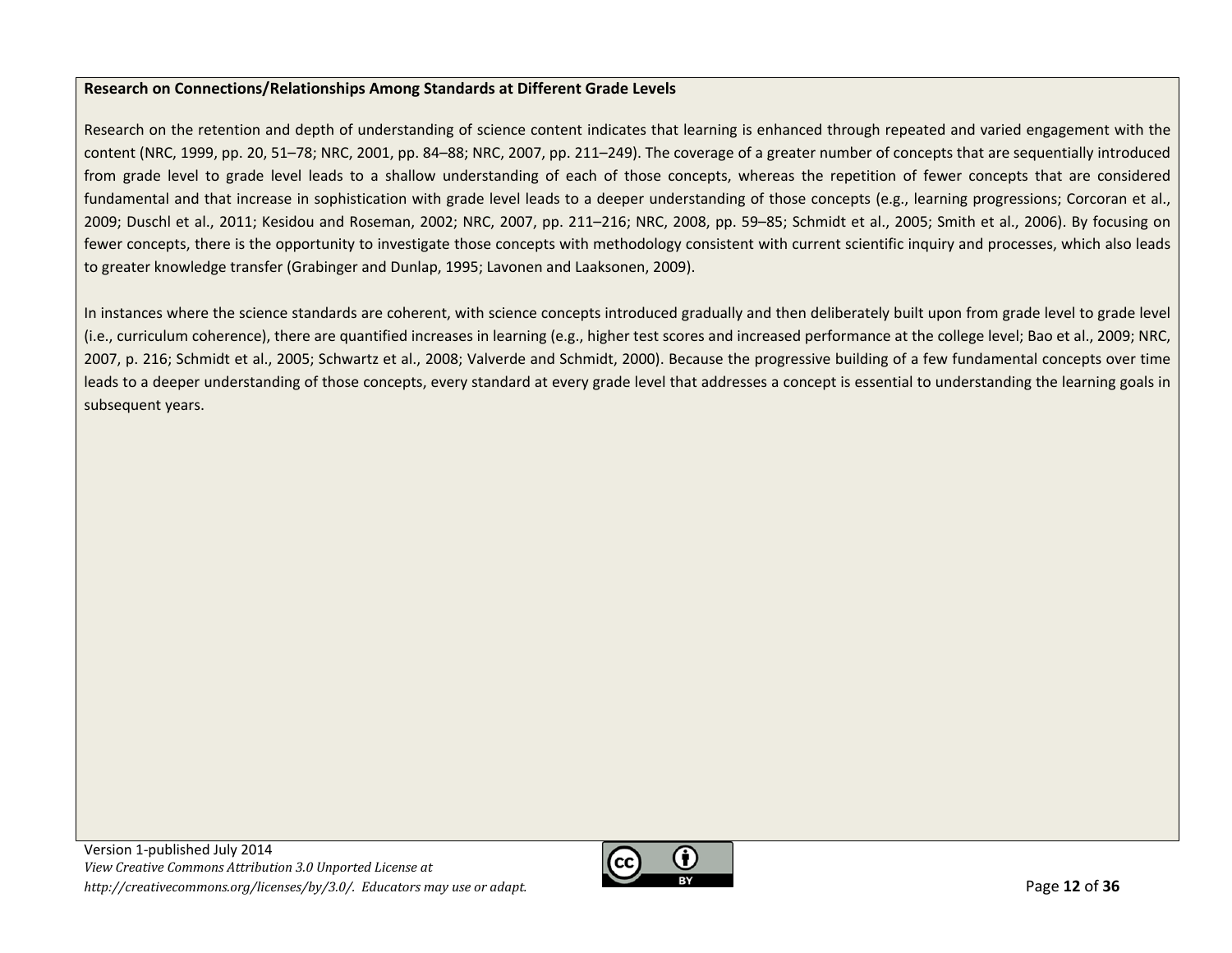|                                                                     |                    | <b>STANDARDS A:</b>                      |                                            | <b>STANDARDS B:</b>                                |                                            |
|---------------------------------------------------------------------|--------------------|------------------------------------------|--------------------------------------------|----------------------------------------------------|--------------------------------------------|
|                                                                     | <b>Question</b>    |                                          |                                            | <b>Next Generation Science Standards (2013)</b>    |                                            |
|                                                                     |                    | How Do Standards A Address the Question? | <b>Evidence from</b><br><b>Standards A</b> | How Do Standards B Address the Question?           | <b>Evidence from</b><br><b>Standards B</b> |
|                                                                     | In what ways are   |                                          |                                            | The NGSS focus on a limited number of core         | Appendix E (NGSS                           |
|                                                                     | the standards      |                                          |                                            | ideas in science and engineering that build        | Lead States, 2013,                         |
|                                                                     | designed to build  |                                          |                                            | coherently over time throughout K-12 (Vol. II,     | Vol. II, pp. 40-47),                       |
|                                                                     | from grade level   |                                          |                                            | pp. 41-47, disciplinary core idea progression      | Appendix F (NGSS                           |
|                                                                     | to grade level in  |                                          |                                            | charts), such that by the end of high school all   | Lead States, 2013,                         |
|                                                                     | science content,   |                                          |                                            | students are expected to have developed an         | Vol. II, pp. 48-78),                       |
|                                                                     | depth of content   |                                          |                                            | accurate and thorough understanding of each        | Appendix G (NGSS                           |
|                                                                     | understanding      |                                          |                                            | core idea. The depth of understanding              | Lead States, 2013,                         |
|                                                                     | and the            |                                          |                                            | appropriate for each grade band was specified      | Vol. II, pp. 79-95)                        |
|                                                                     | application of     |                                          |                                            | by the NRC Framework (2012a). Student              |                                            |
|                                                                     | scientific inquiry |                                          |                                            | performance expectations at each grade band        |                                            |
| Connections/Relationships Among Standards at Different Grade Levels | and processes?     |                                          |                                            | form a foundation for the achievement of the       |                                            |
|                                                                     |                    |                                          |                                            | next grade band's associated performance           |                                            |
|                                                                     |                    |                                          |                                            | expectation(s). Practices and crosscutting         |                                            |
|                                                                     |                    |                                          |                                            | concepts also grow in complexity and               |                                            |
|                                                                     |                    |                                          |                                            | sophistication across the grades (Vol. II, pp. 49- |                                            |
|                                                                     |                    |                                          |                                            | 67, practices tables; Vol. II, pp. 80-88           |                                            |
|                                                                     |                    |                                          |                                            | crosscutting concept tables), allowing for a       |                                            |
|                                                                     |                    |                                          |                                            | greater depth of understanding of the core ideas   |                                            |
|                                                                     |                    |                                          |                                            | and crosscutting concepts over time, as well as a  |                                            |
|                                                                     |                    |                                          |                                            | greater mastery of science and engineering         |                                            |
|                                                                     |                    |                                          |                                            | practices.                                         |                                            |
|                                                                     |                    |                                          |                                            |                                                    |                                            |
|                                                                     |                    |                                          |                                            |                                                    |                                            |
|                                                                     |                    |                                          |                                            |                                                    |                                            |
|                                                                     |                    |                                          |                                            |                                                    |                                            |
|                                                                     |                    |                                          |                                            |                                                    |                                            |
|                                                                     |                    |                                          |                                            |                                                    |                                            |
|                                                                     |                    |                                          |                                            |                                                    |                                            |
|                                                                     |                    |                                          |                                            |                                                    |                                            |
|                                                                     |                    |                                          |                                            |                                                    |                                            |
|                                                                     |                    |                                          |                                            |                                                    |                                            |
|                                                                     |                    |                                          |                                            |                                                    |                                            |

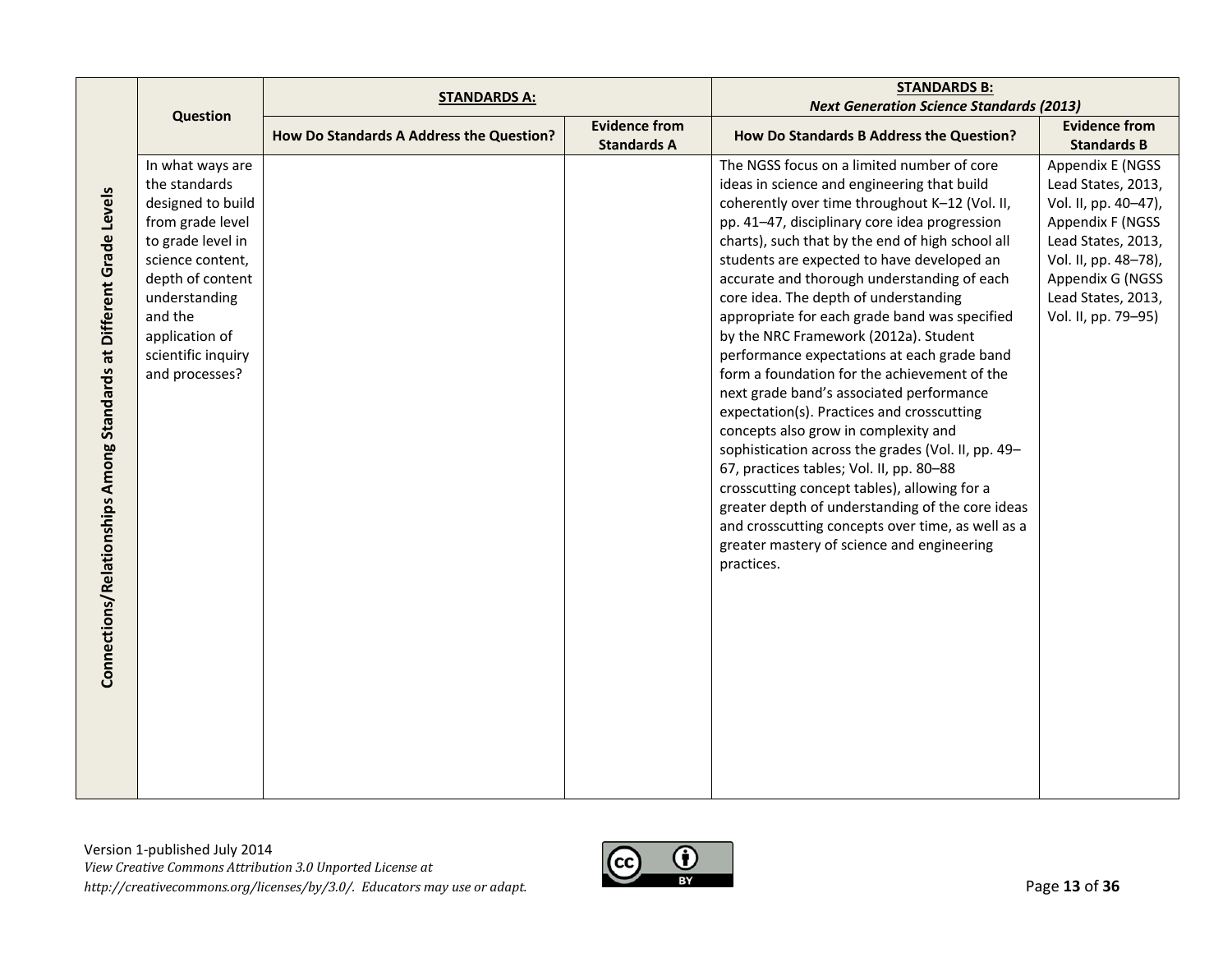|                                                                     |                                                                                                                                                                   | <b>STANDARDS A:</b>                      |                                            | <b>STANDARDS B:</b><br><b>Next Generation Science Standards (2013)</b>                                                                                                                                                                                                                                                                                                                                                                                                                                                                                                                                                                                                                                                                                                                                                          |                                                               |
|---------------------------------------------------------------------|-------------------------------------------------------------------------------------------------------------------------------------------------------------------|------------------------------------------|--------------------------------------------|---------------------------------------------------------------------------------------------------------------------------------------------------------------------------------------------------------------------------------------------------------------------------------------------------------------------------------------------------------------------------------------------------------------------------------------------------------------------------------------------------------------------------------------------------------------------------------------------------------------------------------------------------------------------------------------------------------------------------------------------------------------------------------------------------------------------------------|---------------------------------------------------------------|
|                                                                     | Question                                                                                                                                                          | How Do Standards A Address the Question? | <b>Evidence from</b><br><b>Standards A</b> | How Do Standards B Address the Question?                                                                                                                                                                                                                                                                                                                                                                                                                                                                                                                                                                                                                                                                                                                                                                                        | <b>Evidence from</b><br><b>Standards B</b>                    |
| Connections/Relationships Among Standards at Different Grade Levels | If there are any<br>"outlier<br>concepts" within<br>the standards,<br>how might they<br>relate back to or<br>reinforce the<br>other concepts in<br>the standards? |                                          |                                            | The NGSS are standards for all students and<br>focus on a limited number of core ideas in<br>science (Vol. II, p. 40). These core ideas were<br>derived from the NRC Framework (2012a) and<br>met the Framework committee's criteria for<br>inclusion in expectations for all students. To<br>ensure that the NGSS scope was teachable and<br>that there can be time in a typical classroom to<br>help all students build depth of understanding in<br>these core ideas, the NGSS do not include<br>concepts that fall outside the direct progression<br>to each core idea. However, the NGSS should not<br>be viewed as a ceiling for instruction. Students<br>who are proficient in the NGSS can and should<br>go beyond the standards to make connections<br>and apply what they have learned to other areas<br>of interest. | Appendix E (NGSS<br>Lead States, 2013,<br>Vol. II, pp. 40-47) |

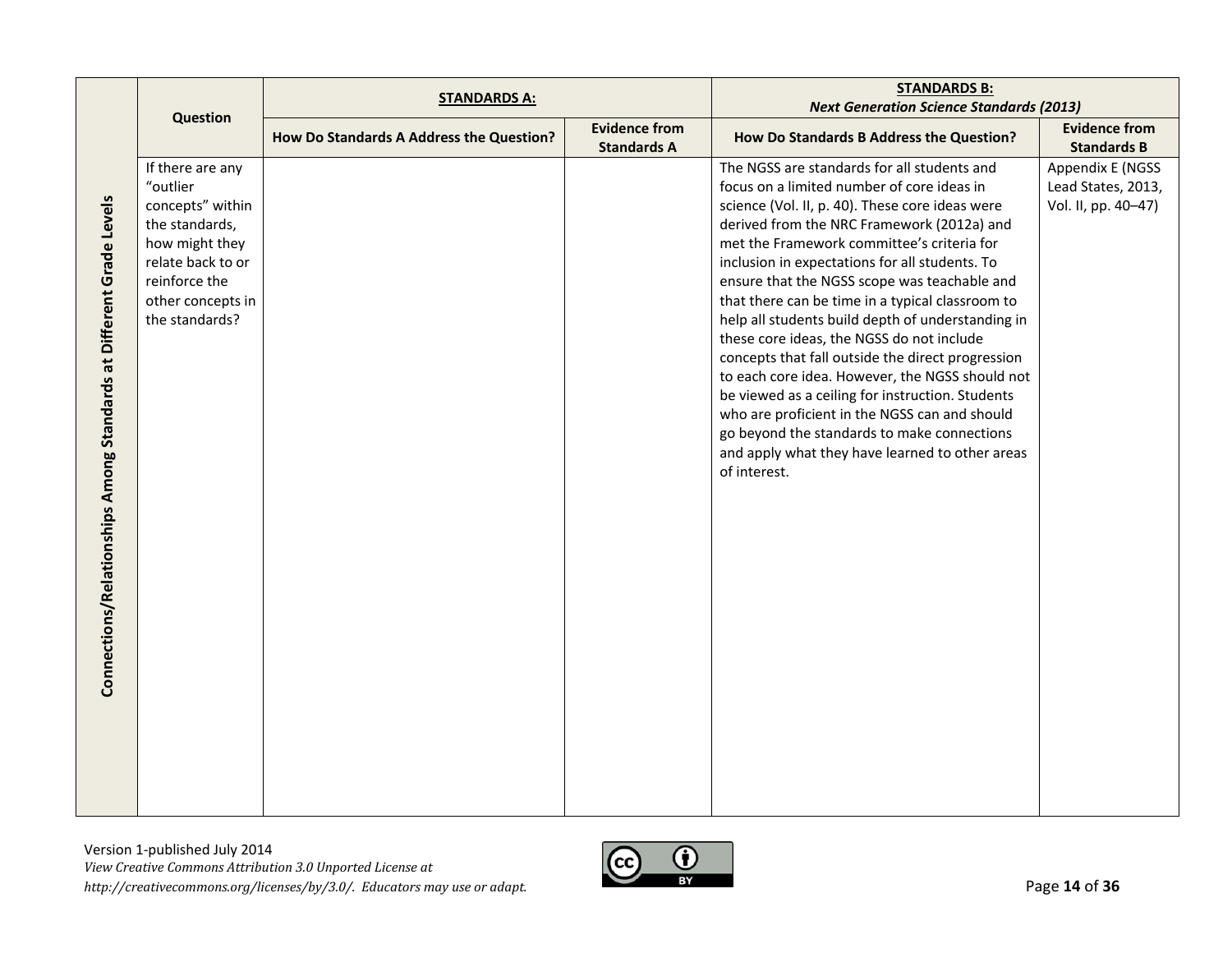# **Research on the Evaluation of Understanding and Application of Content Knowledge**

The progression from novice to expert in science involves more than just acquisition of rote content knowledge. Experts are able to identify patterns, solve problems, and make connections in ways that reflect <sup>a</sup> deep understanding of the content (NRC, 1999, pp. 31–50; NRC, 2012b, pp. 78–79, 84–86). Research indicates that deep learning of science content, particularly content that is related to complex, multidisciplinary systems, is best achieved when students have multiple opportunities to engage in <sup>a</sup> few key foundational concepts over <sup>a</sup> sustained period of time in many different and authentic contexts (Grabinger and Dunlap, 1995; Jacobson and Wilensky, 2006; NRC, 1999, pp. 51–78; NRC, 2002b, pp. 117–129; NRC, 2008, pp. 59–85; NRC, 2012a, pp. 24–27; NRC, 2012b, pp. 69– 85, 125–129, 136–137; Zirbel, 2006).

Deep learning of material "is more difficult when a concept is taught in a limited set of contexts or through a limited set of activities" (NRC, 2002, pp. 127–128) because students miss the applicability of the concept to real life problems and other classes or disciplines (Grabinger and Dunlap, 1995). It is only by encountering the same concept in multiple ways, particularly in novel contexts, that the student can develop <sup>a</sup> depth of understanding and demonstrate true knowledge transfer (Georghiades, 2000; NRC, 2002a, pp. 116, 119–120; NRC, 2002b, pp. 117–129). Varying the contexts in which students encounter <sup>a</sup> given concept, and allowing opportunities for application and connections to other disciplines, helps build and deepen student knowledge of scientific concepts (Kuhn et al., 1992; NRC, 2002b, pp. 117–129).

In addition, learning and <sup>a</sup> depth of understanding are enhanced when the concepts are applied in authentic contexts where the activity uses methods similar to those currently practiced in science and engineering (Ainsworth, et al., 2011; Dym et al., 2005; Keys, 1999; McNeill, 2011; Mehalik et al., 2008; NRC, 2007, pp. 149– 159; Osborne, 2010; Rivard, 1994; Schauble et al., 1995; Zimmerman, 2007). Students who build and use the skills and methods in which scientists engage will be developing hypotheses, using experimentation and observation to build evidence, participating in position-driven discussion, citing evidence in explanations and arguments, and using visual representations when explaining scientific findings and phenomena (AAAS, 1989, pp. 1–12; Lederman, 1992; McComas et al., 1998). By engaging in the methods of science, students will also learn more about the nature of science and confront their misconceptions about how science is done (NRC, 2007, pp. 168–178). They will learn to construct and defend an explanation without ignoring, distorting, or selectively choosing evidence; without confusing belief for evidence; and without changing the hypothesis to fit the evidence (NRC, 2007, pp. 131–142). They will also develop an understanding and appreciation that science is an human endeavor, something that people do and create, done through collaboration and cooperation that involves creativity and comes to <sup>a</sup> consensus of content knowledge through the persuasiveness of evidence (NRC, 2007, pp. 168–178).

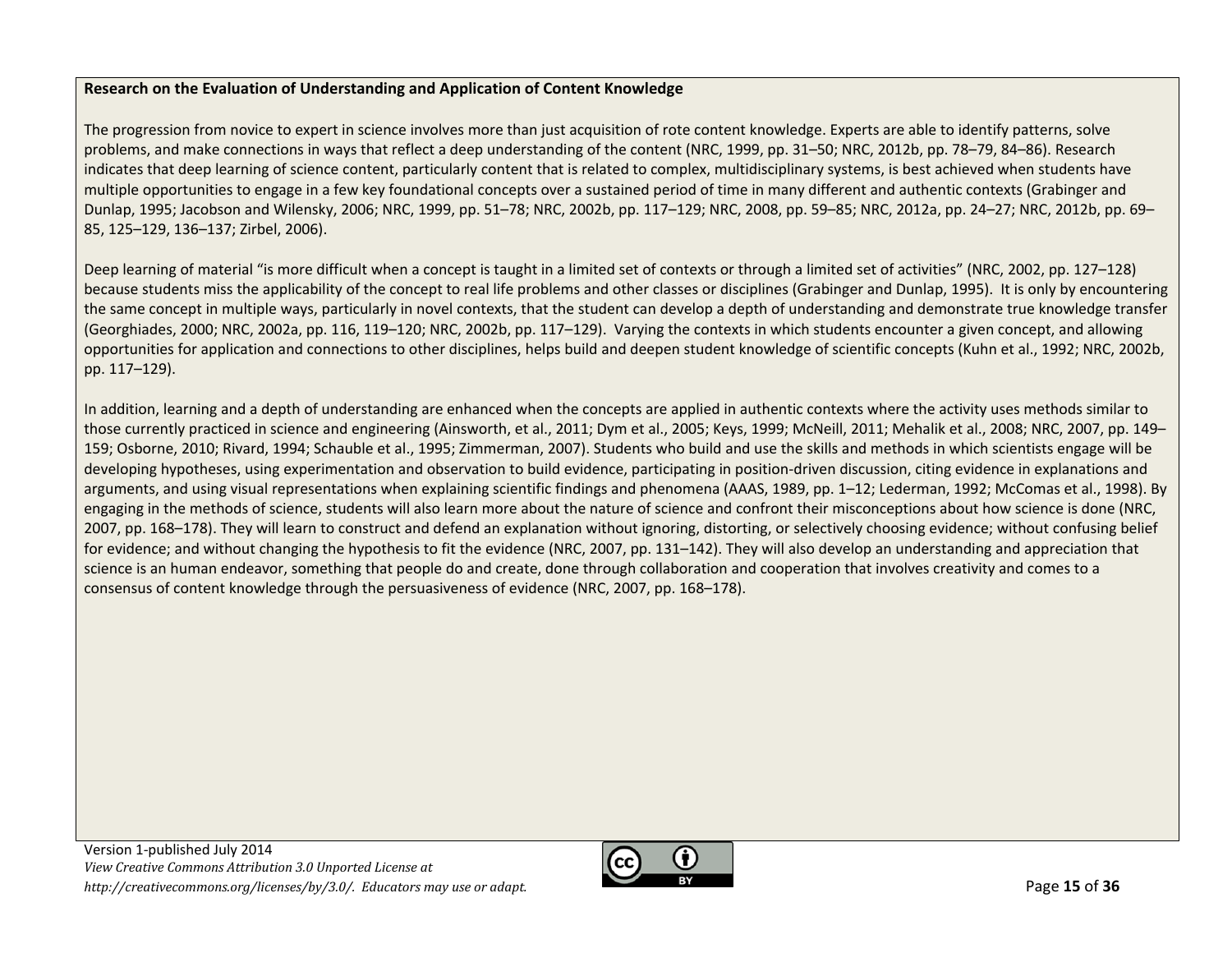|                                      |                     | <b>STANDARDS A:</b>                      |                                            | <b>STANDARDS B:</b>                                 |                                            |
|--------------------------------------|---------------------|------------------------------------------|--------------------------------------------|-----------------------------------------------------|--------------------------------------------|
|                                      | <b>Question</b>     |                                          |                                            | <b>Next Generation Science Standards (2013)</b>     |                                            |
|                                      |                     | How Do Standards A Address the Question? | <b>Evidence from</b><br><b>Standards A</b> | How Do Standards B Address the Question?            | <b>Evidence from</b><br><b>Standards B</b> |
|                                      | In what ways do the |                                          |                                            | Decades of science education research have          | Appendix F (NGSS                           |
|                                      | standards           |                                          |                                            | indicated that the best way to help students learn  | Lead States, 2013,                         |
|                                      | encourage students  |                                          |                                            | content deeply is to provide opportunities to       | Vol. II, pp. 48-78),                       |
|                                      | to apply content    |                                          |                                            | practice applying content material, particularly in | Appendix G (NGSS                           |
|                                      | knowledge or to use |                                          |                                            | novel situations (Grabinger and Dunlap, 1995). By   | Lead States, 2013,                         |
| of Content Knowledge                 | content knowledge   |                                          |                                            | building the performance expectations from the      | Vol. II, pp. 79-95)                        |
|                                      | in novel situations |                                          |                                            | three dimensions described in the NRC               |                                            |
|                                      | to build and        |                                          |                                            | Framework (2012a), the NGSS require application     |                                            |
|                                      | demonstrate depth   |                                          |                                            | of a relevant practice of science or engineering    |                                            |
|                                      | of understanding?   |                                          |                                            | with a core disciplinary idea(s) and connecting a   |                                            |
|                                      |                     |                                          |                                            | crosscutting concept(s) with that core idea.        |                                            |
|                                      |                     |                                          |                                            | Through the repeated application of the science     |                                            |
|                                      |                     |                                          |                                            | and engineering practices and crosscutting          |                                            |
|                                      |                     |                                          |                                            | concepts to different core ideas (especially        |                                            |
| <b>Understanding and Application</b> |                     |                                          |                                            | among different disciplines) and through the        |                                            |
|                                      |                     |                                          |                                            | explicit connections between core ideas in          |                                            |
|                                      |                     |                                          |                                            | different performance expectations, the students    |                                            |
|                                      |                     |                                          |                                            | are expected to use core ideas in different and     |                                            |
|                                      |                     |                                          |                                            | novel contexts, which enhances depth of             |                                            |
|                                      |                     |                                          |                                            | understanding of all three of the dimensions (Vol.  |                                            |
|                                      |                     |                                          |                                            | II, pp. 49-50, 80-81). In addition, many            |                                            |
|                                      |                     |                                          |                                            | performance expectations throughout K-12            |                                            |
|                                      |                     |                                          |                                            | explicitly describe engineering applications for    |                                            |
| Evaluation of                        |                     |                                          |                                            | core ideas.                                         |                                            |
|                                      |                     |                                          |                                            |                                                     |                                            |
|                                      |                     |                                          |                                            |                                                     |                                            |
|                                      |                     |                                          |                                            |                                                     |                                            |
|                                      |                     |                                          |                                            |                                                     |                                            |
|                                      |                     |                                          |                                            |                                                     |                                            |
|                                      |                     |                                          |                                            |                                                     |                                            |
|                                      |                     |                                          |                                            |                                                     |                                            |
|                                      |                     |                                          |                                            |                                                     |                                            |
|                                      |                     |                                          |                                            |                                                     |                                            |

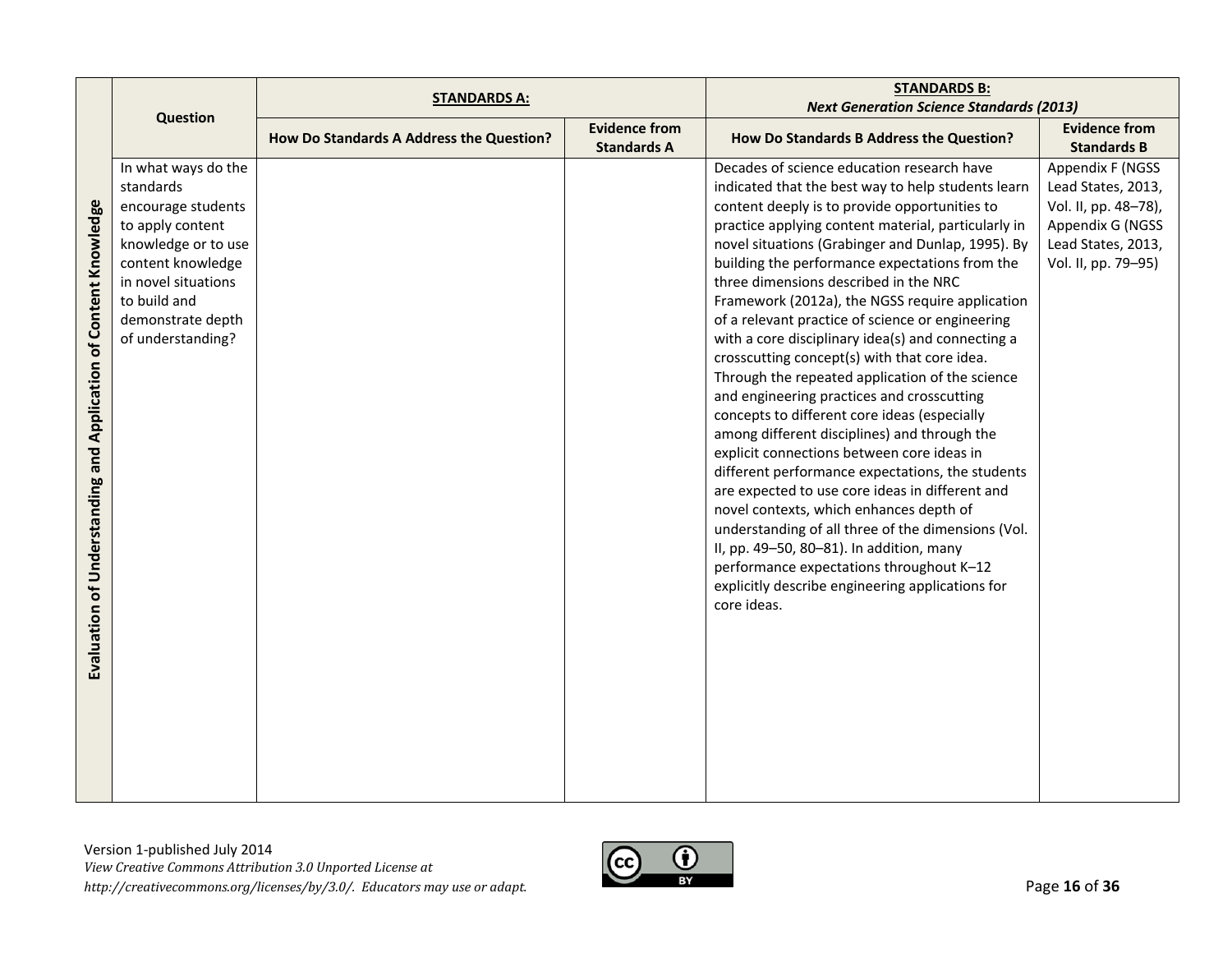|                                                                            |                                                                                                                                                                                        | <b>STANDARDS A:</b>                      |                                            | <b>STANDARDS B:</b>                                                                                                                                                                                                                                                                                                                                                                                                                                                                                                                                                                                                                                                                                                                 |                                                               |
|----------------------------------------------------------------------------|----------------------------------------------------------------------------------------------------------------------------------------------------------------------------------------|------------------------------------------|--------------------------------------------|-------------------------------------------------------------------------------------------------------------------------------------------------------------------------------------------------------------------------------------------------------------------------------------------------------------------------------------------------------------------------------------------------------------------------------------------------------------------------------------------------------------------------------------------------------------------------------------------------------------------------------------------------------------------------------------------------------------------------------------|---------------------------------------------------------------|
|                                                                            | <b>Question</b>                                                                                                                                                                        |                                          |                                            | <b>Next Generation Science Standards (2013)</b>                                                                                                                                                                                                                                                                                                                                                                                                                                                                                                                                                                                                                                                                                     |                                                               |
|                                                                            |                                                                                                                                                                                        | How Do Standards A Address the Question? | <b>Evidence from</b><br><b>Standards A</b> | How Do Standards B Address the Question?                                                                                                                                                                                                                                                                                                                                                                                                                                                                                                                                                                                                                                                                                            | <b>Evidence from</b><br><b>Standards B</b>                    |
| and Application of Content Knowledge<br><b>Evaluation of Understanding</b> | How do the<br>standards expect<br>students to<br>proficiently<br>demonstrate the<br>ability to support<br>scientific<br>hypotheses with<br>evidence and sound<br>scientific reasoning? |                                          |                                            | Performance expectations require the application<br>of a practice of science or engineering with a core<br>disciplinary idea(s) (Vol. II, p. 48). Specifically, the<br>practices of "analyzing and interpreting data"<br>(Vol. II, pp. 56-57) and "obtaining, evaluating,<br>and communicating information" (Vol. II, pp. 64-<br>65) require students to gather evidence while the<br>practices of "constructing explanations" and<br>"engaging in argument from evidence" require<br>students to use that evidence to support a<br>hypothesis with data and sound scientific<br>reasoning. These practices are paired with core<br>ideas in all of the scientific disciplines and are<br>expected of students in each grade level. | Appendix F (NGSS<br>Lead States, 2013,<br>Vol. II, pp. 48-78) |

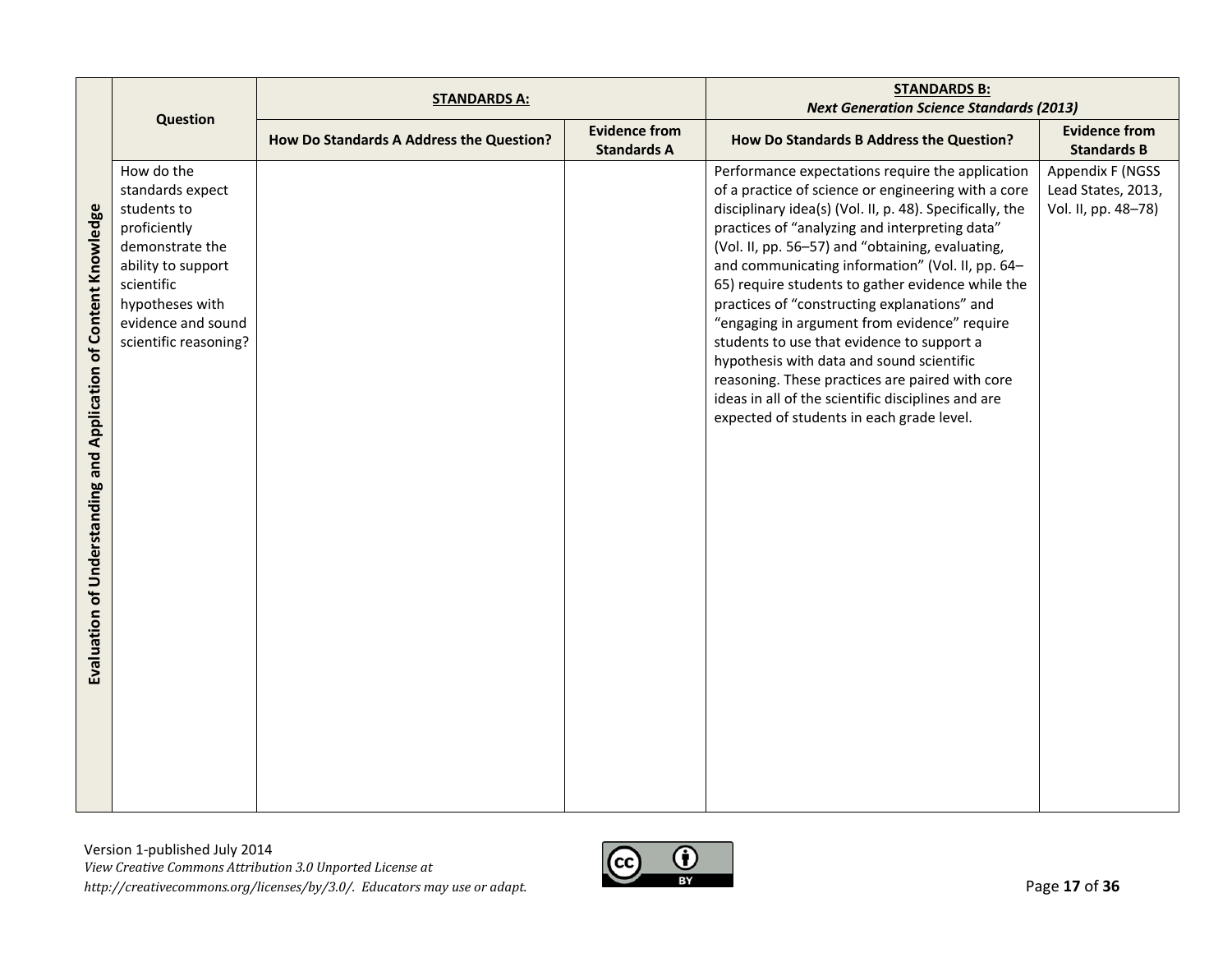|                                                                                     |                                                                                                                                                                                                          | <b>STANDARDS A:</b>                      |                                            | <b>STANDARDS B:</b><br><b>Next Generation Science Standards (2013)</b>                                                                                                                                                                                                                                                                                                                                                                                                                                                                                                                                                                                                                                                                                                                                                  |                                                                |
|-------------------------------------------------------------------------------------|----------------------------------------------------------------------------------------------------------------------------------------------------------------------------------------------------------|------------------------------------------|--------------------------------------------|-------------------------------------------------------------------------------------------------------------------------------------------------------------------------------------------------------------------------------------------------------------------------------------------------------------------------------------------------------------------------------------------------------------------------------------------------------------------------------------------------------------------------------------------------------------------------------------------------------------------------------------------------------------------------------------------------------------------------------------------------------------------------------------------------------------------------|----------------------------------------------------------------|
|                                                                                     | <b>Question</b>                                                                                                                                                                                          | How Do Standards A Address the Question? | <b>Evidence from</b><br><b>Standards A</b> | How Do Standards B Address the Question?                                                                                                                                                                                                                                                                                                                                                                                                                                                                                                                                                                                                                                                                                                                                                                                | <b>Evidence from</b><br><b>Standards B</b>                     |
| and Application of Content Knowledge<br>Understanding<br>$\mathbf{b}$<br>Evaluation | How do the<br>standards expect<br>students to<br>demonstrate an<br>understanding of<br>the origin and<br>development of<br>scientific content<br>knowledge (i.e.,<br>"How do we know<br>what we know?")? |                                          |                                            | The "Understandings About the Nature of<br>Science" in the NGSS requires an understanding<br>of the origin and development of scientific<br>content knowledge. The themes within the<br>nature of science are addressed by both the<br>practices and crosscutting concepts, as seen in<br>the performance expectations, and build in<br>complexity across the grade levels (Vol. II, p. 97).<br>Specifically, the themes of "science is a human<br>endeavor" and "science as a way of knowing" are<br>addressed by the crosscutting concepts, and the<br>themes of "scientific investigations use a variety<br>of methods," "scientific knowledge is based on<br>empirical evidence," and "scientific knowledge is<br>open to revision in light of new evidence" are<br>included in the practices (Vol. II, pp. 98-99). | Appendix H (NGSS<br>Lead States, 2013,<br>Vol. II, pp. 96-102) |

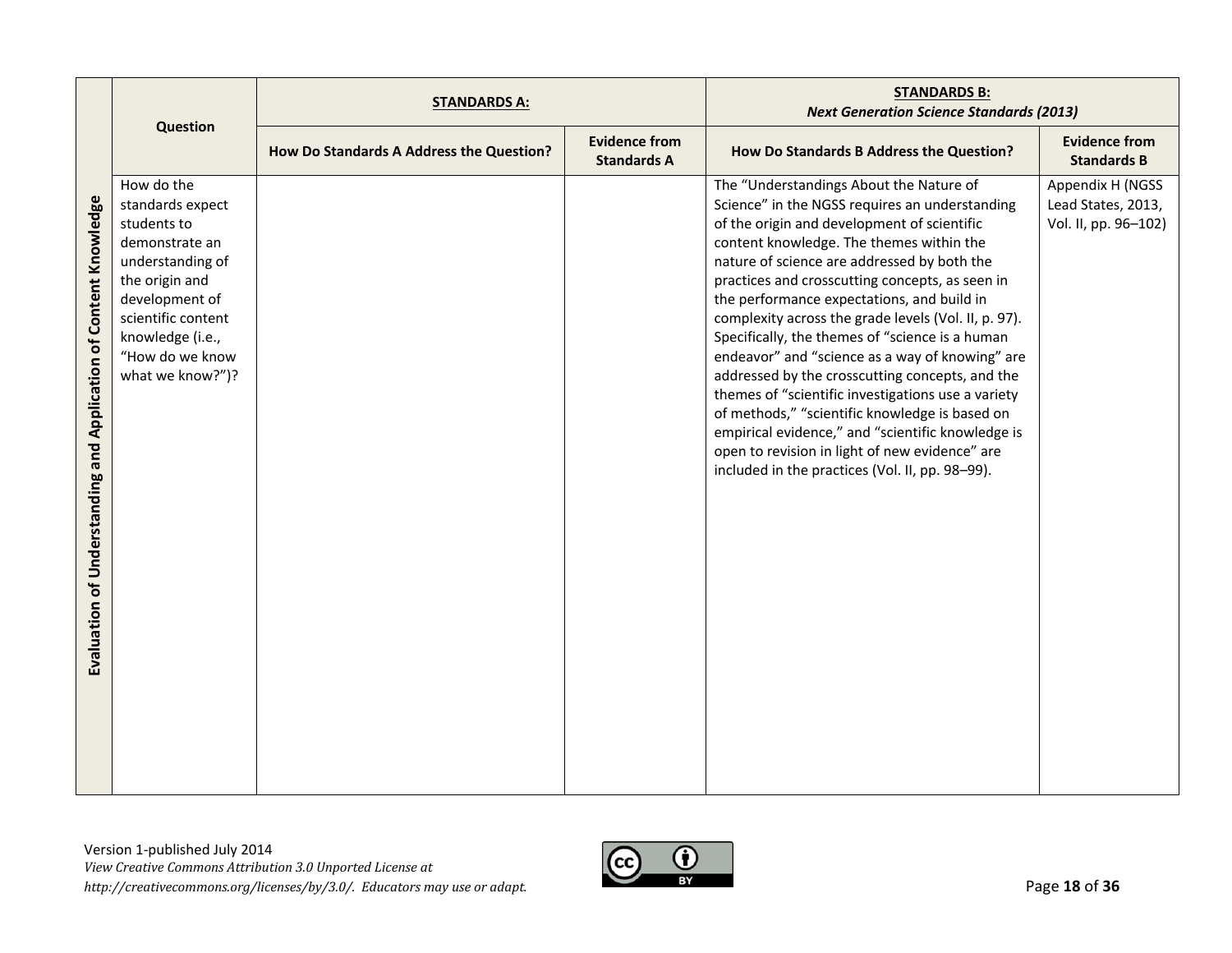|                                                                  |                     | <b>STANDARDS A:</b>                      |                                            | <b>STANDARDS B:</b>                                  |                                            |
|------------------------------------------------------------------|---------------------|------------------------------------------|--------------------------------------------|------------------------------------------------------|--------------------------------------------|
|                                                                  | <b>Question</b>     |                                          |                                            | <b>Next Generation Science Standards (2013)</b>      |                                            |
|                                                                  |                     | How Do Standards A Address the Question? | <b>Evidence from</b><br><b>Standards A</b> | How Do Standards B Address the Question?             | <b>Evidence from</b><br><b>Standards B</b> |
|                                                                  | In what ways do the |                                          |                                            | The NGSS are composed of student performance         | "How to Read the                           |
|                                                                  | standards require   |                                          |                                            | expectations, which are statements of what           | <b>Next Generation</b>                     |
|                                                                  | students to combine |                                          |                                            | students should know and be able to do at the        | Science Standards"                         |
|                                                                  | or synthesize       |                                          |                                            | end of each grade band (in middle and high           | (NGSS Lead States,                         |
|                                                                  | multiple content    |                                          |                                            | school) and grade level (in elementary school)       | 2013, Vol. I, pp.                          |
| Evaluation of Understanding and Application of Content Knowledge | ideas to            |                                          |                                            | (Vol. I, p. xxiii). In the NGSS, performance         | xxii-xxvi),                                |
|                                                                  | demonstrate a       |                                          |                                            | expectations are grouped together based on how       | Appendix E (NGSS                           |
|                                                                  | deeper              |                                          |                                            | they support or build up to a core idea. In this     | Lead States, 2013,                         |
|                                                                  | understanding of a  |                                          |                                            | way, a single performance expectation that           | Vol. II, pp. 40-47)                        |
|                                                                  | large, broad theme  |                                          |                                            | requires the student to apply a science or           |                                            |
|                                                                  | within science or a |                                          |                                            | engineering practice to one aspect of a core idea    |                                            |
|                                                                  | specific scientific |                                          |                                            | can be combined with the other performance           |                                            |
|                                                                  | discipline?         |                                          |                                            | expectations in the group to address multiple        |                                            |
|                                                                  |                     |                                          |                                            | facets of the disciplinary core idea, leading to a   |                                            |
|                                                                  |                     |                                          |                                            | greater depth of understanding of that core idea.    |                                            |
|                                                                  |                     |                                          |                                            | For example, all of the components of the            |                                            |
|                                                                  |                     |                                          |                                            | disciplinary core idea HS-ESS1: Earth's Place in the |                                            |
|                                                                  |                     |                                          |                                            | Universe listed in the disciplinary core idea        |                                            |
|                                                                  |                     |                                          |                                            | foundation box are addressed in total by the six     |                                            |
|                                                                  |                     |                                          |                                            | performance expectations HS-ESS1-1 to HS-ESS1-       |                                            |
|                                                                  |                     |                                          |                                            | 6 (Vol. I, pp. 119-121). By demonstrating            |                                            |
|                                                                  |                     |                                          |                                            | proficiency in all the performance expectations of   |                                            |
|                                                                  |                     |                                          |                                            | HS-ESS1, the student will have demonstrated a        |                                            |
|                                                                  |                     |                                          |                                            | deeper understanding of the broader theme of         |                                            |
|                                                                  |                     |                                          |                                            | the core idea. Each of the core ideas also builds in |                                            |
|                                                                  |                     |                                          |                                            | complexity from grade level to grade level, with     |                                            |
|                                                                  |                     |                                          |                                            | increasingly more sophisticated performance          |                                            |
|                                                                  |                     |                                          |                                            | expectations that address that core idea at each     |                                            |
|                                                                  |                     |                                          |                                            | grade level band (Vol. II, pp. 41-47).               |                                            |
|                                                                  |                     |                                          |                                            |                                                      |                                            |
|                                                                  |                     |                                          |                                            |                                                      |                                            |
|                                                                  |                     |                                          |                                            |                                                      |                                            |
|                                                                  |                     |                                          |                                            |                                                      |                                            |
|                                                                  |                     |                                          |                                            |                                                      |                                            |

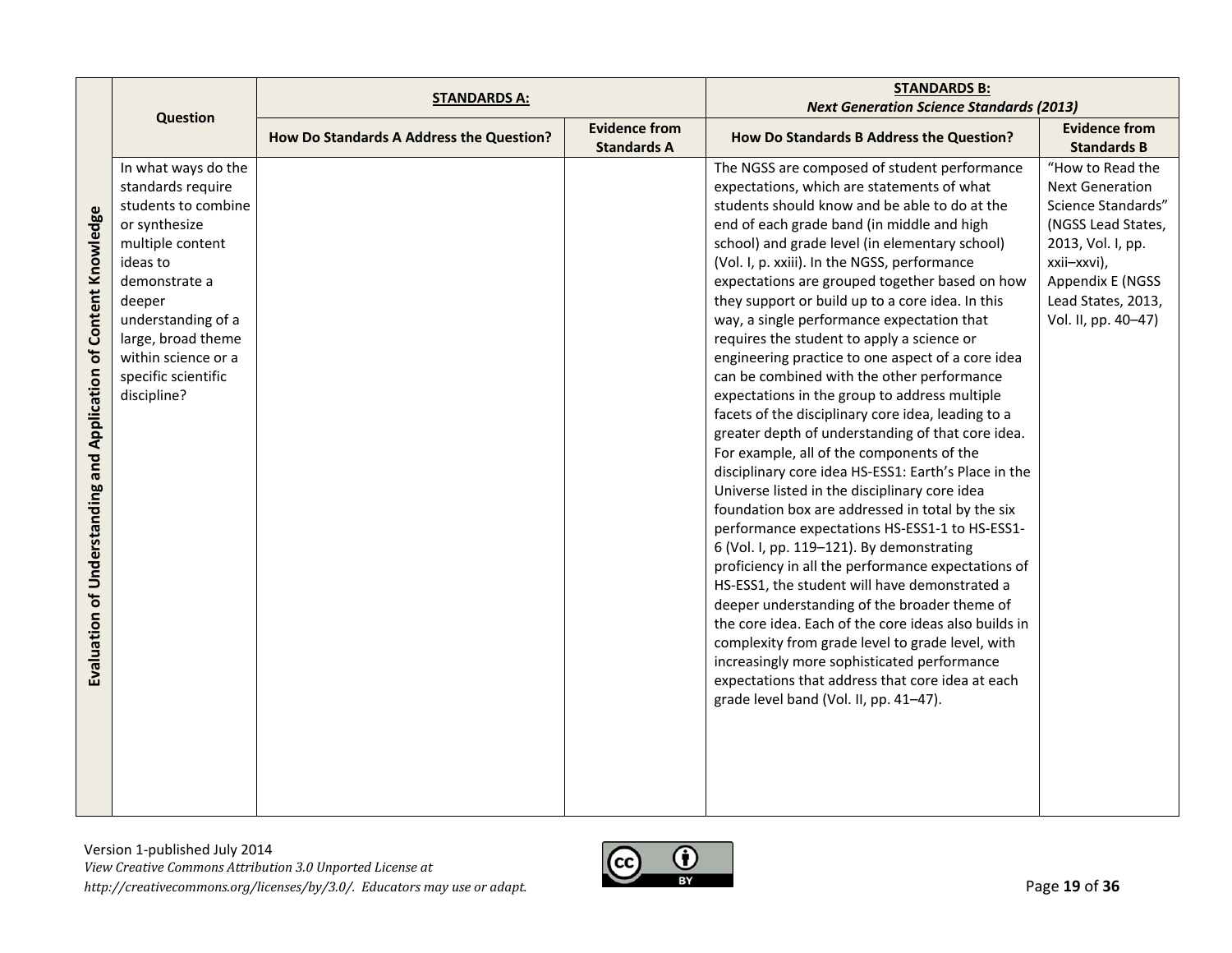## **Research on the Incorporation of Engineering Design and Methods into Science Standards**

Modern society is increasingly reliant on engineering and technology to increase connectivity, communication and worker productivity and to confront and address modern challenges, including those related to the environment, resources availability and natural hazards (AAAS, 1989, pp. 25–37, 107–126; AAAS, 1993, pp. 181– 191; NAE and NRC, 2002, pp. 25–44; NRC, 2009a, pp. 36–37). Students who learn engineering skills and habits of mind related to the nature of technology, technology and society, and the engineering design process will be prepared for successful employment, postsecondary education, and democratic citizenship in an increasingly technology-dependent world (Dugger and Gilberti, 2000, pp. 2–10; NRC, 2009a, pp. 44–45). Given the increasing demand for technological and engineering skills in the workplace, it is important that all students, regardless of race, gender or social status, have the opportunity to build those skills and knowledge (Cantrell et al., 2006; NAE and NRC, 2002; NRC, 2009a, p. 44; NRC, 2012b, p. 31).

Engineering habits of mind include systems thinking, creativity, optimism, collaboration, communication and attention to ethical considerations (NRC, 2009a, p. 5), while engineering methods through the design process involve solving problems in <sup>a</sup> highly iterative manner through the identification of the problem, the development of possible solutions, testing of those solutions and then the evaluation of the test results to optimize existing designs, to develop new solutions, or to better identify the problem (Dym et al., 2005; Fortus et al., 2004; Kolodner et al., 2003; NRC, 2009a, pp. 38–39). Engineering methods are applied with the knowledge that one problem may have more than one solution, that failure is an essential part of the process and that there are trade-offs (e.g., budget constraints or societal considerations) that must be considered when developing and optimizing solutions (AAAS, 1989, pp. 28–37; Kolodner et al., 1998). Because concepts covered repetitively over time lead to <sup>a</sup> greater depth of understanding, engineering‐related standards that address the design process could include increasingly more complex problems that require <sup>a</sup> greater number of solutions and have more trade‐offs to consider (NRC, 2012a, pp. 201–214). Students can demonstrate understanding by participating in the design process in <sup>a</sup> standalone course, by applying engineering principles and habits of mind in mathematical and scientific contexts (e.g., engineering as <sup>a</sup> pedagogical strategy for science and mathematics), through integration with science and math standards, or by considering engineering in the context of the nature and history of technology (e.g., cultural, social, economic and political dimensions of technology development and technological literacy).

There is evidence that, when integrated with science content, incorporation of engineering in science standards can lead to an overall increase in understanding of science (Cantrell et al., 2006; Fortus et al., 2005). Application of engineering practices to scientific contexts improves understanding and encourages greater depth of understanding of science content by (a) providing different, novel contexts for science learning; (b) providing real world context to better learn more abstract scientific concepts; (c) encouraging discussion of scientific concepts as solutions are being formulated; and (d) encouraging students to reexamine their understanding of science concepts as they test and optimize design solutions (Fortus et al., 2005). Understanding of engineering processes is enhanced by applying engineering design methodologies to scientific questions because science questions provide culturally relevant contexts that students can better identify with and because they provide realistic constraints to consider when identifying the trade‐offs in the design process (NRC, 2009a, pp. 43–44). Overall, the study of scientific inquiry with engineering design enhances the understanding of each because it emphasizes the similarities in habits of mind and processes (e.g., systems thinking, creativity, collaboration, communication, reasoning to solve problems, brainstorming, using analogy and models, evidence‐based evaluation, and prediction) and accentuates the differences between the approaches and goals of each (AAAS, 1989, pp. 26–27; Fortus et al., 2004; Kolodner et al., 2003; NRC, 2009a, pp. 41–43).

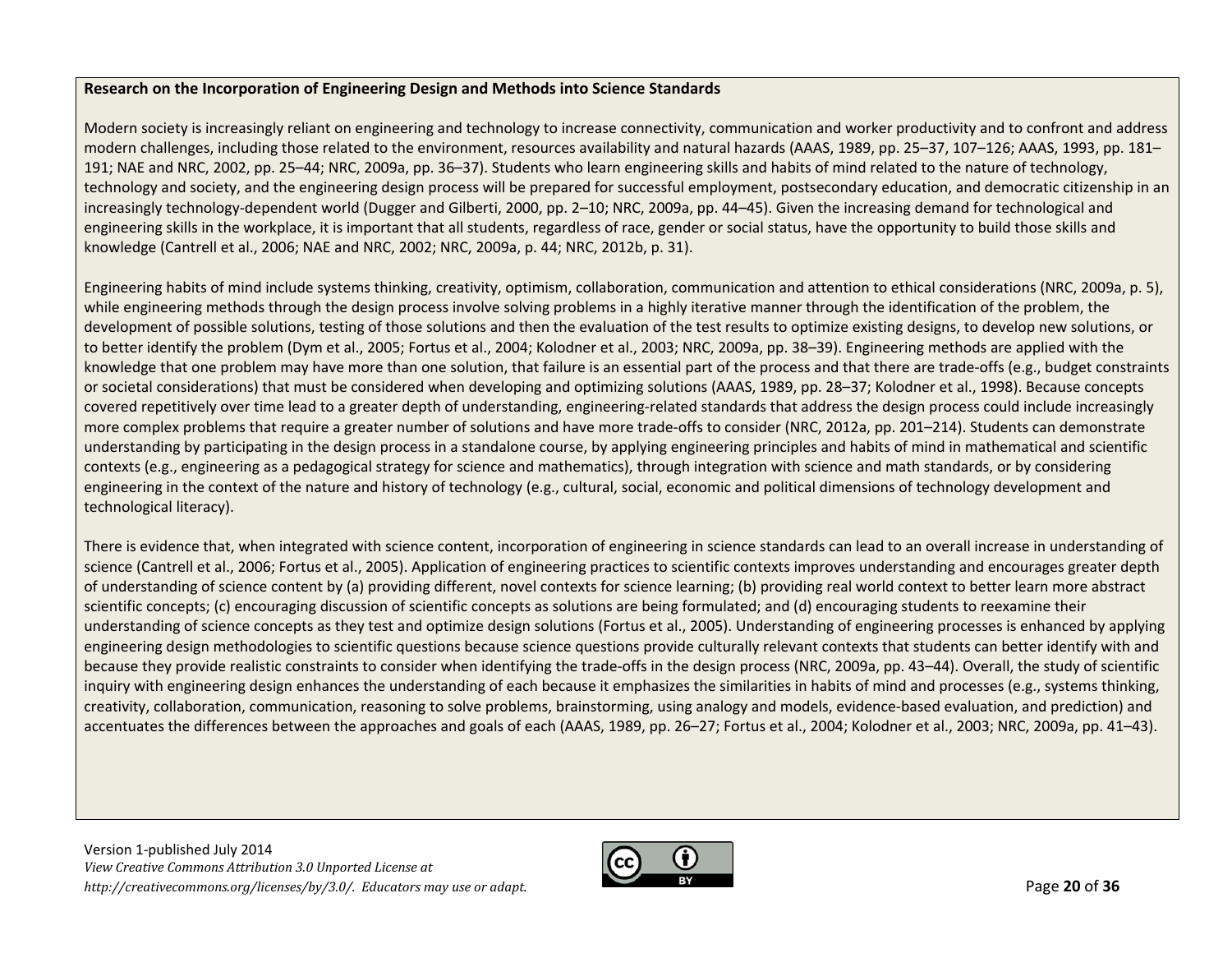|                                                                        |                        | <b>STANDARDS A:</b>                      |                                            | <b>STANDARDS B:</b>                                 |                                            |
|------------------------------------------------------------------------|------------------------|------------------------------------------|--------------------------------------------|-----------------------------------------------------|--------------------------------------------|
|                                                                        | <b>Question</b>        |                                          |                                            | <b>Next Generation Science Standards (2013)</b>     |                                            |
|                                                                        |                        | How Do Standards A Address the Question? | <b>Evidence from</b><br><b>Standards A</b> | How Do Standards B Address the Question?            | <b>Evidence from</b><br><b>Standards B</b> |
|                                                                        | How do the             |                                          |                                            | Engineering practices are raised to the level of    | Appendix F (NGSS                           |
|                                                                        | standards define       |                                          |                                            | traditional science practices and include           | Lead States, 2013,                         |
|                                                                        | engineering skills and |                                          |                                            | behaviors that engineers engage in, such as         | Vol. II, pp. 48-78),                       |
|                                                                        | habits of mind, and    |                                          |                                            | "defining problems" and "designing solutions"       | Appendix I (NGSS                           |
|                                                                        | in what ways are       |                                          |                                            | (Vol. II, pp. 49, 104). There are eight engineering | Lead States, 2013,                         |
|                                                                        | students expected to   |                                          |                                            | practices defined by the NGSS and the NRC           | Vol. II, pp. 103-                          |
|                                                                        | demonstrate an         |                                          |                                            | Framework (2012a), most of which have               | 107)                                       |
|                                                                        | understanding of       |                                          |                                            | equivalents in science: defining problems;          |                                            |
|                                                                        | these?                 |                                          |                                            | developing and using models; planning and           |                                            |
|                                                                        |                        |                                          |                                            | carrying out investigations; analyzing and          |                                            |
|                                                                        |                        |                                          |                                            | interpreting data; using mathematics and            |                                            |
|                                                                        |                        |                                          |                                            | computational thinking; designing solutions;        |                                            |
|                                                                        |                        |                                          |                                            | engaging in argument from evidence; and             |                                            |
|                                                                        |                        |                                          |                                            | obtaining, evaluating, and communicating            |                                            |
|                                                                        |                        |                                          |                                            | information. These practices are incorporated       |                                            |
|                                                                        |                        |                                          |                                            | throughout the NGSS with the disciplinary core      |                                            |
|                                                                        |                        |                                          |                                            | ideas and crosscutting concepts in performance      |                                            |
|                                                                        |                        |                                          |                                            | expectations; students are expected to              |                                            |
|                                                                        |                        |                                          |                                            | demonstrate engineering design methods as           |                                            |
|                                                                        |                        |                                          |                                            | applied to the content of the core ideas. The       |                                            |
|                                                                        |                        |                                          |                                            | NGSS also expect students to develop an             |                                            |
|                                                                        |                        |                                          |                                            | understanding of some core engineering design       |                                            |
|                                                                        |                        |                                          |                                            | principles - the disciplinary core idea ETS1 is     |                                            |
| Incorporation of Engineering Design and Methods into Science Standards |                        |                                          |                                            | devoted to describing engineering as a discipline   |                                            |
|                                                                        |                        |                                          |                                            | and serves as the foundation for engineering-       |                                            |
|                                                                        |                        |                                          |                                            | specific performance expectations from              |                                            |
|                                                                        |                        |                                          |                                            | kindergarten through 12th grade.                    |                                            |
|                                                                        |                        |                                          |                                            |                                                     |                                            |
|                                                                        |                        |                                          |                                            |                                                     |                                            |
|                                                                        |                        |                                          |                                            |                                                     |                                            |
|                                                                        |                        |                                          |                                            |                                                     |                                            |
|                                                                        |                        |                                          |                                            |                                                     |                                            |
|                                                                        |                        |                                          |                                            |                                                     |                                            |
|                                                                        |                        |                                          |                                            |                                                     |                                            |

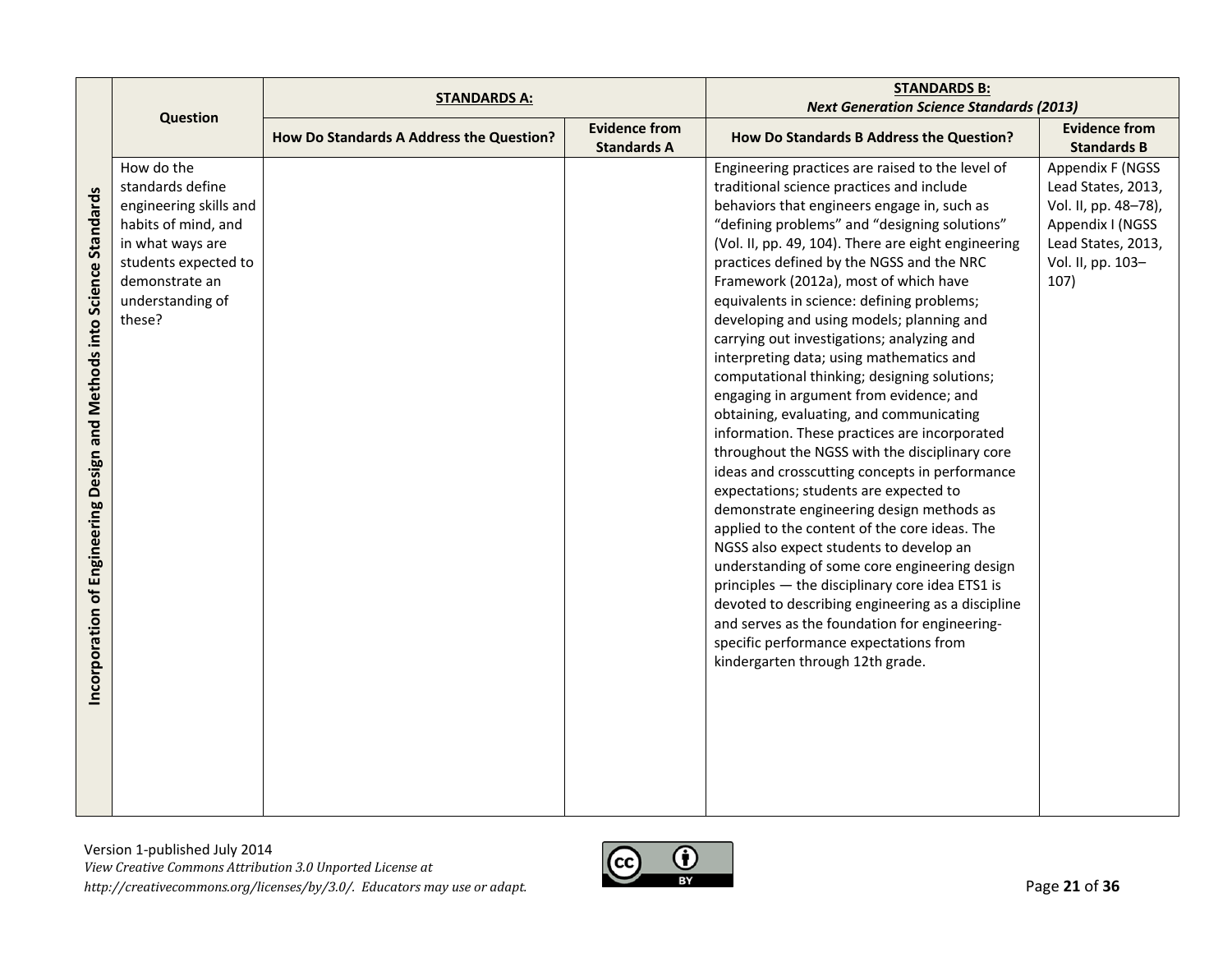|                                                                          | <b>STANDARDS A:</b>                                                                                                                                                                                                          |                                          |                                            | <b>STANDARDS B:</b><br><b>Next Generation Science Standards (2013)</b>                                                                                                                                                                                                                                                                                                                                                                                                                                          |                                                                                                                                       |
|--------------------------------------------------------------------------|------------------------------------------------------------------------------------------------------------------------------------------------------------------------------------------------------------------------------|------------------------------------------|--------------------------------------------|-----------------------------------------------------------------------------------------------------------------------------------------------------------------------------------------------------------------------------------------------------------------------------------------------------------------------------------------------------------------------------------------------------------------------------------------------------------------------------------------------------------------|---------------------------------------------------------------------------------------------------------------------------------------|
|                                                                          | <b>Question</b>                                                                                                                                                                                                              | How Do Standards A Address the Question? | <b>Evidence from</b><br><b>Standards A</b> | How Do Standards B Address the Question?                                                                                                                                                                                                                                                                                                                                                                                                                                                                        | <b>Evidence from</b><br><b>Standards B</b>                                                                                            |
| Standards<br>ncorporation of Engineering Design and Methods into Science | How are students<br>expected to<br>demonstrate<br>increasing levels of<br>proficiency over time<br>in the use of<br>engineering design<br>methods, including<br>the use of redesign in<br>the engineering<br>design process? |                                          |                                            | The NGSS include the core idea of engineering<br>design that requires use of engineering methods<br>and practices that build coherently and grow in<br>complexity and sophistication from grade level to<br>grade level (Vol. II, pp. 49-67, 104-107). Of the<br>three components of this core idea, "optimizing<br>the design solution" requires students to test<br>their designs and to refine the final design in the<br>process of optimization (Vol. II, p. 104; e.g., HS-<br>ETS1, Vol. I, pp. 129-130). | Appendix F (NGSS<br>Lead States, 2013,<br>Vol. II, pp. 48-78),<br>Appendix I (NGSS<br>Lead States, 2013,<br>Vol. II, pp. 103-<br>107) |
|                                                                          | For which students<br>are the engineering-<br>related standards a<br>requirement (e.g.<br>graduation<br>requirement)?                                                                                                        |                                          |                                            | Engineering design is integrated throughout the<br>standards and is required of every student in two<br>ways: (1) with science specific performance<br>expectations that apply engineering practices and<br>(2) with engineering-specific performance<br>expectations that focus on engineering design at<br>the K-2, 3-5, 6-8 and 9-12 grade-level bands<br>(Vol. II, pp. 104-107).                                                                                                                            | Appendix I (NGSS<br>Lead States, 2013,<br>Vol. II, pp. 103-<br>107)                                                                   |

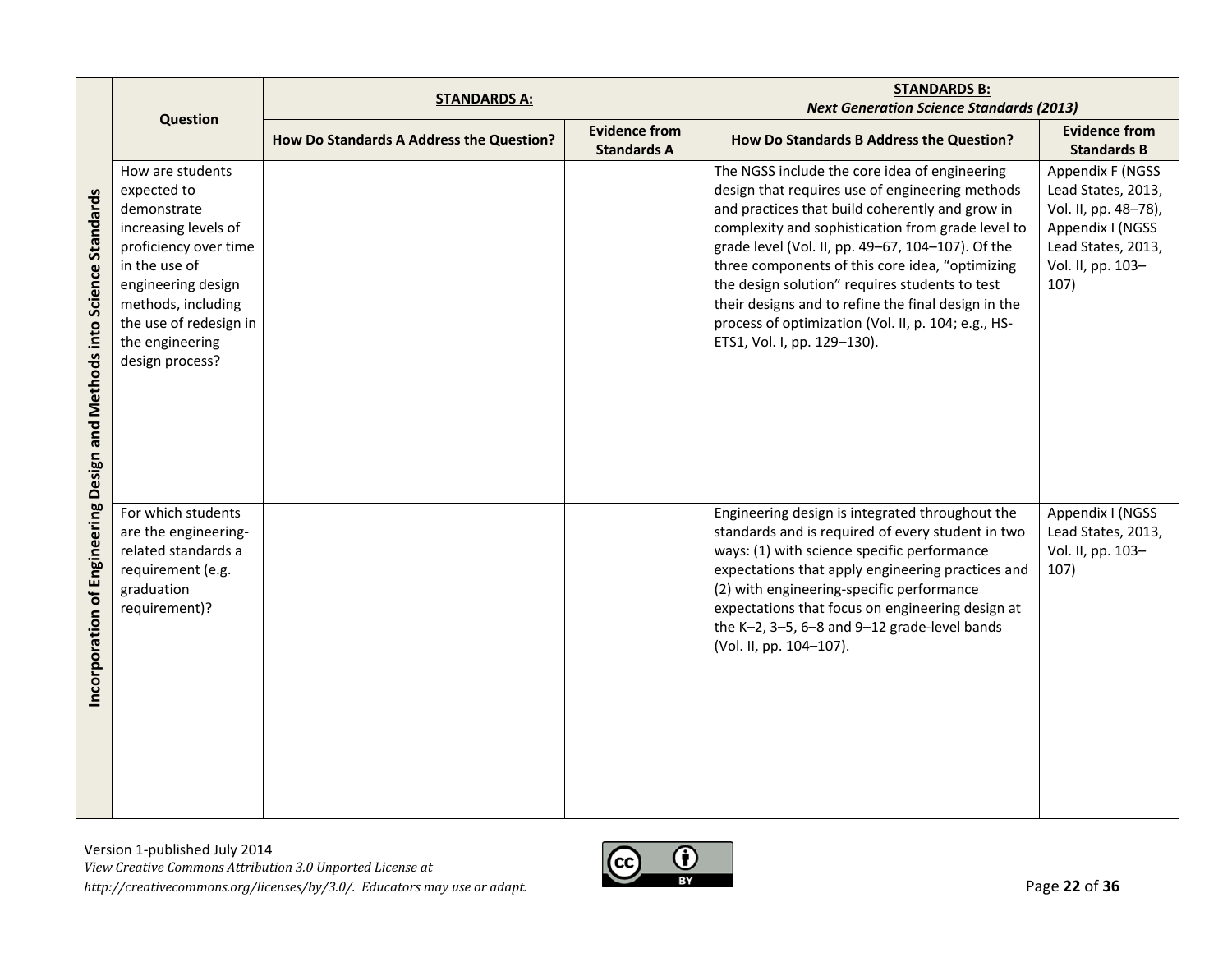|                                                                              |                                                                                                                                                                        | <b>STANDARDS A:</b>                      |                                            | <b>STANDARDS B:</b><br><b>Next Generation Science Standards (2013)</b>                                                                                                   |                                                                     |
|------------------------------------------------------------------------------|------------------------------------------------------------------------------------------------------------------------------------------------------------------------|------------------------------------------|--------------------------------------------|--------------------------------------------------------------------------------------------------------------------------------------------------------------------------|---------------------------------------------------------------------|
|                                                                              | Question                                                                                                                                                               | How Do Standards A Address the Question? | <b>Evidence from</b><br><b>Standards A</b> | How Do Standards B Address the Question?                                                                                                                                 | <b>Evidence from</b><br><b>Standards B</b>                          |
| and Methods into Science Standards<br>of Engineering Design<br>Incorporation | How and to what<br>degree are<br>engineering methods<br>and the design<br>process coupled with<br>the science content<br>standards to enhance<br>the learning of both? |                                          |                                            | Engineering method and design, as both practice<br>and disciplinary content, are coupled with science<br>content in each grade band of the NGSS (Vol. II, p.<br>$104$ ). | Appendix I (NGSS<br>Lead States, 2013,<br>Vol. II, pp. 103-<br>107) |

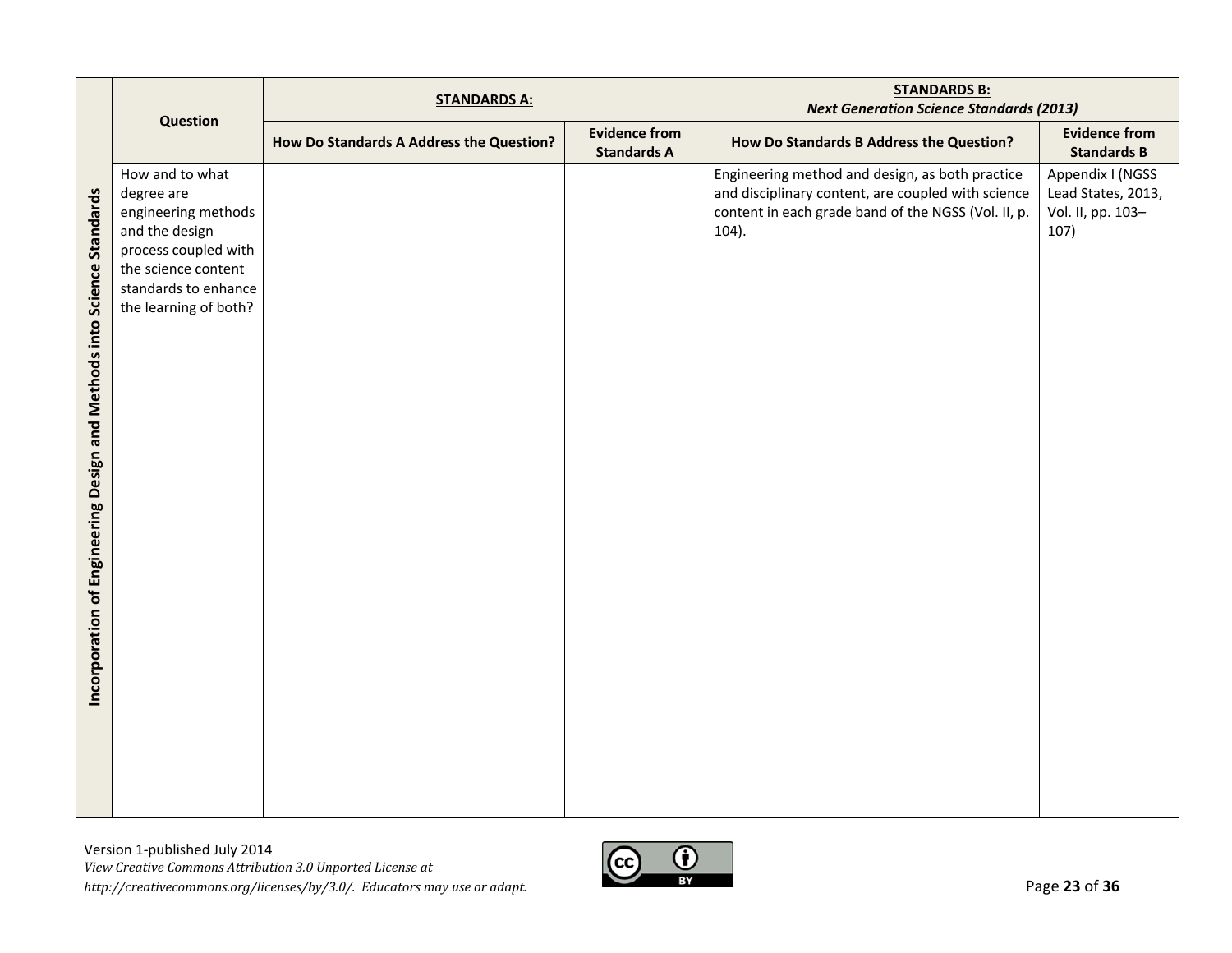# **Research on Course Sequencing and Relationships with Courses in Other Content Areas**

A feature of the science education requirements of high‐performing countries is that they have a core set of standards that involve application of content using mathematics, literacy and language arts skills while being open for advanced coursework for students to excel beyond the core standards (Linn, 2000; NCES, 1992, pp. 29–38; NGA‐CCSSO‐Achieve, 2008; NRC, 2007, p. 216; Schmidt et al., 2005; Valverde and Schmidt, 2000). Such standards apply to all students as <sup>a</sup> requirement for graduation (AAAS, 1989, p. xviii; Linn, 2000; NRC, 2012a, pp. 277–278). To enhance the success of all students with such standards and to be sure that the standards can be covered within <sup>a</sup> typical school year, fewer concepts are covered but they are explored in greater depth (Schmidt et al., 2005; Valverde and Schmidt, 2000)

Although all students should meet the expectations of <sup>a</sup> core set of achievable science standards, these would not limit further study by advanced students beyond the minimum set by the standards (Linn, 2000; NRC, 2002b, p. 12; NRC, 2012a, pp. 277–278). Opportunities for students to accelerate beyond the core requirements of K–12 education in the United States are provided by the availability of advanced coursework, such as upper‐level science courses, Advanced Placement (AP) classes or through partnerships with universities (NRC, 2002b, pp. 103–116). Advanced coursework allows students to build on <sup>a</sup> foundation of content knowledge as well as skills of inquiry, analysis, and problem solving. For <sup>a</sup> student to be successful, the standards that lead up to this advanced coursework must account for the development of these skills and of <sup>a</sup> deep understanding of the core concepts of content knowledge (NRC, 2002b, pp. 23, 36–47).

Science standards that support students' advanced study often include language arts and mathematics concepts and skills. Standards that include the nature of science, application of content and application of science skills (e.g., inquiry or science and engineering methodologies) could require students to apply reading, writing, and speaking and listening skills through activities such as the critical analysis of evidence or sources, evidence-based argumentation and explanation, and communicating scientific findings in multiple forms (AAAS, 1989, pp. 1–12; Minner et al., 2010; NRC, 2002a, pp. 18–20; Zimmerman, 2007). Similarly, standards that include computation, data collection and analysis, math‐based explanations of science concepts, and the presentation of data using graphs as essential components of science learning will include <sup>a</sup> demonstration of skill in using numbers and quantities, functions, mathematical models, principles of geometry, measurement, graphing, and statistics and probability. In this way, science standards can enhance learning in other areas by providing context for learning transfer (Rebello et al., 1998).

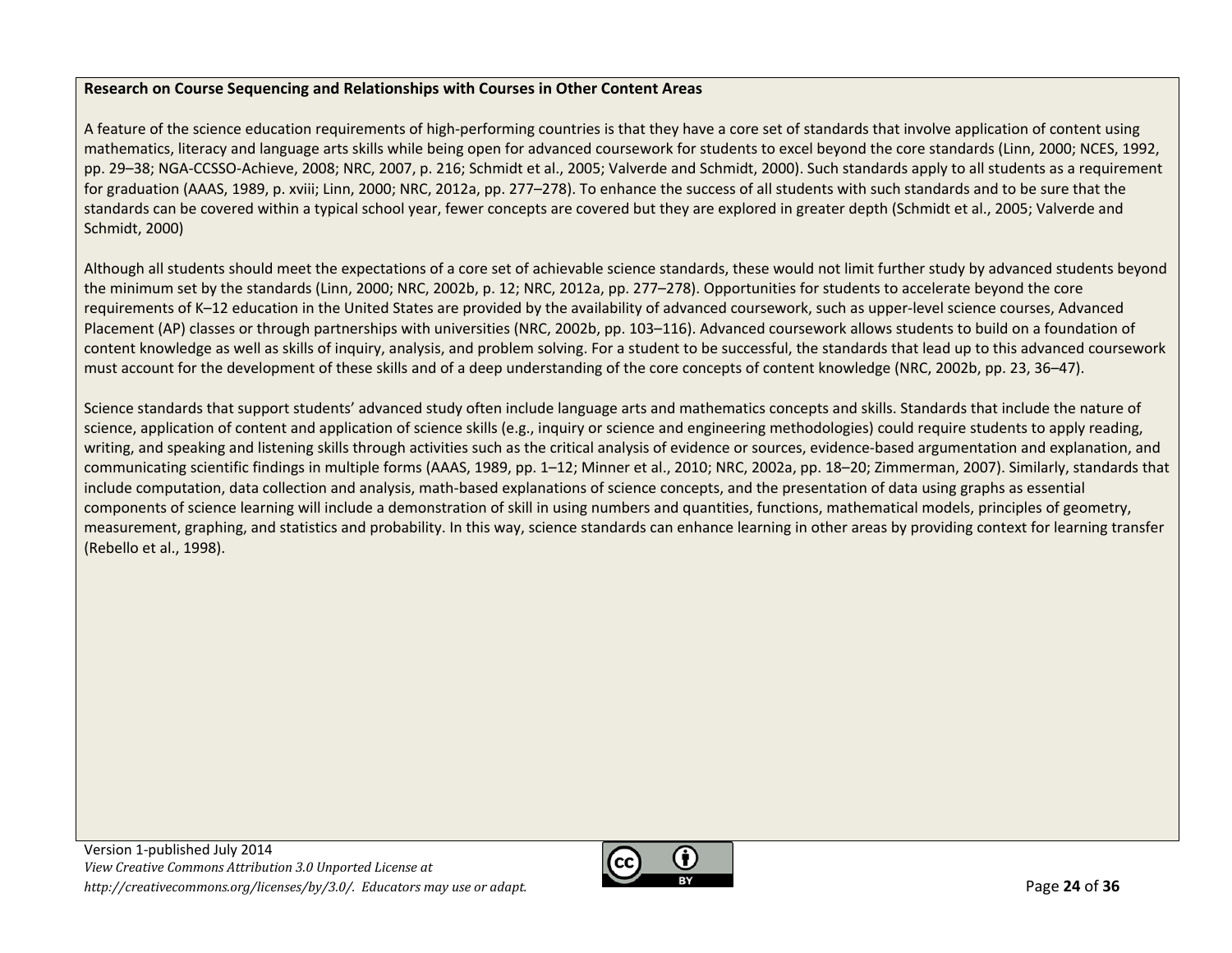|                                          | <b>STANDARDS A:</b> |                                          | <b>STANDARDS B:</b>                        |                                                                                                     |                                            |
|------------------------------------------|---------------------|------------------------------------------|--------------------------------------------|-----------------------------------------------------------------------------------------------------|--------------------------------------------|
|                                          | <b>Question</b>     |                                          |                                            | <b>Next Generation Science Standards (2013)</b>                                                     |                                            |
|                                          |                     | How Do Standards A Address the Question? | <b>Evidence from</b><br><b>Standards A</b> | How Do Standards B Address the Question?                                                            | <b>Evidence from</b><br><b>Standards B</b> |
|                                          | In what ways do the |                                          |                                            | The NGSS performance expectations are                                                               | Appendix K (NGSS                           |
|                                          | standards provide a |                                          |                                            | specifically designed not to limit the curriculum                                                   | Lead States, 2013,                         |
|                                          | foundation for AP   |                                          |                                            | and to allow students interested in continuing                                                      | Vol. II, pp. 113-                          |
|                                          | courses or other    |                                          |                                            | their coursework in science or engineering the                                                      | 136), pending AP                           |
|                                          | advanced            |                                          |                                            | opportunity to do so (Vol. II, pp. 113-115). The                                                    | course models                              |
|                                          | coursework?         |                                          |                                            | NGSS performance expectations provide a                                                             |                                            |
|                                          |                     |                                          |                                            | foundation for rigorous advanced courses in                                                         |                                            |
| Other Content Areas                      |                     |                                          |                                            | science or engineering. During the NGSS                                                             |                                            |
|                                          |                     |                                          |                                            | development process, more than a hundred                                                            |                                            |
|                                          |                     |                                          |                                            | university and community college professors, as<br>well as career training program instructors, met |                                            |
| Courses in                               |                     |                                          |                                            | together to examine the NGSS expectations to                                                        |                                            |
|                                          |                     |                                          |                                            | ensure that they would provide a thorough                                                           |                                            |
|                                          |                     |                                          |                                            | foundation for entry-level courses in their fields.                                                 |                                            |
|                                          |                     |                                          |                                            | Course models are currently being developed to                                                      |                                            |
|                                          |                     |                                          |                                            | show how the NGSS standards could specifically                                                      |                                            |
|                                          |                     |                                          |                                            | lead into advanced study in AP courses.                                                             |                                            |
|                                          |                     |                                          |                                            |                                                                                                     |                                            |
|                                          |                     |                                          |                                            |                                                                                                     |                                            |
|                                          |                     |                                          |                                            |                                                                                                     |                                            |
|                                          |                     |                                          |                                            |                                                                                                     |                                            |
|                                          |                     |                                          |                                            |                                                                                                     |                                            |
|                                          |                     |                                          |                                            |                                                                                                     |                                            |
|                                          |                     |                                          |                                            |                                                                                                     |                                            |
|                                          |                     |                                          |                                            |                                                                                                     |                                            |
|                                          |                     |                                          |                                            |                                                                                                     |                                            |
|                                          |                     |                                          |                                            |                                                                                                     |                                            |
| Course Sequencing and Relationships with |                     |                                          |                                            |                                                                                                     |                                            |
|                                          |                     |                                          |                                            |                                                                                                     |                                            |
|                                          |                     |                                          |                                            |                                                                                                     |                                            |
|                                          |                     |                                          |                                            |                                                                                                     |                                            |
|                                          |                     |                                          |                                            |                                                                                                     |                                            |
|                                          |                     |                                          |                                            |                                                                                                     |                                            |

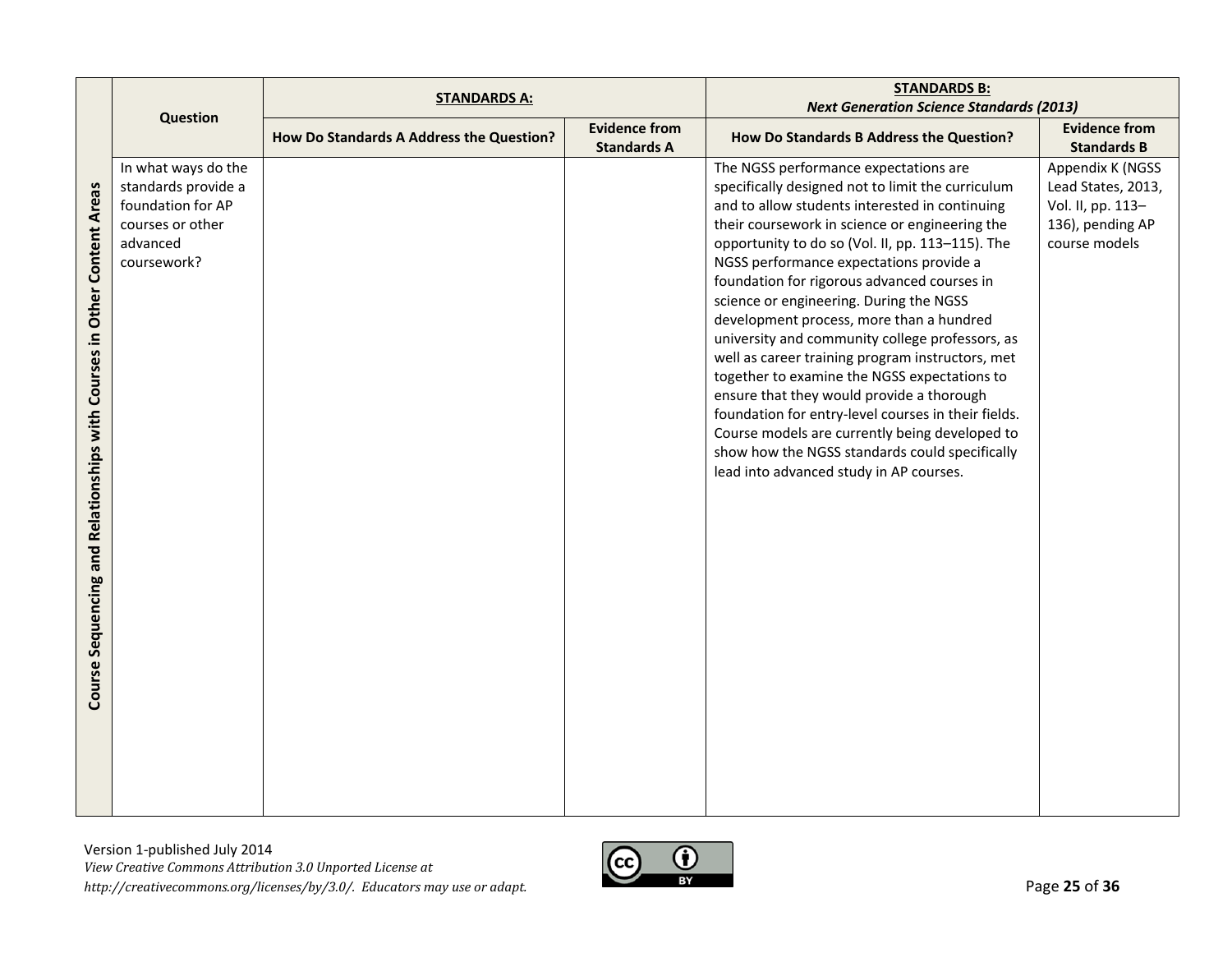|                                                                               |                                                                                                                                                                                                                                                | <b>STANDARDS A:</b>                      |                                            | <b>STANDARDS B:</b><br><b>Next Generation Science Standards (2013)</b>                                                                                                                                                                                                                                                                                                                                                                                                                                                                                                                                                                                                                                                                                                                                    |                                                                                                                                            |
|-------------------------------------------------------------------------------|------------------------------------------------------------------------------------------------------------------------------------------------------------------------------------------------------------------------------------------------|------------------------------------------|--------------------------------------------|-----------------------------------------------------------------------------------------------------------------------------------------------------------------------------------------------------------------------------------------------------------------------------------------------------------------------------------------------------------------------------------------------------------------------------------------------------------------------------------------------------------------------------------------------------------------------------------------------------------------------------------------------------------------------------------------------------------------------------------------------------------------------------------------------------------|--------------------------------------------------------------------------------------------------------------------------------------------|
|                                                                               | Question                                                                                                                                                                                                                                       | How Do Standards A Address the Question? | <b>Evidence from</b><br><b>Standards A</b> | How Do Standards B Address the Question?                                                                                                                                                                                                                                                                                                                                                                                                                                                                                                                                                                                                                                                                                                                                                                  | <b>Evidence from</b><br><b>Standards B</b>                                                                                                 |
| Relationships with Courses in Other Content Areas<br>Sequencing and<br>Course | How and to what<br>extent do the science<br>standards require the<br>application of<br>knowledge from<br>other content areas<br>as well as enhance<br>learning in these<br>other areas, including<br>English language arts<br>and mathematics? |                                          |                                            | The NGSS were designed to align and keep pace<br>with the Common Core State Standards (CCSS) in<br>math and English language arts (ELA), and the<br>performance expectations are explicitly<br>connected to the specific CCSS standards (Vol. I,<br>p. xxvi; Vol. II, pp. 50, 137, 158). These<br>connections highlight how the performance<br>expectations require mathematic principles to<br>more deeply understand the core ideas as well as<br>the role of writing, reasoning, and<br>communication in understanding and applying<br>the core ideas via the practices (Vol. II, pp. 27-28,<br>50, 137-138, 158). In addition, these connections<br>also provide suggestions for where science skills<br>and knowledge could be built simultaneously<br>with mathematics or ELA skills and knowledge. | Appendix L (NGSS<br>Lead States, 2013,<br>Vol. II, pp. 137-<br>157), Appendix M<br>(NGSS Lead States,<br>2013, Vol. II, pp.<br>$158 - 169$ |

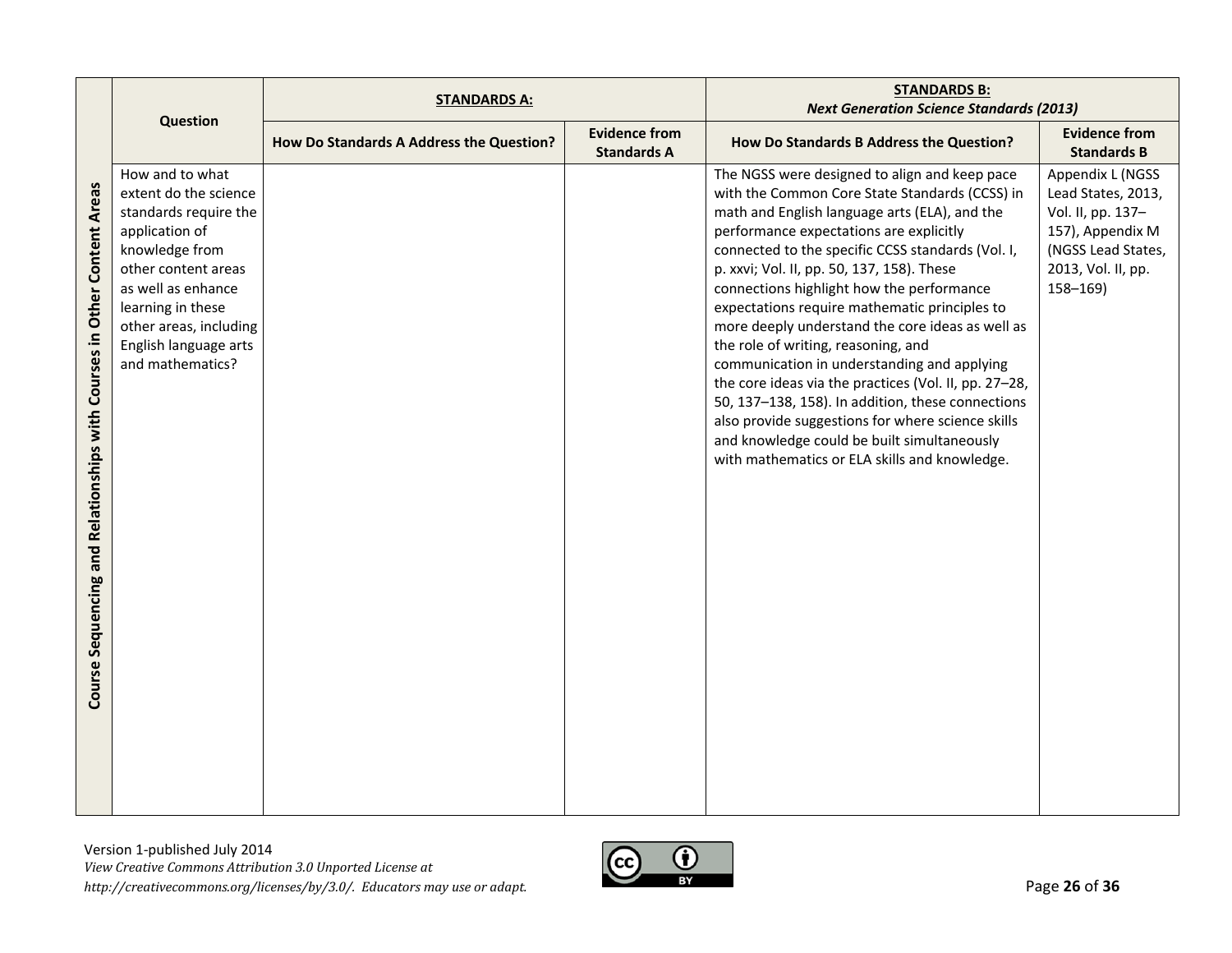### **Research on Preparing Students for College, Career and Citizenship**

Employers report that they are looking for employees with <sup>a</sup> broad knowledge base, including <sup>a</sup> solid foundation of content knowledge in the sciences. They desire employees to be adaptive, optimistic, innovative, self-managed critical thinkers who can make judgments based on evidence, solve complex problems, process information from <sup>a</sup> variety of sources (written, oral and technical/mathematical) and communicate (oral and written) clearly (AACU, 2013; Coles, 1998; NRC, 2010, pp. 9–15). Standards that integrate content knowledge with the methods and habits of mind of science and engineering, such as through incorporating the nature of science into the standards, prepare students for an increasingly changeable job market. These methods and habits of mind include conducting research‐style, inquiry-based projects; thinking in terms of systems; using evidence-based analysis in the context of science and engineering content; practicing problem solving in respect to scientific or engineering problems; building interpersonal and communication skills by working in teams to test designs, making observations, gathering data, and communicating findings; and generally applying content knowledge in real-world settings (NRC, 2002a, pp. 18–20; NRC, 2009a, pp. 38–39; NRC, 2010, pp. 19–25; NRC, 2012b, pp. 136–139). These same skills are also expected of students entering college or technical programs, so that standards incorporating methods and habits of mind of science and engineering are preparing all students for the future whether they are entering college, technical training, or the workforce following graduation (Carnevale et al., 2012; Conley, 2010, pp. 4–6, 19–52; Griffiths and Cahill, 2009; Lazzaro, 2010; NRC, 2009a, pp. 44–45; Tai et al., 2005).

Science standards that include aspects of the nature of science and engineering also provide students with <sup>a</sup> deeper understanding of how science is practiced in society, how decisions and discoveries in science and engineering impact society, and what the scientific enterprise can and cannot do to address societal needs and concerns (NRC, 1996, pp. 19–24). By participating in processes of questioning, investigation, using terminology, data collection and analysis, and argumentation based on evidence, students can better appreciate that "the World Is Understandable" and that "Scientific Knowledge Is Durable," but also that "Scientific Ideas Are Subject To Change" and that "Science Cannot Provide Complete Answers to All Questions" (AAAS, 1989, pp. 1–12; McComas et al., 1998). Also, by learning about how science is currently done in society, they can appreciate that science is <sup>a</sup> human endeavor where many different people from different disciplines and institutions work together to ethically study natural processes as specialists while participating in the world as citizens (NRC, 2007, pp. 168–179). Without an appreciation for the nature of science, scientific factual knowledge may be misinterpreted or misunderstood when used by policymakers, members of the justice system, and the public (NRC, 2012b, pp. 59–61). For this reason, <sup>a</sup> deeper understanding of the nature of science and engineering, as well as science and engineering habits of mind and methods, are essential for all students and not just those for whom science may become <sup>a</sup> profession.

To build knowledgeable future decision makers and citizens, and to prepare all students for <sup>a</sup> technical and intellectually demanding job market, it is important to have opportunities to apply science and engineering methods available to all groups, especially minorities and females (AAAS, 1989, p. xviii; Lee and Buxton, 2010; NRC, 1996, p. 20). Success of <sup>a</sup> diverse range of students can be facilitated by having those students learn and apply science and engineering methods in contexts familiar to them (e.g., specific to their cultural background), by providing multiple opportunities for learning, and by providing more than one way to engage the content so that all different types of learners can succeed, including students with learning disabilities and English language learners (NRC, 2002a, pp. 116–120; NRC, 2002b, pp. 117–129; NRC, 2008, pp. 97–103; NRC, 2009b, pp. 209–232 ; NRC, 2012a, pp. 277–299; Zimmerman, 2007).

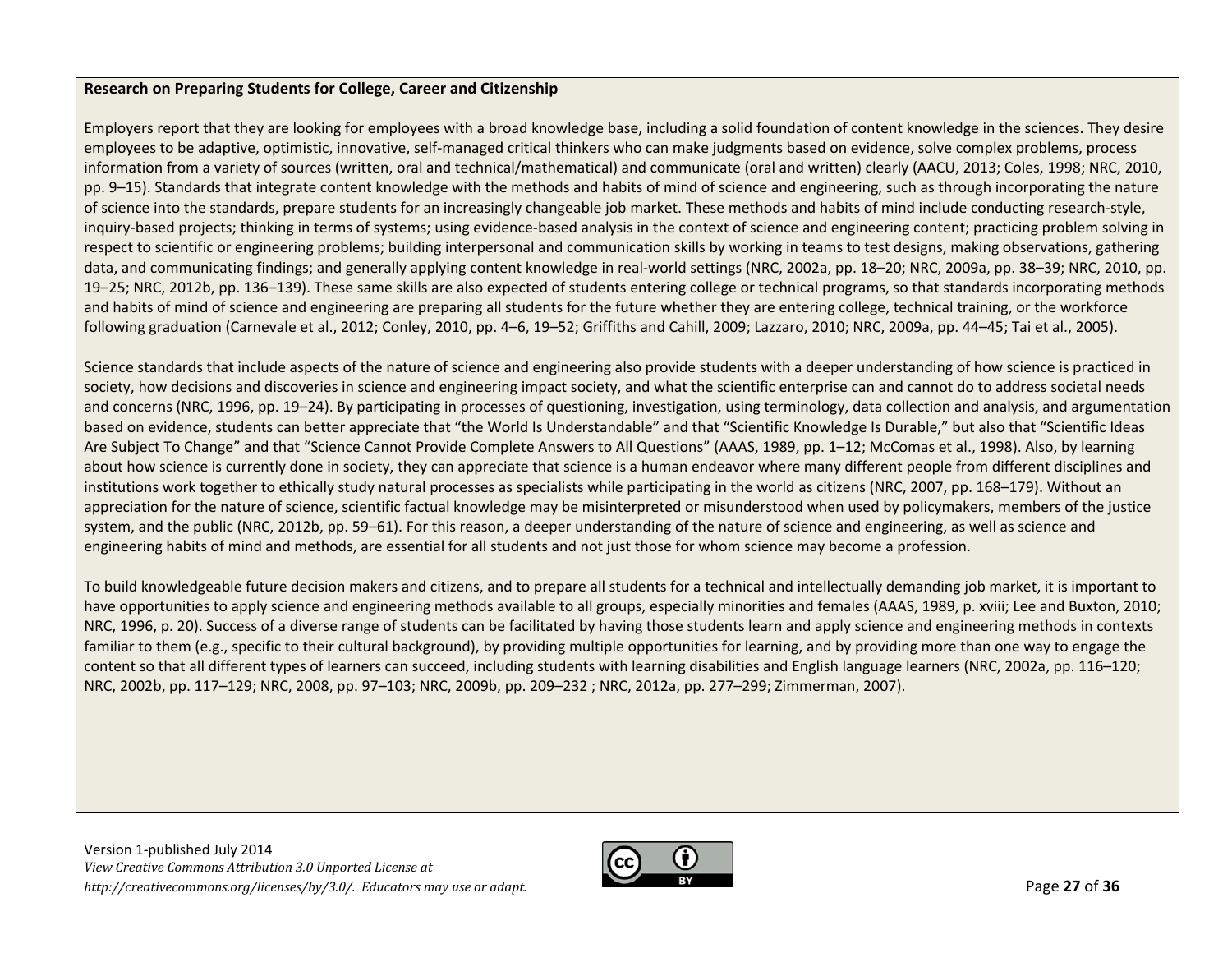|                                 |                                       | <b>STANDARDS A:</b>                      |                                            | <b>STANDARDS B:</b>                                                                       |                                            |
|---------------------------------|---------------------------------------|------------------------------------------|--------------------------------------------|-------------------------------------------------------------------------------------------|--------------------------------------------|
|                                 | <b>Question</b>                       |                                          |                                            | <b>Next Generation Science Standards (2013)</b>                                           |                                            |
|                                 |                                       | How Do Standards A Address the Question? | <b>Evidence from</b><br><b>Standards A</b> | How Do Standards B Address the Question?                                                  | <b>Evidence from</b><br><b>Standards B</b> |
|                                 | In what ways do the<br>standards help |                                          |                                            | The NGSS integrate science and engineering<br>practices throughout the K-12 standards and | Appendix C (NGSS<br>Lead States, 2013,     |
|                                 | students develop the                  |                                          |                                            | describe explicit connections to the CCSS in math                                         | Vol. II, pp. 11-24),                       |
|                                 | technical knowledge                   |                                          |                                            | and ELA - thereby expecting students to develop                                           | Appendix D (NGSS                           |
|                                 | requirements and                      |                                          |                                            | habits, skills and knowledge specifically applicable                                      | Lead States, 2013,                         |
|                                 | the collaboration,                    |                                          |                                            | to many technical fields or preparation programs                                          | Vol. II, pp. 25-39)                        |
|                                 | communication, and                    |                                          |                                            | (Vol. II, pp. 11-14, 17-20, 25-30, 138). To be                                            |                                            |
|                                 | problem-solving skills                |                                          |                                            | proficient in the NGSS, students will need to                                             |                                            |
|                                 | desired by employers                  |                                          |                                            | develop the means to communicate effectively                                              |                                            |
|                                 | (e.g., in preparation                 |                                          |                                            | and the critical-thinking and problem-solving                                             |                                            |
|                                 | for career and                        |                                          |                                            | skills necessary for employment in a rapidly                                              |                                            |
|                                 | technical education                   |                                          |                                            | changing job market.                                                                      |                                            |
| Career and Citizenship          | programs or direct                    |                                          |                                            |                                                                                           |                                            |
|                                 | employment out of                     |                                          |                                            |                                                                                           |                                            |
|                                 | high school)?                         |                                          |                                            |                                                                                           |                                            |
|                                 |                                       |                                          |                                            |                                                                                           |                                            |
|                                 |                                       |                                          |                                            |                                                                                           |                                            |
|                                 |                                       |                                          |                                            |                                                                                           |                                            |
|                                 |                                       |                                          |                                            |                                                                                           |                                            |
|                                 |                                       |                                          |                                            |                                                                                           |                                            |
|                                 |                                       |                                          |                                            |                                                                                           |                                            |
|                                 |                                       |                                          |                                            |                                                                                           |                                            |
|                                 |                                       |                                          |                                            |                                                                                           |                                            |
| Preparing Students for College, |                                       |                                          |                                            |                                                                                           |                                            |
|                                 |                                       |                                          |                                            |                                                                                           |                                            |
|                                 |                                       |                                          |                                            |                                                                                           |                                            |
|                                 |                                       |                                          |                                            |                                                                                           |                                            |
|                                 |                                       |                                          |                                            |                                                                                           |                                            |
|                                 |                                       |                                          |                                            |                                                                                           |                                            |
|                                 |                                       |                                          |                                            |                                                                                           |                                            |
|                                 |                                       |                                          |                                            |                                                                                           |                                            |
|                                 |                                       |                                          |                                            |                                                                                           |                                            |
|                                 |                                       |                                          |                                            |                                                                                           |                                            |

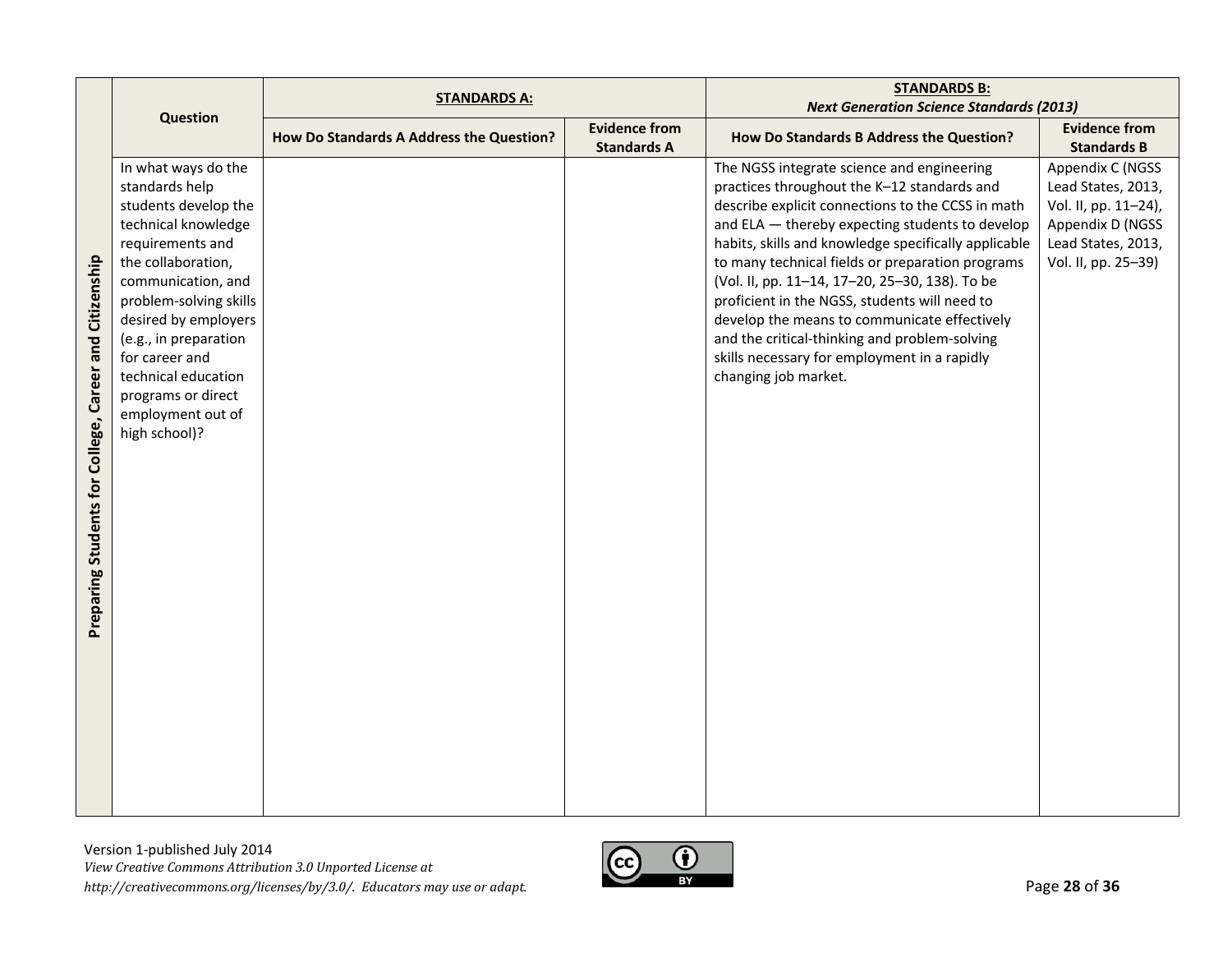|                                                           |                                                                                                                                                                                                                                                     | <b>STANDARDS A:</b>                      |                                            | <b>STANDARDS B:</b>                                                                                                                                                                                                                                                                                                                                                                                                                                                                                                                                                                                                                                                                                                                                                                                                                                                                                                                                                                                                                                                                                                                                                                                                                                                                                                                                                                                                                                                                             |                                                                                                                                       |
|-----------------------------------------------------------|-----------------------------------------------------------------------------------------------------------------------------------------------------------------------------------------------------------------------------------------------------|------------------------------------------|--------------------------------------------|-------------------------------------------------------------------------------------------------------------------------------------------------------------------------------------------------------------------------------------------------------------------------------------------------------------------------------------------------------------------------------------------------------------------------------------------------------------------------------------------------------------------------------------------------------------------------------------------------------------------------------------------------------------------------------------------------------------------------------------------------------------------------------------------------------------------------------------------------------------------------------------------------------------------------------------------------------------------------------------------------------------------------------------------------------------------------------------------------------------------------------------------------------------------------------------------------------------------------------------------------------------------------------------------------------------------------------------------------------------------------------------------------------------------------------------------------------------------------------------------------|---------------------------------------------------------------------------------------------------------------------------------------|
|                                                           |                                                                                                                                                                                                                                                     |                                          |                                            |                                                                                                                                                                                                                                                                                                                                                                                                                                                                                                                                                                                                                                                                                                                                                                                                                                                                                                                                                                                                                                                                                                                                                                                                                                                                                                                                                                                                                                                                                                 |                                                                                                                                       |
|                                                           |                                                                                                                                                                                                                                                     | How Do Standards A Address the Question? | <b>Evidence from</b><br><b>Standards A</b> | How Do Standards B Address the Question?                                                                                                                                                                                                                                                                                                                                                                                                                                                                                                                                                                                                                                                                                                                                                                                                                                                                                                                                                                                                                                                                                                                                                                                                                                                                                                                                                                                                                                                        | <b>Evidence from</b><br><b>Standards B</b>                                                                                            |
| Career and Citizenship<br>Preparing Students for College, | <b>Question</b><br>How do the<br>standards reflect the<br>ways in which<br>science and<br>engineering are<br>currently practiced in<br>society as well as<br>how these disciplines<br>impact society and<br>address societal<br>needs and concerns? |                                          |                                            | <b>Next Generation Science Standards (2013)</b><br>By integrating science and engineering practices<br>with core ideas and by describing connections to<br>the CCSS in math and ELA, the NGSS better reflect<br>the interconnection of science, engineering and<br>math in industry (Vol. II, pp. 17-20, 49-50, 103-<br>104, 138). The inclusion of engineering and<br>science practices reflects the emphasis on<br>investigation and innovation in technical fields.<br>The NRC Framework (2012a) disciplinary core<br>idea of ETS2, "Links among engineering,<br>technology, science, and society," is included in<br>the NGSS as an overarching, cross-disciplinary<br>idea, and the specific components of this idea are<br>explicitly stated within the foundation boxes<br>where they apply to individual performance<br>expectations in each of the scientific disciplines<br>and across grade bands (e.g., HS-ESS1, Vol. I, p.<br>120). The standards that specifically address the<br>interrelationship among science, engineering and<br>human society help students develop the<br>understanding that technological advances can<br>have a profound impact on society and the<br>environment (Vol. II, pp. 108-111, including the<br>"Science, Technology, Society, and the<br>Environment Connections Matrix"). This<br>highlights the importance of technology in<br>developing scientific understanding and the<br>importance of science in driving technological<br>innovation. | Appendix C (NGSS<br>Lead States, 2013,<br>Vol. II, pp. 11-24),<br>Appendix J (NGSS<br>Lead States, 2013,<br>Vol. II, pp. 108-<br>112) |
|                                                           |                                                                                                                                                                                                                                                     |                                          |                                            |                                                                                                                                                                                                                                                                                                                                                                                                                                                                                                                                                                                                                                                                                                                                                                                                                                                                                                                                                                                                                                                                                                                                                                                                                                                                                                                                                                                                                                                                                                 |                                                                                                                                       |

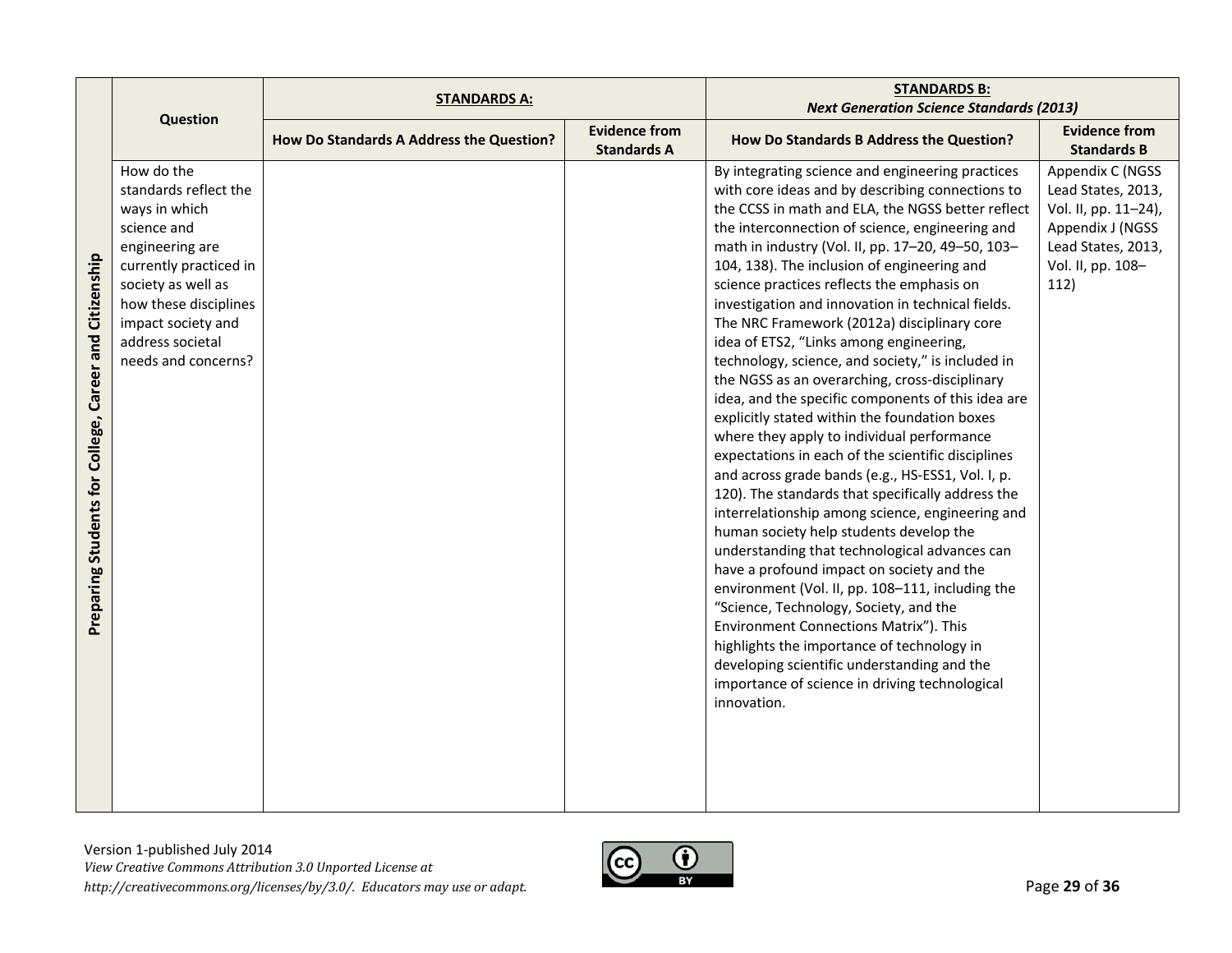|                                                           | Question                                                                                                                                                                                                                                                                               | <b>STANDARDS A:</b>                      |                                            | <b>STANDARDS B:</b><br><b>Next Generation Science Standards (2013)</b>                                                                                                                                                                                                                                                                                                                                                                                                                                                                                                                                                                                                                                                                                                                                                                                                                                                                                                                                                                                                                                                                                                                                                                                                                                                                                                           |                                                                                                                         |
|-----------------------------------------------------------|----------------------------------------------------------------------------------------------------------------------------------------------------------------------------------------------------------------------------------------------------------------------------------------|------------------------------------------|--------------------------------------------|----------------------------------------------------------------------------------------------------------------------------------------------------------------------------------------------------------------------------------------------------------------------------------------------------------------------------------------------------------------------------------------------------------------------------------------------------------------------------------------------------------------------------------------------------------------------------------------------------------------------------------------------------------------------------------------------------------------------------------------------------------------------------------------------------------------------------------------------------------------------------------------------------------------------------------------------------------------------------------------------------------------------------------------------------------------------------------------------------------------------------------------------------------------------------------------------------------------------------------------------------------------------------------------------------------------------------------------------------------------------------------|-------------------------------------------------------------------------------------------------------------------------|
|                                                           |                                                                                                                                                                                                                                                                                        | How Do Standards A Address the Question? | <b>Evidence from</b><br><b>Standards A</b> | How Do Standards B Address the Question?                                                                                                                                                                                                                                                                                                                                                                                                                                                                                                                                                                                                                                                                                                                                                                                                                                                                                                                                                                                                                                                                                                                                                                                                                                                                                                                                         | <b>Evidence from</b><br><b>Standards B</b>                                                                              |
| Career and Citizenship<br>Preparing Students for College, | To what extent do<br>the science<br>standards explicitly<br>support underserved<br>student populations<br>and those<br>populations that<br>traditionally have<br>not succeeded in<br>science and<br>engineering (e.g.,<br>females, minorities,<br>English language<br>learners, etc.)? |                                          |                                            | The NGSS describe performance expectations for<br>all students, raising the expectations for students<br>who might not otherwise take much science in<br>high school.<br>The NGSS also make connections across the<br>school curricula, including to mathematics and<br>ELA. In addition, the NGSS practices converge<br>with the math and ELA practices. These<br>connections are beneficial for students from<br>non-dominant groups who are pressed during<br>instructional time to develop literacy and<br>numeracy skills at the cost of others, including<br>science.<br>The NGSS integrate science and engineering<br>practices in every performance expectation,<br>providing students an opportunity to<br>demonstrate their understanding in multiple,<br>diverse ways and providing a justification for<br>multiple, diverse modes of instruction.<br>By emphasizing engineering, the NGSS recognize<br>the contributions of non-dominant cultures and<br>groups to science and engineering. Engineering<br>also has the potential to be inclusive of students<br>who have traditionally been marginalized in the<br>science classroom and who do not see science as<br>being relevant to their lives or future (Vol. II, pp.<br>27-30). By solving problems through engineering<br>in local contexts, students view science as<br>(answer is continued on next page) | Appendix D (NGSS<br>Lead States, 2013,<br>Vol. II, pp.25-39),<br>www.nextgenscien<br>ce.org/appendix-d-<br>case-studies |

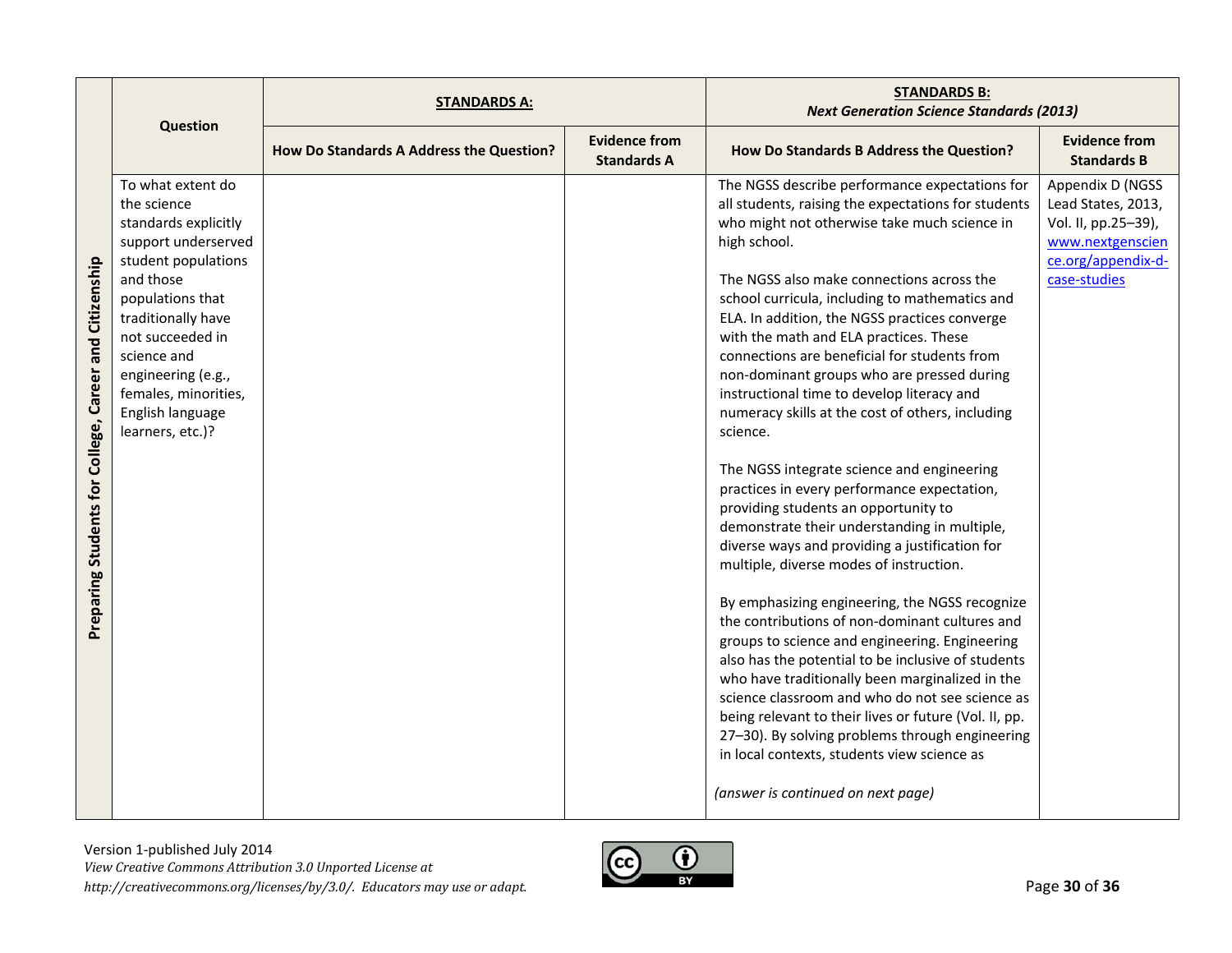| <b>Question</b> | <b>STANDARDS A:</b>                      |                                            | <b>STANDARDS B:</b><br><b>Next Generation Science Standards (2013)</b>                                                                                                                                                                                                                                                                                                                                                                                                                                                                                                                                                                                                                                                                                                                                                                                                                                                                       |                                            |
|-----------------|------------------------------------------|--------------------------------------------|----------------------------------------------------------------------------------------------------------------------------------------------------------------------------------------------------------------------------------------------------------------------------------------------------------------------------------------------------------------------------------------------------------------------------------------------------------------------------------------------------------------------------------------------------------------------------------------------------------------------------------------------------------------------------------------------------------------------------------------------------------------------------------------------------------------------------------------------------------------------------------------------------------------------------------------------|--------------------------------------------|
|                 | How Do Standards A Address the Question? | <b>Evidence from</b><br><b>Standards A</b> | How Do Standards B Address the Question?                                                                                                                                                                                                                                                                                                                                                                                                                                                                                                                                                                                                                                                                                                                                                                                                                                                                                                     | <b>Evidence from</b><br><b>Standards B</b> |
|                 |                                          |                                            | (answer starts on preceding page)<br>relevant to their lives and future and engage in<br>science in socially relevant and transformative<br>ways.<br>Engagement in any of the scientific and<br>engineering practices involves both critical<br>thinking and communication skills (Vol. II, p. 50).<br>Because the NGSS are required of all students,<br>these skills will help English language learners to<br>practice language skills.<br>Finally, the integration of practices with<br>crosscutting concepts requires students to think<br>deeply about material and to make connections<br>among big ideas that cut across disciplines,<br>which provides opportunities for learning that<br>have not traditionally been available to<br>disadvantaged or less-privileged learners (Vol. II,<br>pp. 80-81). The following case studies are<br>provided to detail how the NGSS can be used to<br>benefit diverse groups of students: (1) |                                            |
|                 |                                          |                                            | Economically Disadvantaged, (2) Race and<br>Ethnicity, (3) Students with Disabilities, (4)<br>English Language Learners, (5) Girls, (6)<br>Alternative Education, (7) Gifted and Talented<br>Students (www.nextgenscience.org/appendix-d-<br>case-studies).                                                                                                                                                                                                                                                                                                                                                                                                                                                                                                                                                                                                                                                                                  |                                            |

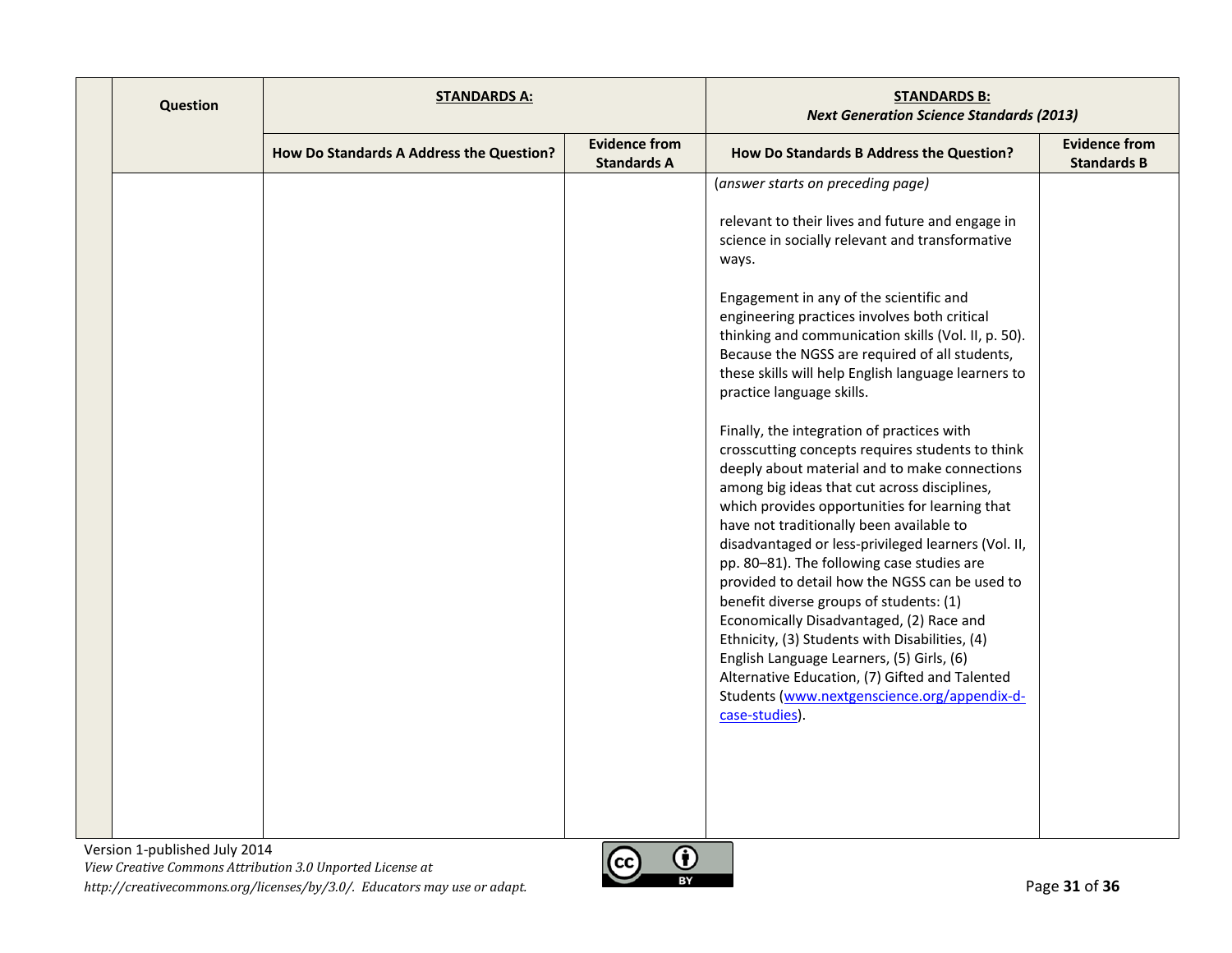#### **References:**

AAAS (American Association for the Advancement of Science). (1989). *Science for all Americans*. New York: Oxford University Press. AAAS (1993). *Benchmarks for science literacy.* New York: Oxford University Press.

- AACU (Association of American Colleges and Universities). (2013). It takes more than a major: Employer priorities for college learning and student *success*. Washington, DC: Hart Research Associates.
- Ainsworth, S., Prain, V., & Tytler, R. (2011). Drawing to learn in science. *Science*, 333, 1096–1097.
- Anderson, R. D. (2002). Reforming science teaching: What research says about inquiry. *Journal of Science Teacher Education*, 13, 1–12.
- Bao, L., Cai, T., Koenig, K., Fang, K., Han, J., Wang, J., Liu, Q., Ding, L., Cui, L., Luo, Y., Wang, Y., Li, L., & Wu, N. (2009). Learning and scientific reasoning. *Science*, 323, 586–587.
- Cantrell, P., Pekcan, G., Itani, A., & Velasquez‐Bryant, N. (2006). The effects of engineering modules on student learning in middle school science classrooms. *Journal of Engineering Education*, 95, 301–309.
- Carnevale, A. P., Rose, S. J., & Hanson, A. R. (2012). *Certificates: Gateway to gainful employment and college degrees.* Georgetown University Center on Education and the Workforce. Available at http://www9.georgetown.edu/grad/gppi/hpi/cew/pdfs/Certificates.FullReport.061812.pdf.
- Clough, M. P. (1998). Integrating the nature of science with student teaching. In W. F. McComas, Ed*.*, *The nature of science in science education: Rationales and strategies* (pp. 197–208). Dordrecht, the Netherlands: Kluwer.
- Clune, W. H. (2001). Towards <sup>a</sup> theory of standards‐based reform: The case of nine NSF state‐wide systemic initiatives. In S.H. Fuhrman (Ed.), *From the capitol to the classroom: Standards‐based reform in the states.* (pp. 13–38). Chicago, IL: The University of Chicago Press.
- Coles, M. (1998). Science for employment and higher education*. International Journal of Science Education,* 20, 609–621.
- Conley, D. T. (2010). *College and career ready: Helping all students succeed beyond high school.* San Francisco: Jossey‐Bass Education Series.
- Corcoran, T., Mosher, F. A., & Rogat, A. (2009). *Learning progressions in science.* Philadelphia: Consortium for Policy Research in Education.
- Dugger, W. E., & Gilberti, A. F. (2000). Standards for technological literacy: Content for the study of technology. *Technology Teacher*, 59(5), 8–13.
- Duschl, R., Maeng, S., & Sezen, A. (2011). Learning progressions and teaching sequences: A review and analysis. *Studies in Science Education*, 47, 123–182.
- Dym, C. L., Agogino, A. M., Eris, O., Frey, D. D., & Leifer, L. J. (2005). Engineering design thinking, teaching, and learning. *Journal of Engineering Education*, 94, 103–120.
- Felder, R. M., & Brent, R. (2005). Understanding student differences. *Journal of Engineering Education*, 94, 57–72.
- Felder, R. M., & Silverman, L. K. (1988). Learning and teaching styles in engineering education. *Engineering Education*, 78, 674–681.

Fortus, D., Dershimer, R. C., Krajcik, J., Marx, R. W., & Mamlok‐Naaman, R. (2004). Design‐based science and student learning. *Journal of Research in Science Teaching*, 41, 1081–1110.

Version 1‐published July 2014 *View Creative Commons Attribution 3.0 Unported License at http://creativecommons.org/licenses/by/3.0/. Educators may use or adapt.* Page **32** of **36**

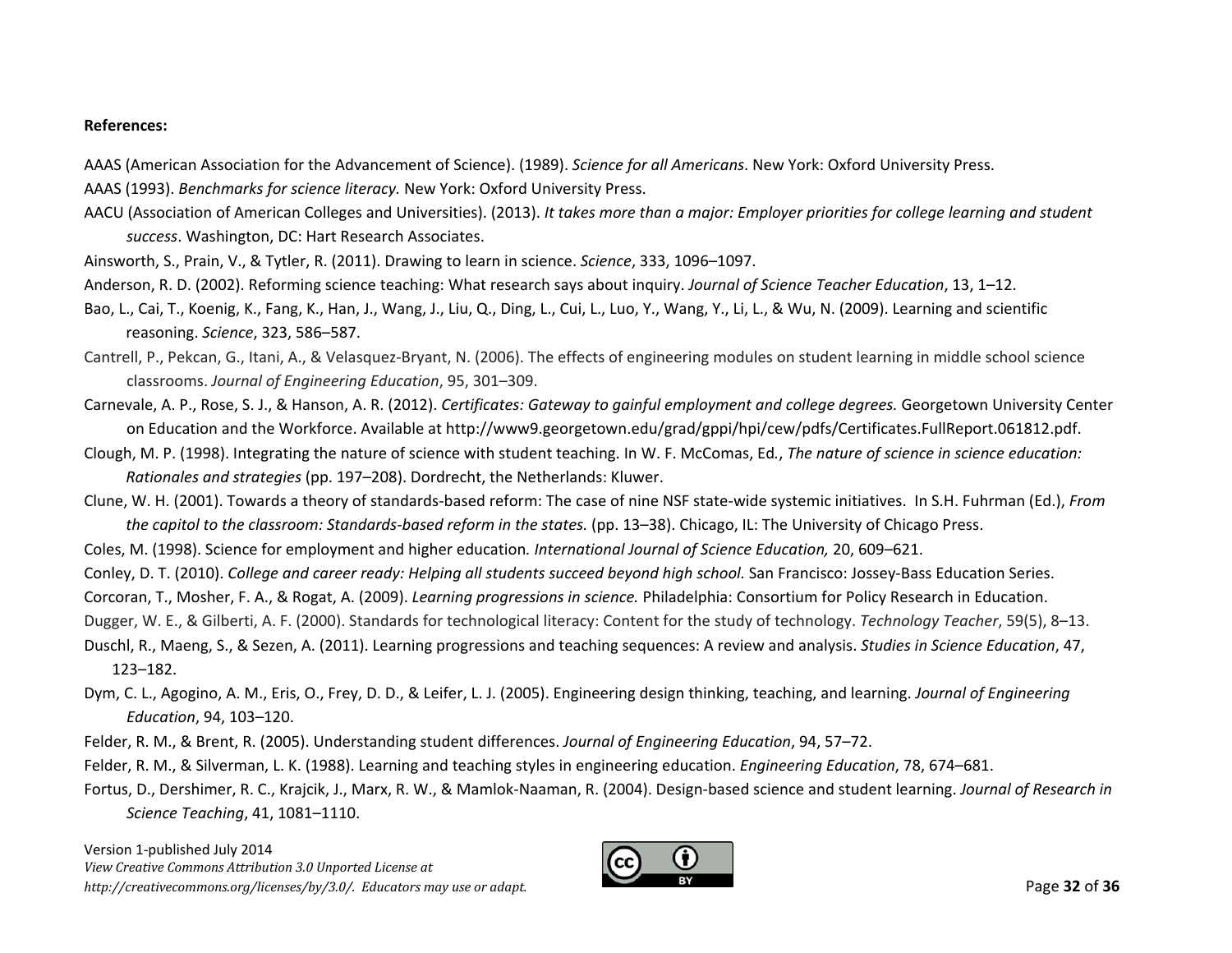- Fortus, D., Krajcik, J., Dershimer, R. C., Marx, R. W., & Mamlok‐Naaman, R. (2005). Design‐based science and real‐world problem‐solving. *International Journal of Science Education*, 27, 855–879.
- Georghiades, P. (2000). Beyond conceptual change learning in science education: Focusing on transfer, durability and metacognition. *Educational Research*, 42, 119–139.
- Grabinger, R. S., & Dunlap, J. C. (1995). Rich environments for active learning: A definition*. Research in Learning Technology*, 3(2), 5–34.
- Griffiths, P., & Cahill, M. (2009). The opportunity equation: Transforming mathematics and science education for citizenship and the global economy. New York: Carnegie Corporation of New York and Institute for Advanced Study.
- Haury, D. L. (1993). *Teaching science through inquiry*. *ERIC/CSMEE Digest.* Columbus, OH: ERIC Clearinghouse for Science, Mathematics and Environmental Education.
- Helfand, D. J., & Columbia University. (2004). *Frontiers of science: Scientific habits of mind*. New York: Columbia Center for New Media Teaching and Learning. Available at http://ccnmtl.columbia.edu/projects/mmt/frontiers/.
- Hestenes, D. (2013). Remodeling science education. *European Journal of Science and Mathematics Education*, 1, 13–22.
- Ivanitskaya, L., Clark, D., Montgomery, G., & Primeau, R. (2002). Interdisciplinary learning: Process and outcomes. *Innovative Higher Education*, 27, 95–111.
- Jacobson, M. J., & Wilensky, U. (2006). Complex systems in education: Scientific and educational importance and implications for the learning sciences. *The Journal of the Learning Sciences*, 15, 11–34.

Jordan, T. (1989). Themes and schemes: A philosophical approach to interdisciplinary science teaching. *Synthese*, 80, 63–79.

- Kesidou, S., & Roseman, J. E. (2002). How well do middle school science programs measure up? Findings from Project 2061's curriculum review. *Journal of Research in Science Teaching*, 39, 522–549.
- Keys, C. W. (1999). Revitalizing instruction in scientific genres: Connecting knowledge production with writing to learn in science. *Science Education*, 83, 115–130.
- Khisfe, R. & Lederman, N. (2006). Teaching the nature of science within <sup>a</sup> controversial topic: Integrated versus non‐integrated*. Journal of Research in Science Teaching*, 43, 395–418.
- Kolodner, J. L., Camp, P. J., Crismond, D., Fasse, B., Gray, J., Holbrook, J., & Ryan, M. (2003). Problem‐based learning meets case‐based reasoning in the middle-school science classroom: Putting learning by design™ into practice. *The Journal of the Learning Sciences,* 12, 495–547.
- Kolodner, J. L., Crismond, D., Gray, J., Holbrook, J., & Puntambekar, S. (1998). Learning by design from theory to practice. *Proceedings of the International Conference of the Learning Sciences*, 98, 16–22.
- Kuhn, D., Schauble, L., & Garcia‐Mila, M. (1992). Cross‐domain development of scientific reasoning. *Cognition and Instruction*, 9, 285–327.
- Lavonen, J., & Laaksonen, S. (2009). Context of teaching and learning school science in Finland: Reflections on PISA 2006 results. *Journal of Research in Science Teaching*, 46, 922–944.

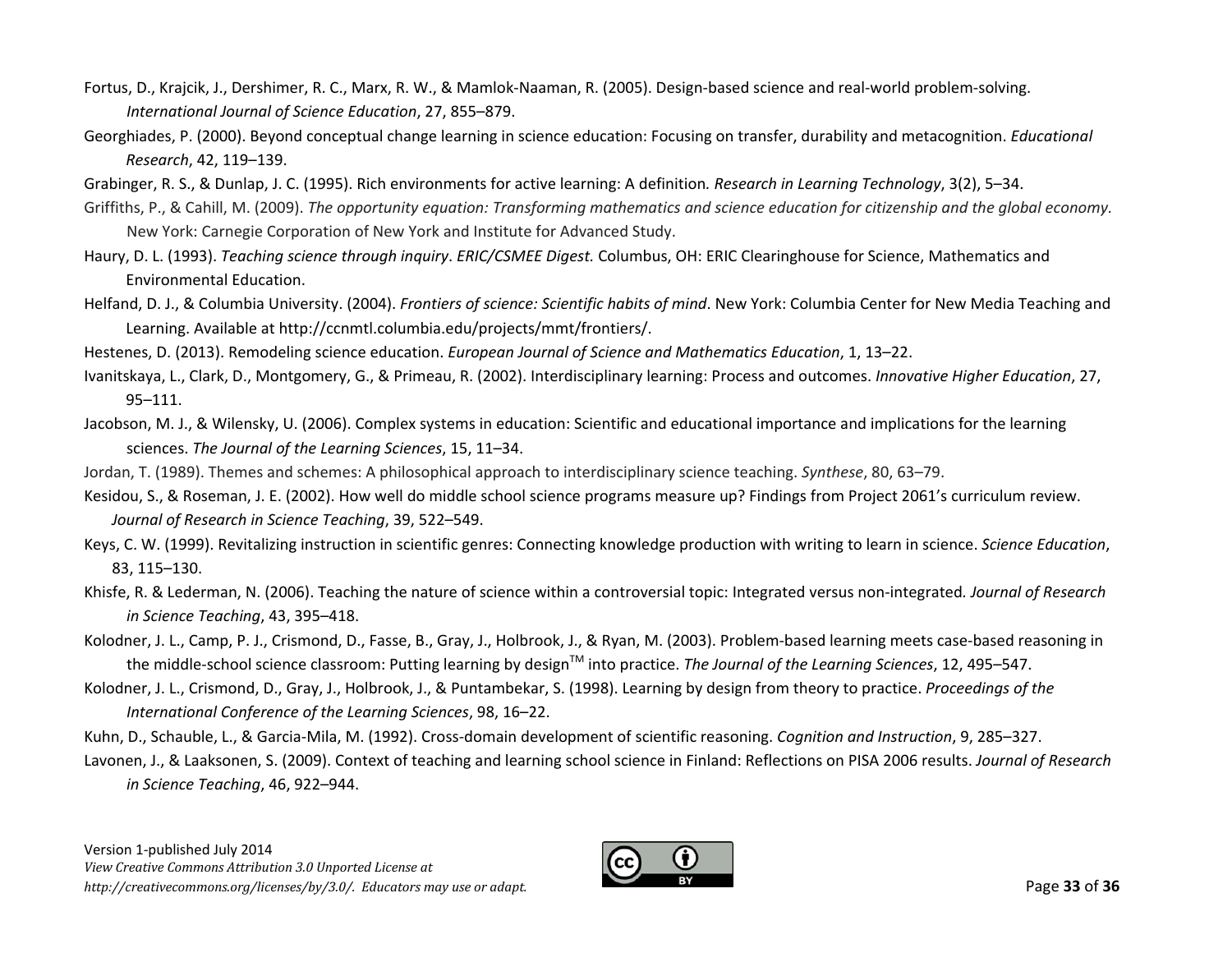- Lazzaro, C. (2010). *Science College Board standards for college success*. Available at http://professionals.collegeboard.com/profdownload/cbscs‐ science‐standards‐2009.pdf.
- Lederman, N. G. (1992). Students' and teachers' conceptions of the nature of science: A review of the research. *Journal of Research in Science Teaching*, 29, 331–359.
- Lederman, N.G., & Lederman, J. S. (2004). Revising instruction to teach nature of science. *The Science Teacher,* 71, 36–39.
- Lee, O., & Buxton, C. A. (2010). *Diversity and equity in science education: Theory, research, and practice*. New York: Teachers College Press.
- Linn, R. L. (2000). Assessments and accountability. *Educational Researcher,* 29, 4–16.
- Llewellyn, D. (2007). *Inquire within: Implementing inquiry‐based science standards in grades 3–8*. 2nd ed. Thousand Oaks, CA: Corwin Press, Inc.
- Magnusson, S., Krajcik, J., & Borko, H. (1999). Nature, sources, and development of pedagogical content knowledge for science teaching. In J. Gess‐ Newsome, & N. G. Lederman, Eds., Examining pedagogical content knowledge: The construct and its implications for science education, Vol. 6., (pp. 95–132). Dordrecht, the Netherlands: Kluwer.
- Mathison, S., & Freeman, M. (1998). *The logic of interdisciplinary studies.* National Research Center on English Learning & Achievement, University at Albany, State University of New York.
- McComas, W. F., Clough, M. P., & Almazroa, H. (1998). The role and character of the nature of science in science education. In W. F. McComas, Ed*., The nature of science in science education: Rationales and strategies* (pp. 3–39). Dordrecht, the Netherlands: Kluwer.
- McComas, W. F., & Olson, J. K. (1998). The nature of science in international science education standards documents. In W. F. McComas, Ed*., The nature of science in science education: Rationales and strategies* (pp. 41–52). Dordrecht, the Netherlands: Kluwer.
- McDonald, C. V. (2010). The influence of explicit nature of science and argumentation instruction on preservice primary teachers' views of nature of science. *Journal of Research in Science Teaching*, 47, 1137–1164.
- McNeill, K. L. (2011). Elementary students' views of explanation, argumentation, and evidence, and their abilities to construct arguments over the school year. *Journal of Research in Science Teaching*, 48, 793–823.
- Mehalik, M. M., Doppelt, Y., & Schuun, C. D. (2008). Middle‐school science through design‐based learning versus scripted inquiry: Better overall science concept learning and equity gap reduction. *Journal of Engineering Education*, 97(1), 71–85.
- Minner, D. D., Levy, A. J., & Century, J. (2010). Inquiry‐based science instruction—what is it and does it matter? Results from <sup>a</sup> research synthesis years 1984 to 2002. *Journal of Research in Science Teaching*, 47, 474–496.
- NAE and NRC (National Academy of Engineering and National Research Council). (2002). *Technically Speaking: Why all Americans need to know more about technology*. Washington, DC: The National Academies Press.
- NCES (National Center for Education Statistics) (1992). *International mathematics and science assessments: What have we learned?* U.S. Department of Education, Office of Educational Research and Improvement. NCES 92‐011. Available at http://nces.ed.gov/pubs92/92011.pdf.
- NGA‐CCSSO‐Achieve (National Governors Association, the Council of Chief State School Officers, and Achieve, Inc.) (2008). *Benchmarking for success: Ensuring U.S. students receive <sup>a</sup> world‐class education*. Available at http://files.eric.ed.gov/fulltext/ED504084.pdf.

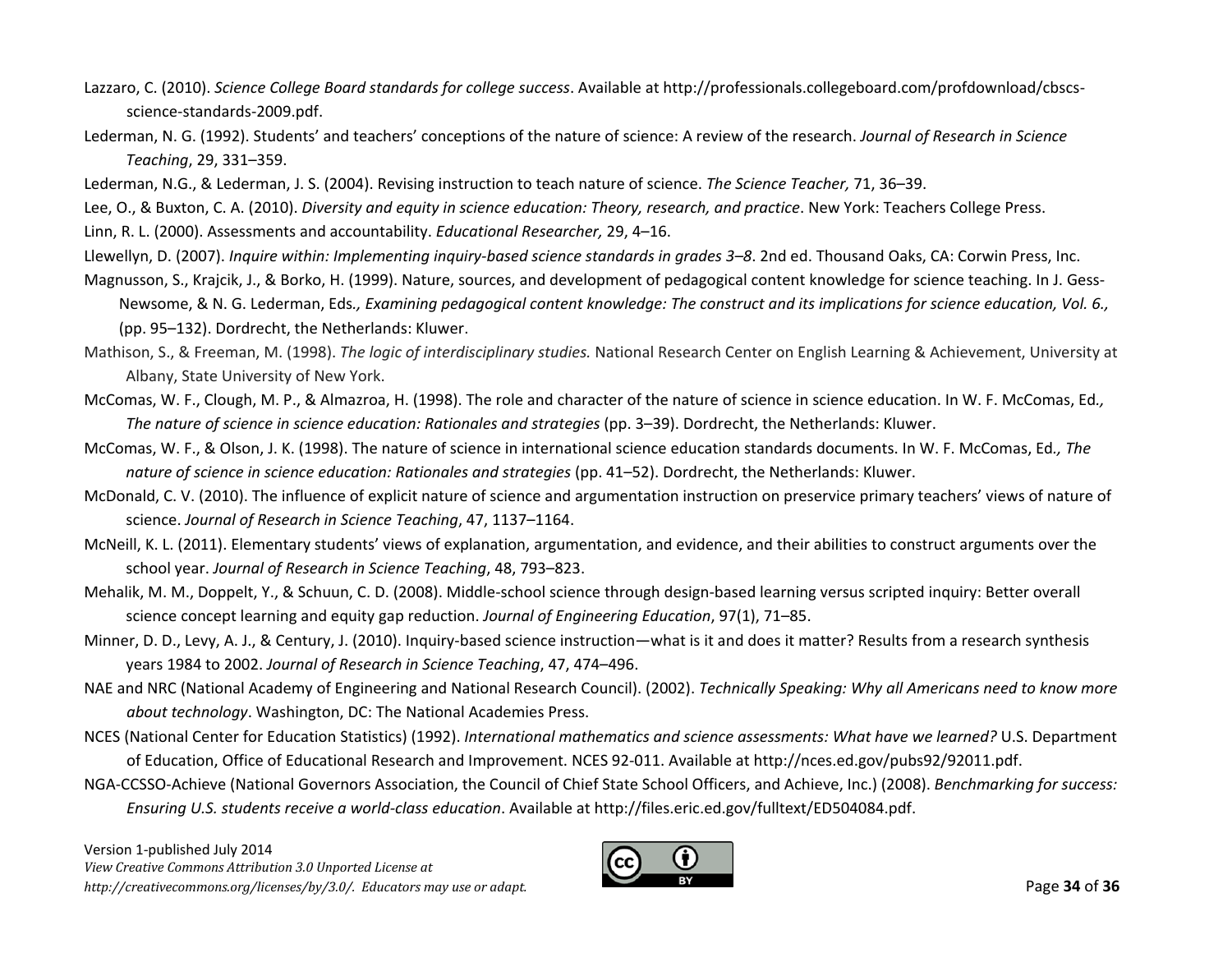- NGSS (Next Generation Science Standards) Lead States. (2013). *Next Generation Science Standards: For states, by states*. Washington, DC: The National Academies Press.
- NRC (National Research Council). (1996). *National Science Education Standards*. Washington, DC: The National Academies Press.
- NRC. (1999). *How people learn*. Washington, DC: The National Academies Press.
- NRC. (2001). *Knowing what students know: The science and design of educational assessment*. Washington, DC: The National Academies Press.
- NRC. (2002a). *Inquiry and the National Science Education Standards: A guide for teaching and learning*. Washington, DC: The National Academies Press.
- NRC. (2002b). *Learning and understanding: Improving advanced study of mathematics and science in U.S. high schools*. Washington, DC: The National Academies Press.
- NRC. (2005). *How students learn: History, mathematics, and science in the classroom*. Washington, DC: The National Academies Press.
- NRC. (2006). *Systems for state science assessment*. Washington, DC: The National Academies Press.
- NRC. (2007). *Taking science to school: Learning and teaching science in grades K–8*. Washington, DC: The National Academies Press.
- NRC. (2008). *Ready, set, science! Putting research to work in K‐8 science classrooms*. Washington, DC: The National Academies Press.
- NRC. (2009a). *Engineering in K–12 education: understanding the status and improving the prospects*. Washington, DC: The National Academies Press.
- NRC. (2009b)*. Learning science in informal environments: People, places, and pursuits*. Washington, DC: The National Academies Press.
- NRC. (2010). *Exploring the intersection of science education and 21st century skills: A workshop summary*. Washington, DC: The National Academies Press.
- NRC. (2012a). *A framework for K-12 science education: Practices, crosscutting themes, and core ideas*. Washington, DC: The National Academies Press.
- NRC. (2012b). *Education for life and work: Developing transferable knowledge and skills in the 21st century*. Washington, DC: The National Academies Press.
- Osborne, J. (2010). Arguing to learn in science: The role of collaborative, critical discourse. *Science*, 328(5977), 463–466.
- Parsons, J., & Beauchamp, L. (2012). From knowledge to action: Shaping the future of curriculum development in Alberta. Edmonton, AB: Alberta Education. Available at http://www.education.alberta.ca/department/ipr/curriculum/research/knowledgetoaction.aspx.
- Rebello, N. S., Cui, L., Bennett, A. G., Zollman, D. A. & Ozimek, D. J. (1998). Transfer of learning in problem solving in the context of mathematics and physics. In D. H. Jonassen, Ed., *Learning to solve complex scientific problems* (pp. 223–246). Mahwah, NJ: Lawrence Earlbaum.
- Resnick, L. B., & Zurawsky, C. (2005). Getting back on course: Standards‐based reform and accountability. *American Educator* [online]. Retrieved June 30, 2014, from http://www.aft.org/newspubs/periodicals/ae/spring2005/resnick.cfm.
- Rivard, L. O. P. (1994). A review of writing to learn in science: Implications for practice and research. *Journal of Research in Science Teaching*, 31, 969–983.